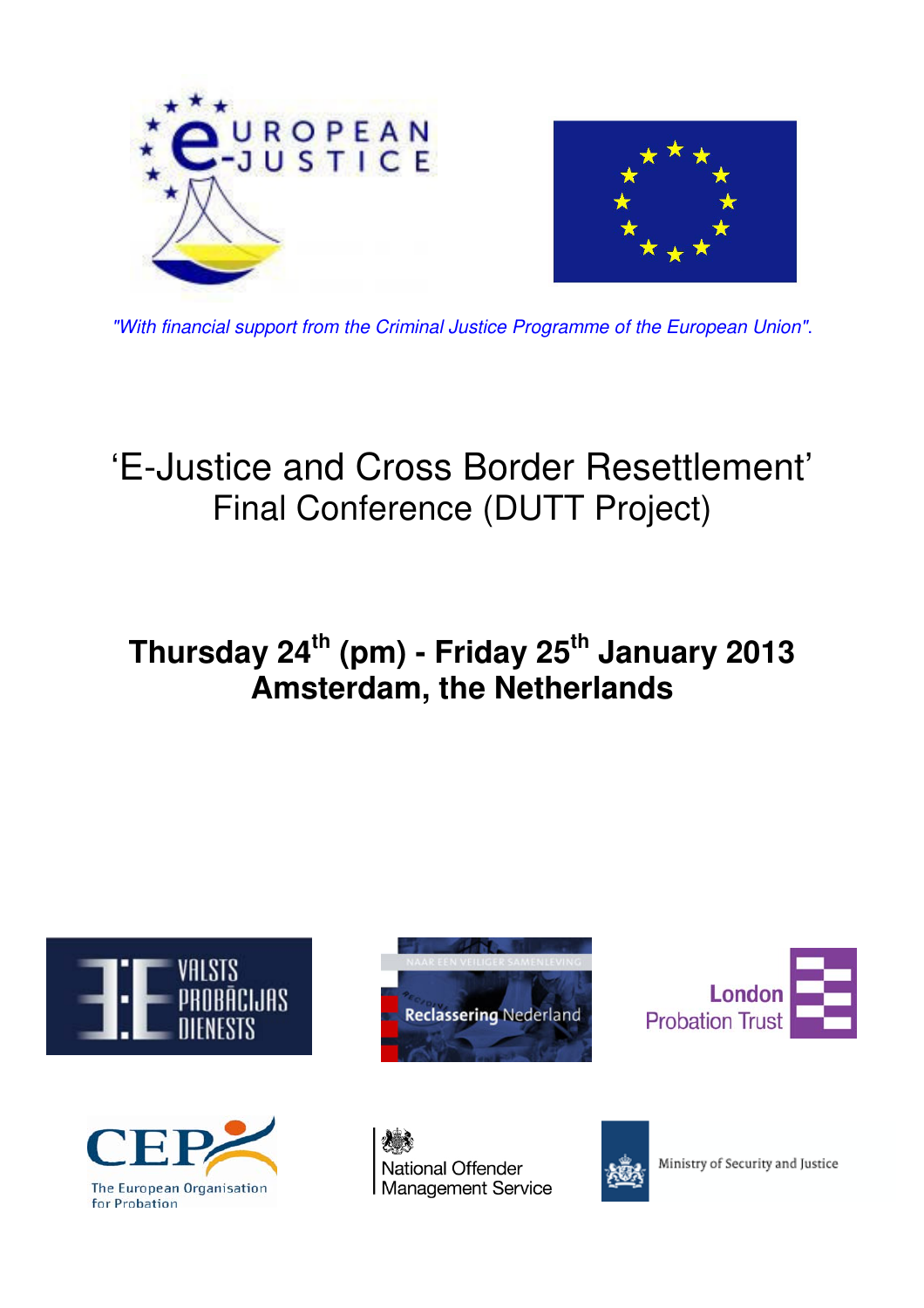| <b>Contents</b><br>Page                    |                |
|--------------------------------------------|----------------|
| 1. Project Summary                         | $\overline{4}$ |
| 2. Introduction                            | 6              |
| 3. Programme                               | $\overline{7}$ |
| 4. Plenary Sessions                        | 9              |
| 5. Workshops                               | 21             |
| 6. Final Thoughts                          | 31             |
| 7. Close of Event                          | 32             |
| 8. Project Partners                        | 33             |
| 9. Biographies                             | 37             |
| <b>10. Transfer of Custodial Sentences</b> | 46             |

## **11. Transfer of Alternative Sanctions** 48

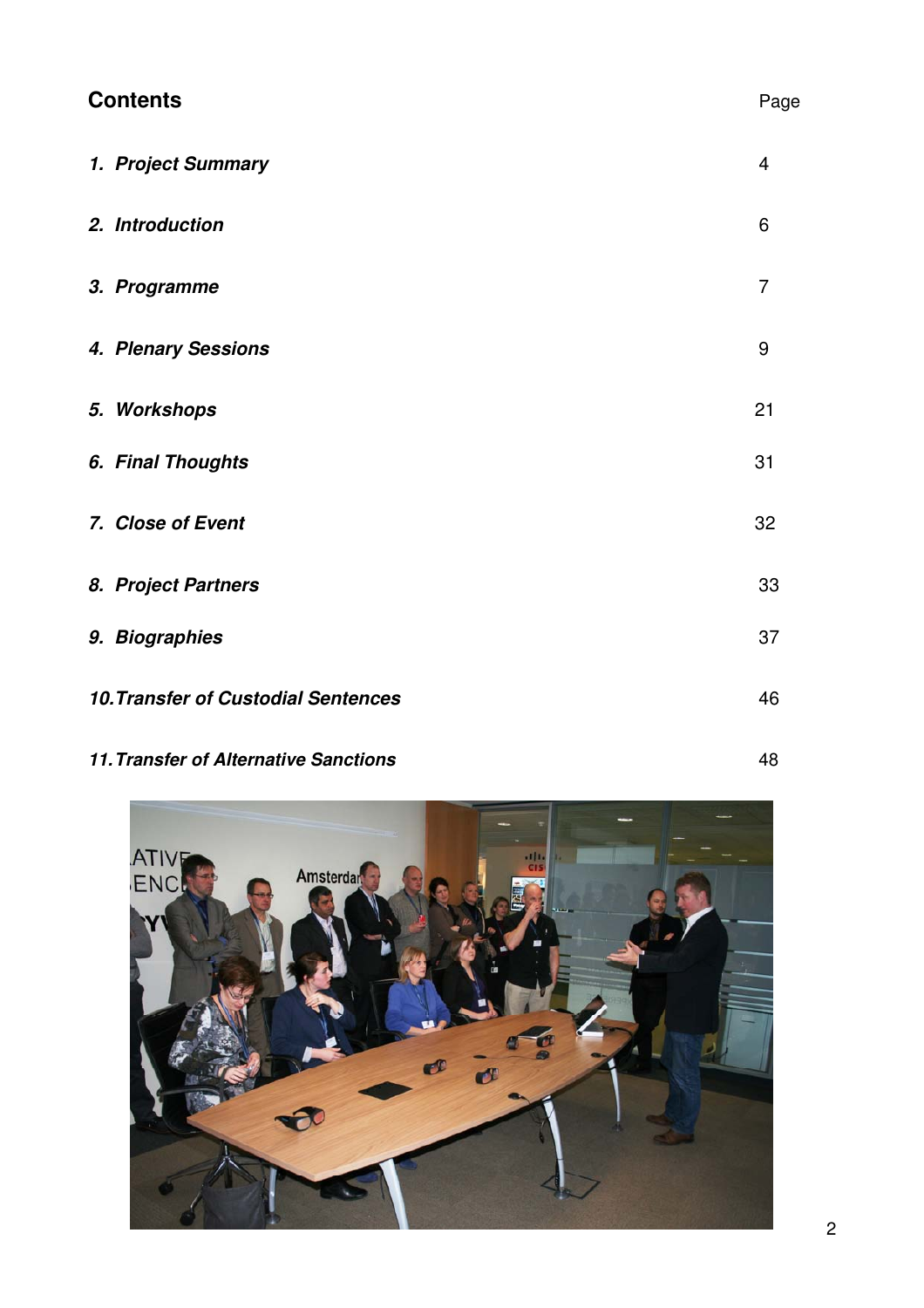## **Developing the Use of Technical Tools for Cross-Border Resettlement (DUTT)**

## **Project Summary**

- **To study and evaluate the potential for use of videoconference technology (VCT) in cross-border transfers of prisoners and offenders with community sanctions.**
- **To scope the potential for multi-lingual touch screen facilities (TSF) as an aid to resettlement.**
- **To provide recommendations for the future usage of TSF and VCT.**
- **To host a multi-agency transnational launch event, to raise awareness of the issues DUTT will be covering.**
- **To host a final multi-agency transnational conference to showcase project learning and results.**
- **To disseminate information and learning to other EU countries.**

This EU-funded project sought to study the potential usage of specific technical tools, as a means to assist with transnational transfers of offenders. Specifically, it looked at:

- $\triangleright$  Video-conference technology (VCT)
- $\triangleright$  Multi-lingual Touch Screen Facilities (TSF)

The project aimed to research the two above areas, in relation to the transfer of offenders across EU member states. It modelled processes and techniques used between the partner countries, to identify potential issues and difficulties.

With regard to video-conference technology, VCT was implemented in partner organisations where this is not currently available. VCT as a tool for cross-border resettlement was then studied and evaluated, looking at technical and practice-based issues.

In addition, a desk research exercise was carried out on the usefulness of touch screen facilities, within the context of the DUTT project.

In order to disseminate project learning more widely than the project partners, two transnational events have been planned. The first, a multi-agency transnational launch event was held in the UK, in April 2011. The final multi-agency transnational conference is being held in the Netherlands, to showcase project learning and results.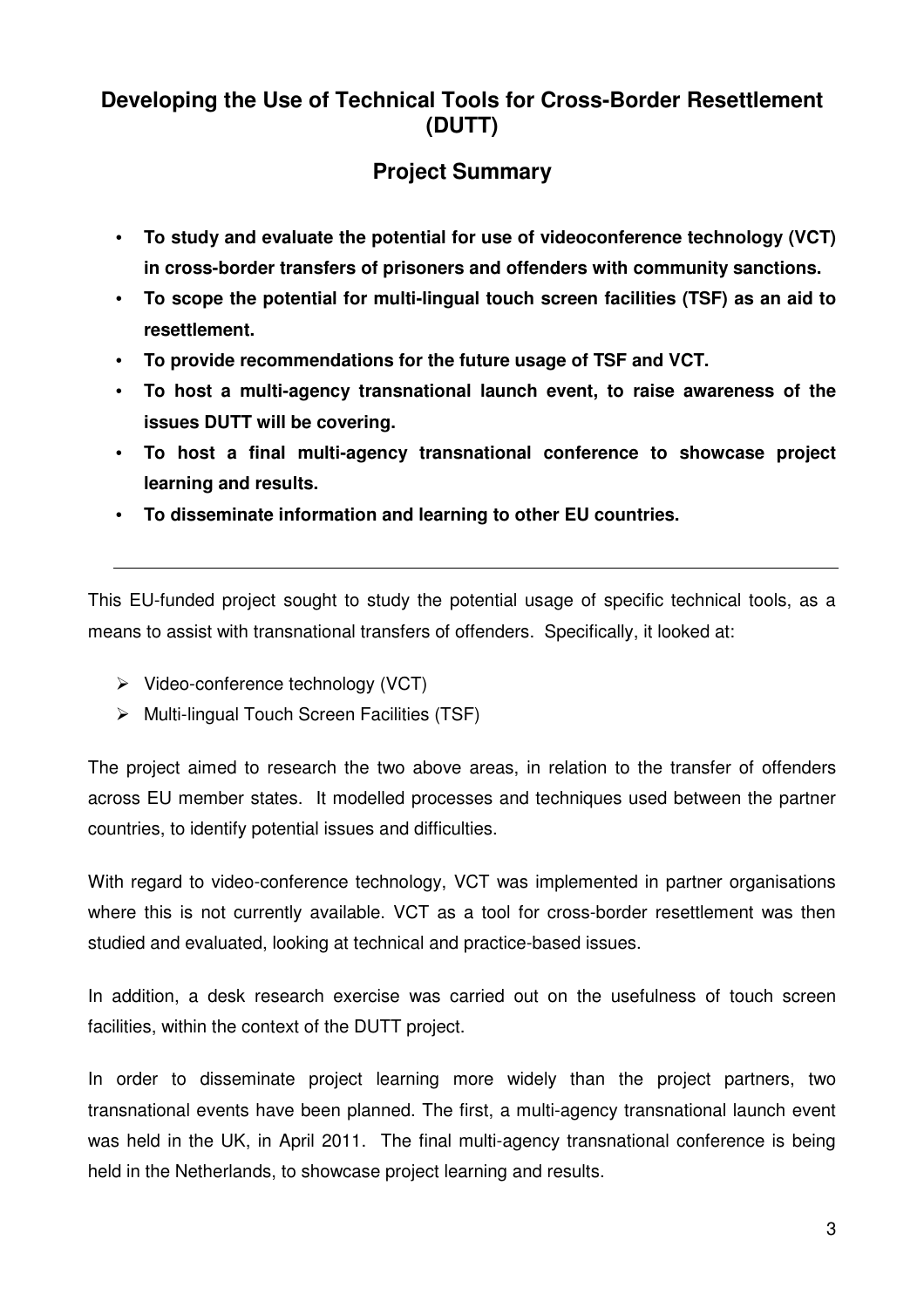#### **Project Partners**

- London Probation Trust, UK (lead partner)
- National Offender Management Service (NOMS), UK
- Conference Permanante European de la Probation (CEP), The Netherlands
- Reclassering Nederland, The Netherlands
- State Probation Service, Latvia
- Custodial Institutions Agency, The Netherlands

#### **Project Outputs**

- Evaluation report on the potential for videoconference technology in aiding crossborder transfers.
- Feasibility study on the potential of touch screen facilities in aiding resettlement.
- Six study visits, throughout the life of the project, to increase the knowledge-base of project partners.
- Multi-agency transnational launch event in the UK.
- Final multi-agency transnational conference in the Netherlands.

#### **Timeline**

Project Start Date: March 2011 Project End Date: February 2013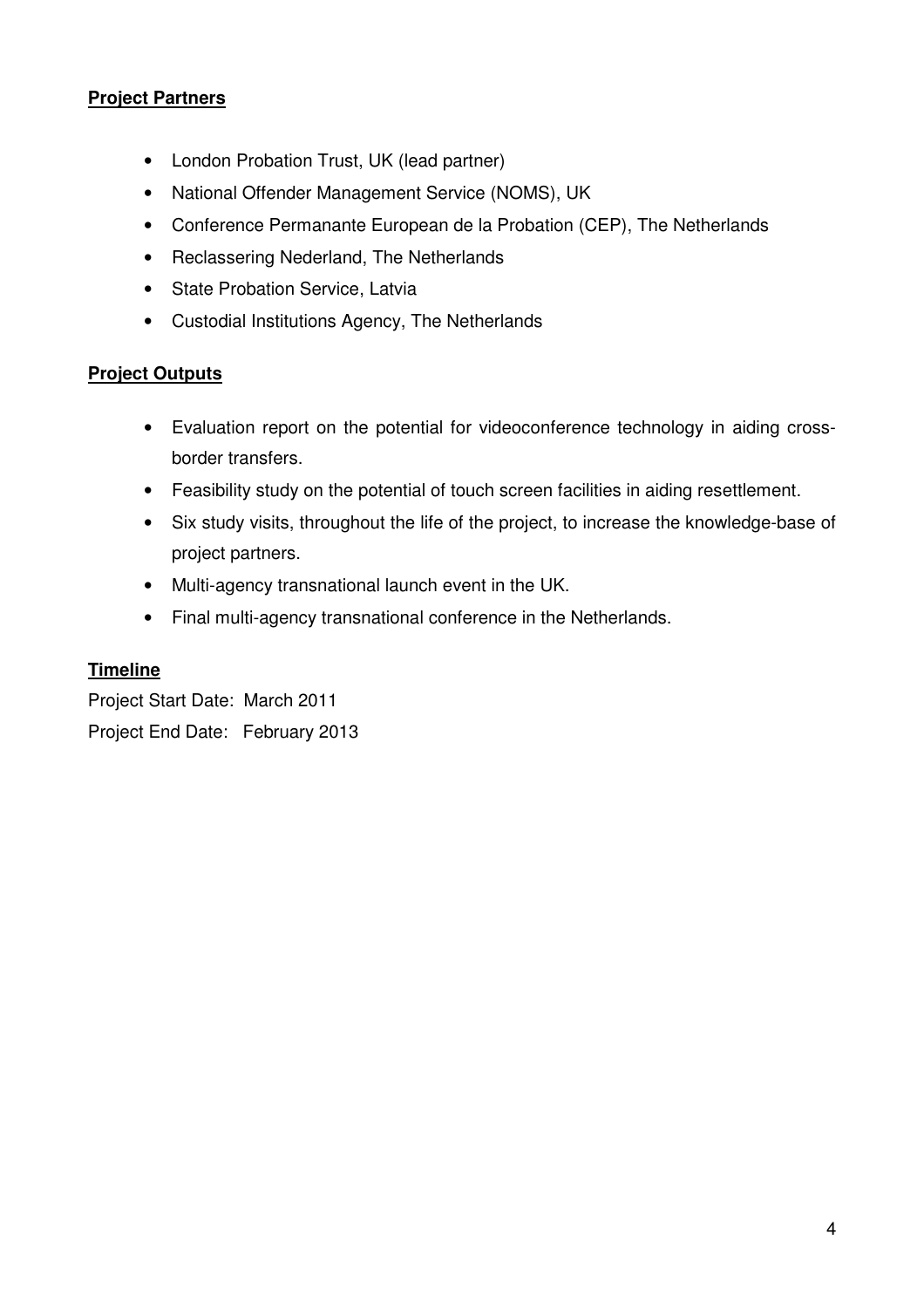## **Introduction**

As part of the EU-funded DUTT project, the final conference was held on 24 and 25 January 2013, at Cisco Amsterdam. The conference was organised by CEP (the European probation organisation) and London Probation Trust (LPT) and featured eighty delegates, representing various stakeholder organisations from 15 Member States and DUTT project partners. The conference was intended to outline the aims and objectives of the DUTT project, with presentations on the implementation of Council Framework Decisions (FD 909 and FD 947) 2008/947/JHA and 2008/909/JHA; project research output findings; and the findings of projects undertaken in other Member States. Workshop sessions were then held on the implementation of the relevant Framework Decisions; the potential uses of touch-screen facilities within the area of cross-border resettlement; and the use of video-conference facilities in facilitating cross-border resettlement. The project gave;

- An overview of the E-Justice initiative from the EU;
- Information on the latest developments in Framework Decisions 909 & 947;
- An understanding of how technology can be used in cross border resettlement;
- Learning from the DUTT project outputs;
- An opportunity to meet and network with colleagues and peers from other EU countries;
- Inside access to a technically innovative hub (courtesy of CISCO).

Project outputs and conference presentations can be found at;

**http://www.cep-probation.org/default.asp?page\_id=157&map\_id=102**

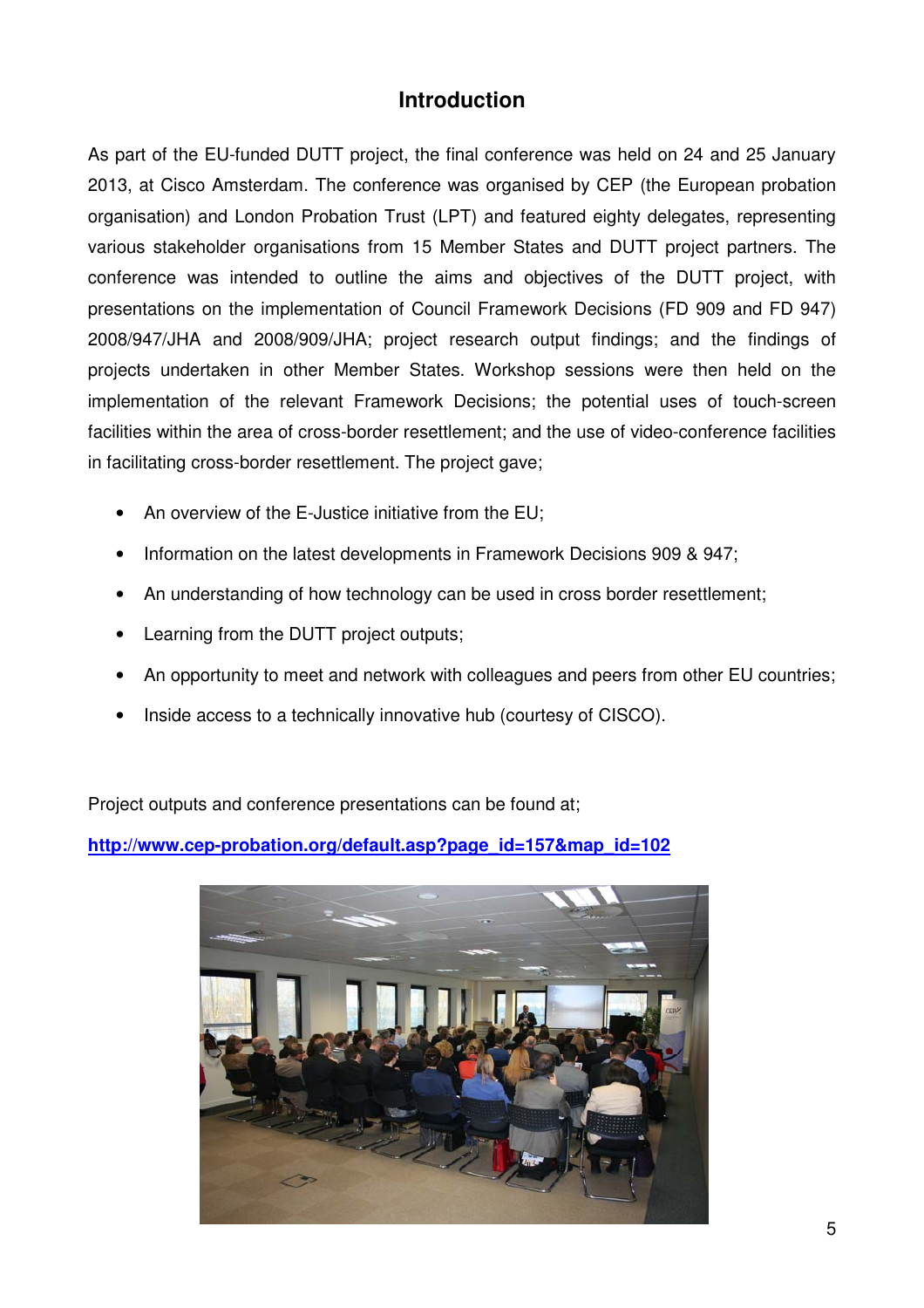## **DUTT Conference Programme**

## **Thursday 24th January**

| $19:00 - 21:30$ | Dinner and Welcome:                                                                        |
|-----------------|--------------------------------------------------------------------------------------------|
|                 | • Heather Munro, Chief Executive (London Probation Trust)<br>• Marc Ceron, President (CEP) |

## **Friday 25th January**

| $08:45 - 09:15$ | Registration                                                                                                |
|-----------------|-------------------------------------------------------------------------------------------------------------|
| $09:15 - 09:30$ | Cisco Introduction                                                                                          |
|                 | • Jens Mortensen, Director - Public Sector Europe, Middle East, Africa &<br>Russia (Cisco Systems)          |
| $09:30 - 09:45$ | <b>Welcome and Formal Opening</b>                                                                           |
|                 | • Chair - Peter Wagenmaker, Head of Unit for Sanction and Probation<br>Policy (Dutch Ministry of Justice)   |
| $09:45 - 11:30$ | Developments in Cross - Border Resettlement                                                                 |
|                 | Framework Decisions 909 and 947 a policy perspective - Jesca<br>Beneder (European Commission)               |
|                 | Framework Decision 909 from a practical perspective – Steven van<br>de Steene (Europris)                    |
|                 | ISTEP Project – Craig Georgiou (NOMS and ISTEP Project)                                                     |
|                 | Framework Decision 947 practical perspective - Anton van<br>Kalmthout (Tilburg University & ISTEP project)  |
| 11:30 -11:50    | <b>BREAK</b>                                                                                                |
| $11:50 - 13:00$ | The DUTT Project: Bringing together E-justice and Cross-border<br>resettlement                              |
|                 | • Overview – Kalpana Kapoor, DUTT Project Manager (London<br><b>Probation Trust)</b>                        |
|                 | Key project findings:<br>> Video Conferencing Qualitative Findings - Sabine Braun<br>(University of Surrey) |
|                 | > Video Conferencing Technical Findings - Ernst Eilering (Dutch<br>Ministry of Justice)                     |
|                 | Touch Screen Facilities - Emma Di Iorio (London Probation Trust)<br>➤                                       |
| $13:00 - 14:15$ | <b>LUNCH &amp; NETWORKING</b> (including tour of CISCO facilities)                                          |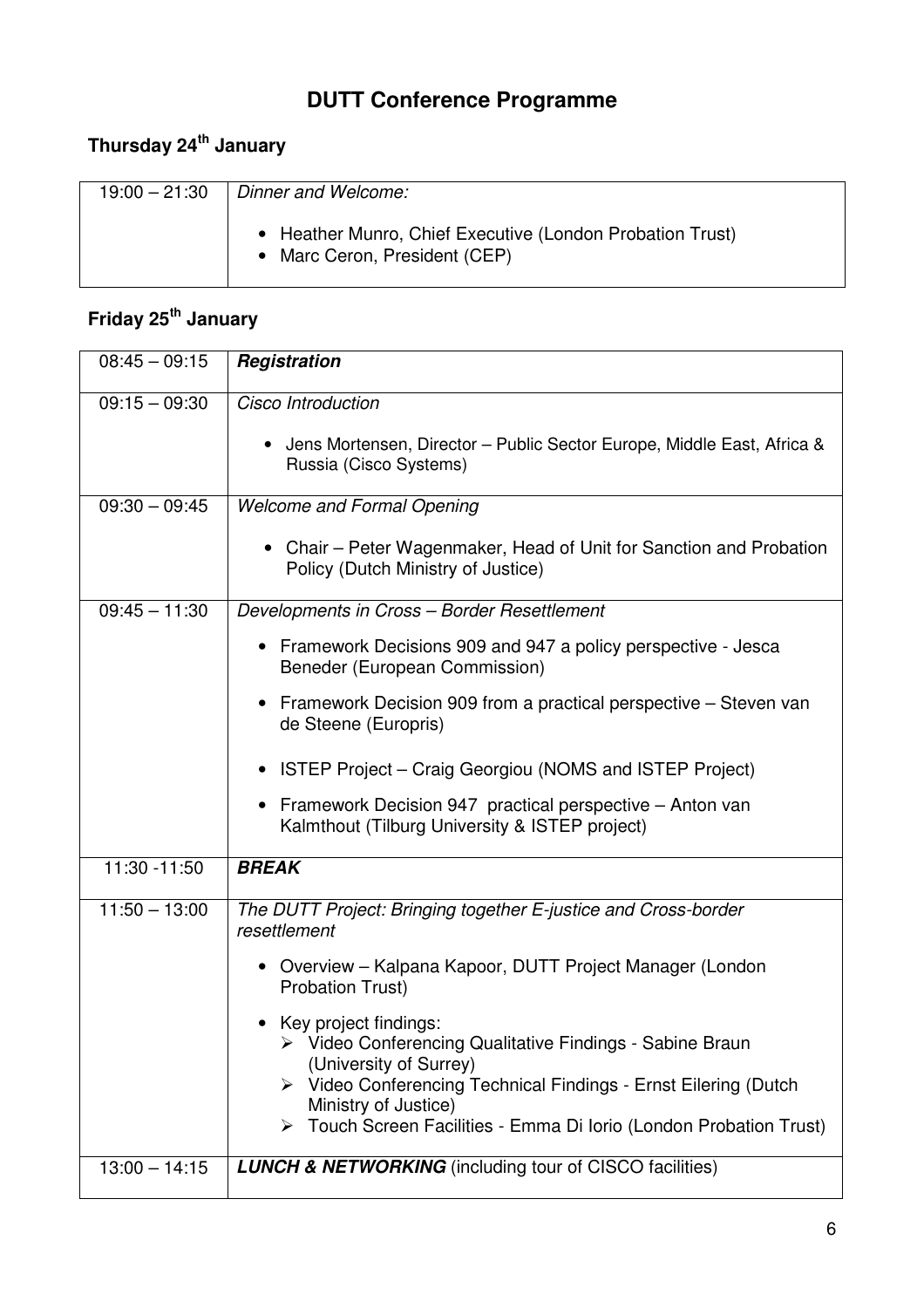| $14:15 - 15:45$ | Workshops                                                                                                                                                                                                                                                                                          |
|-----------------|----------------------------------------------------------------------------------------------------------------------------------------------------------------------------------------------------------------------------------------------------------------------------------------------------|
|                 | 1. Technical tools in Cross Border Resettlement<br>$\triangleright$ VCT – Sabine Braun (University of Surrey)<br>> Touch Screen Facilities - Emma Di Iorio (London Probation<br>Trust)                                                                                                             |
|                 | 2. Implementation of FD 909 – Perspectives from Member States<br>$\triangleright$ England and Wales – Graham Wilkinson (National Offender<br>Management Service)<br>$\triangleright$ The Netherlands - Saskia de Reuver (Dutch Ministry of Security<br>and Justice, Custodial Institutions Agency) |
|                 | 3. Implementation of FD 947 – perspectives from Member States<br>$\triangleright$ Latvia – Imants Jurevicius (Latvia State Probation Service)<br>> Romania, Italy & Ireland - Iuliana Carbunaru (Romania Probation<br>Service)                                                                     |
| $15:45 - 16:00$ | Final thoughts from abroad:                                                                                                                                                                                                                                                                        |
|                 | • Practitioner Feedback (DVD)<br>Leo Tigges (previous DUTT Project Board Member)                                                                                                                                                                                                                   |
| $16:00 - 16:30$ | Close of Event                                                                                                                                                                                                                                                                                     |
|                 | Peter Wagenmaker, Head of Unit for Sanction and Probation Policy,<br>(Dutch Ministry of Security and Justice)                                                                                                                                                                                      |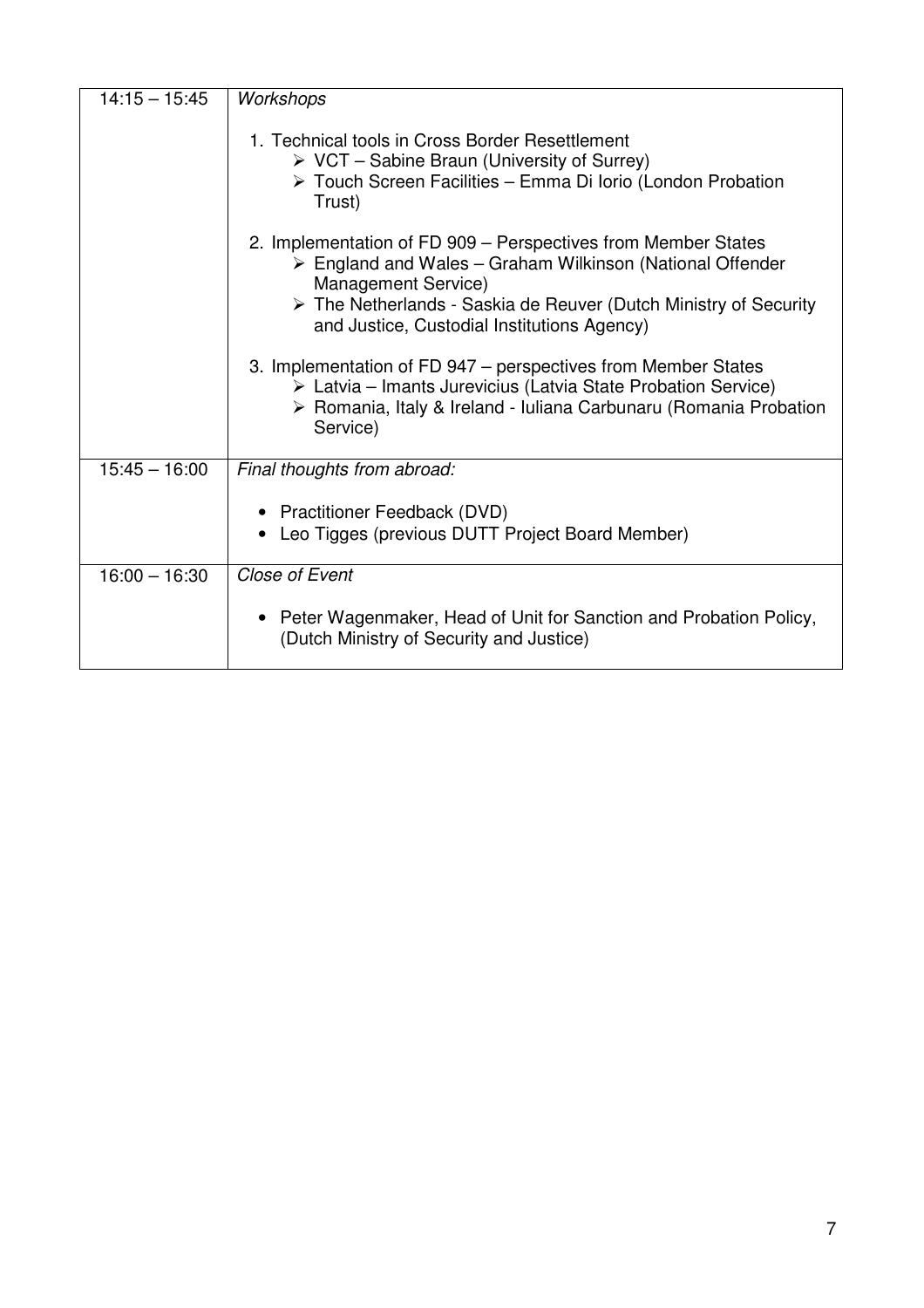## **Plenary Sessions**

### **Cisco Introduction**

## **Jens Mortensen, Director – Public Sector Europe, Middle East, Africa & Russia (Cisco Systems)**

As the hosting organisation Cisco was invited to give a brief welcome to the delegates. Jens explained that within Cisco videoconferencing is used with very few problems. It is seen as an alternative to physical meetings in many contexts and is a highly useful additional service when people cannot meet physically. As cross-border working increases, so too does the potential for using videoconferencing. However, one must not forget the usefulness of such technologies even when working across different principalities in the same Member State.

In the criminal justice sector it often takes a longer time to implement new technologies, but there has been a huge change in the use of videoconferencing within the public sector. However, it is interesting in how this occurred. The usage of videoconferencing has increased vastly, often due to budget cuts and the need for public sector savings.

#### **Welcome and Formal Opening**

## **Chair – Peter Wagenmaker, Head of Unit for Sanction and Probation Policy (Dutch Ministry of Justice)**

Peter welcomed the delegates to the conference and expressed his happiness in how much interest there has been in the subjects being covered by the conference and the DUTT project, which seems to have marked a shift in the interest in new technologies.

Justice can work very slowly. An example of this is that videoconferencing technology was not welcomed initially in the Detention Centre Rotterdam, but on seeing the provision and how it worked the judiciary have found it highly useful. It has also helped in saving money and the costs of transporting detainees to court-rooms.

The DUTT project is looking at these aspects in a broader sense. For Member States to transfer custodial sentences (Framework Decision 2008/909/JHA) and transfer alternative sanctions (Framework Decision 2008/947/JHA), technology is needed in order to facilitate these processes.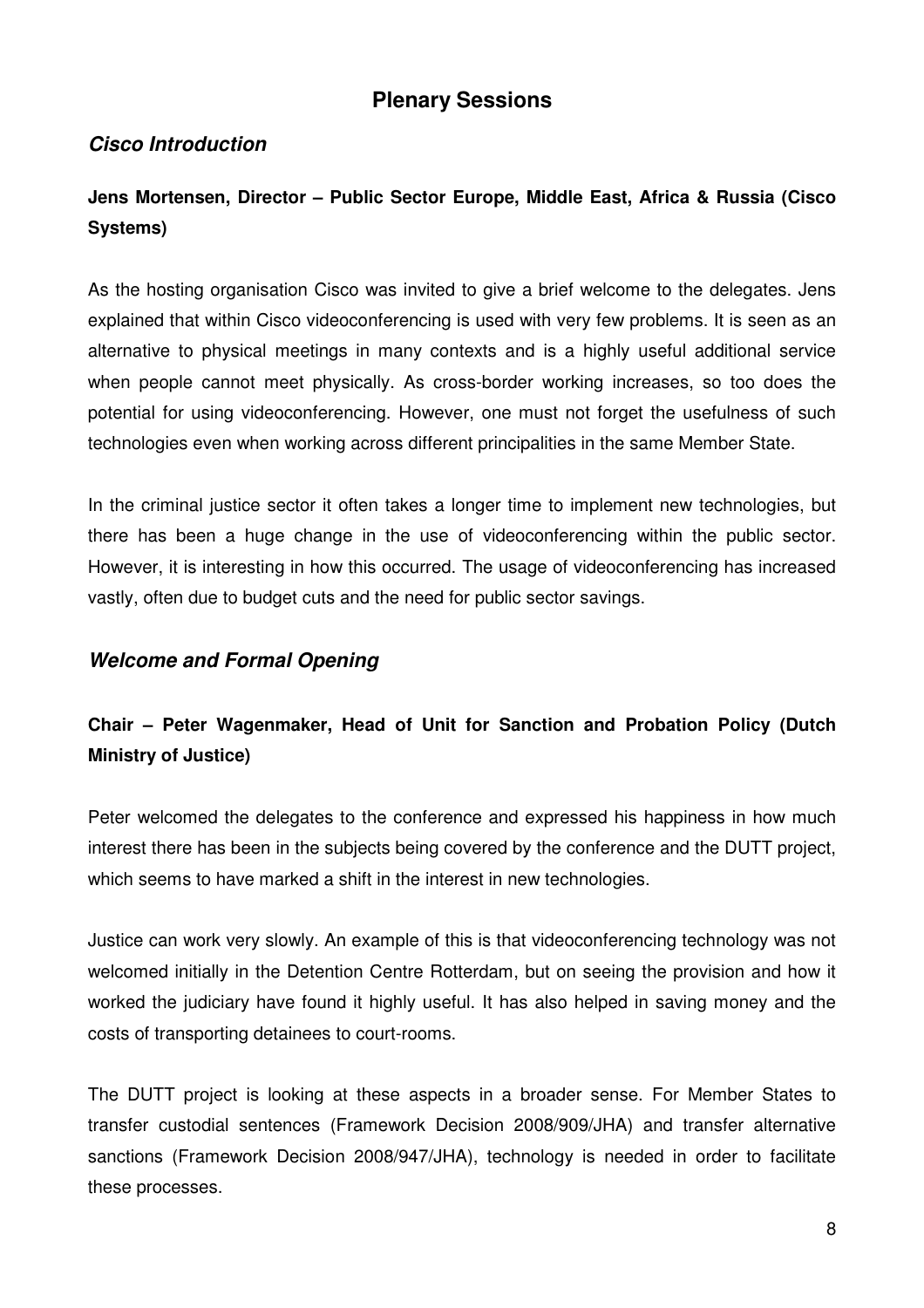The debates about Europe are very mixed  $-$  it is important to implement the areas of legislation already started before moving on to new areas. Practical cooperation and implementation are needed. The challenges including budgetary cuts mean that we will be forced to look at how technology can help, whilst maintaining security levels and ensuring cost-efficiency.

#### **Developments in Cross–border Resettlement**

**Jesca Beneder, European Commission - Framework Decisions 909 and 947: A Policy Perspective.** 



Jesca set out the current status of Framework Decisions 909 and 947, explaining that the implementation deadlines had passed in late 2011 and that most Member States are behind in their implementation. Both the ISTEP project and Europris are assisting with the implementation of the decisions.

The European Commission published a green paper on detention in June 2011. Of the 81 replies, it was clear that Member States did not wish to implement new areas of legislation, but to improve on the implementation of the areas already started. The Commission then published implementation reports in mid-2013. Extra meetings have also been organised to ensure there is understanding of e-justice. Regarding Framework Decision 909, 12 Member States have currently implemented this. Romania and Bulgaria have also implemented 909, but there is no official notification. Croatia has also implemented and will become an EU Member State in July 2013. Regarding 947, only seven Member States have implemented the decision. Infringement proceedings can be brought against the non-implementing Member States from December 2014.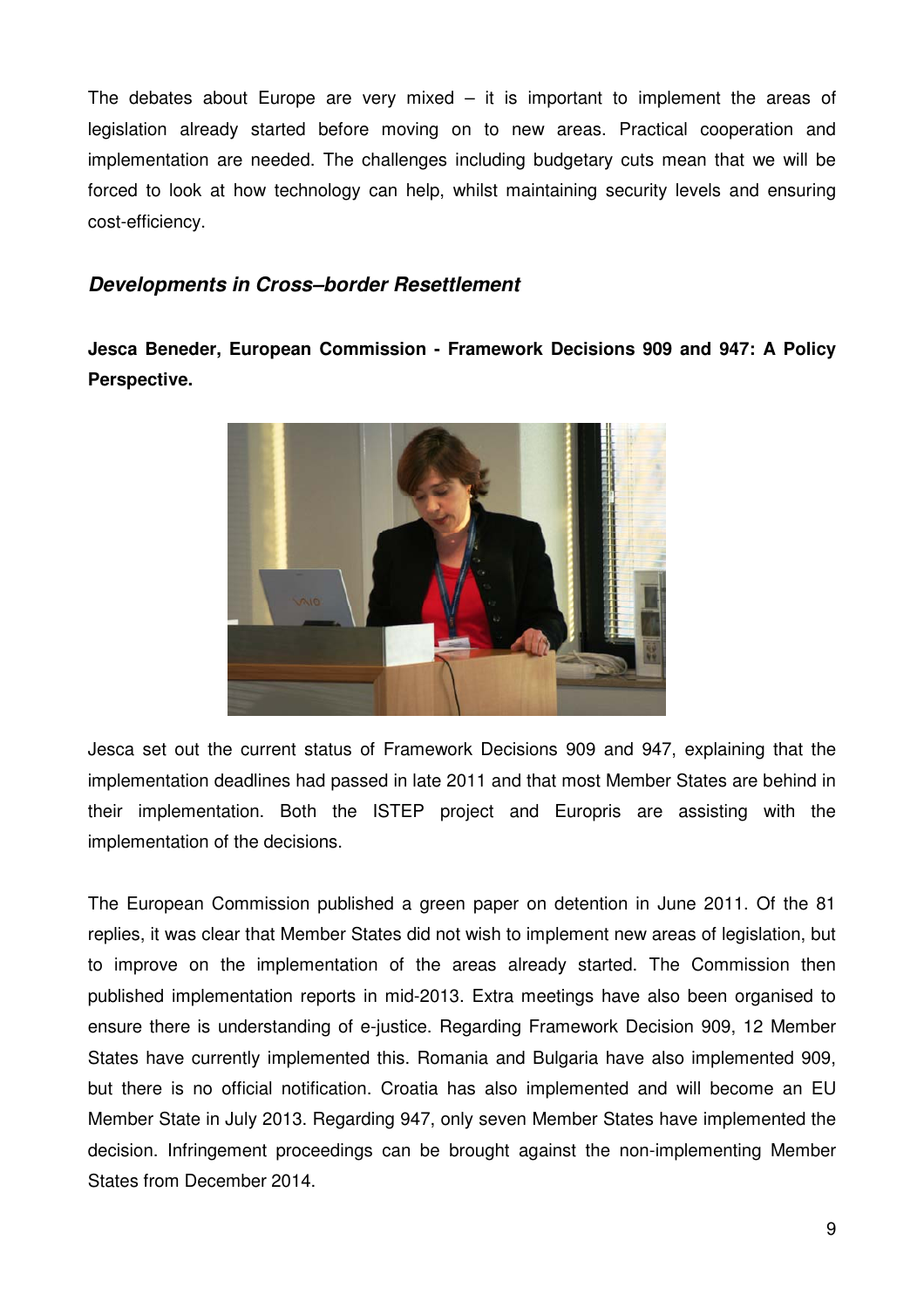Mutual recognition areas are very important for cooperation and implementation, because otherwise the Framework Decisions cannot be used properly due to mixed levels of implementation. The European arrest warrant will not be needed as much if these decisions are implemented properly. There will also be less need to resort to custodial sentences, because currently those who are from another Member State can more easily be handed a community penalty by the judge where they would normally do this for their own nationals. The legislation in this area also contributes to social rehabilitation and gives an alternative to prison.

Framework Decisions 909 and 947 can be seen as counter-balances to the European arrest warrant, which focuses on law enforcement, as opposed to the decisions' focus on rehabilitation. Existing Council of Europe conventions were not very efficient and had limited application.

Social rehabilitation should always be assessed and there is the obligation for the executing state to accept transfers, unless there are grounds for refusal. This is about mutual recognition, not a re-examination of the issuing state's decision and adaptation is the most that is permissible with regard to certain situations, as per the text of the decisions. The issuing state has the final say and can withdraw the certificate if unhappy with the plans of the executing state.

The main challenges surrounding Framework Decision 909 are those surrounding the release of offenders, because some Member States routinely release at the half-way point and others release later. Further, there are 12 grounds of refusal for not transferring an offender.

This is a transitional regime and there is no direct effect for Framework Decisions, but there can be indirect effect.

There will be a new website created in order for Member States to exchange other information and to further e-justice.

#### **Steven Toll, Europris - Framework Decision 909: A Practical Perspective**

Peter gave an overview of Europris, explaining that it is an organisation that helps understand policy on prisons, made up of those responsible for running such establishments. Europris aims to help shape the future of the policy that governs the future running of prisons. Thanks go to CEP for the assistance in forming the organisation. Cross-border criminality is becoming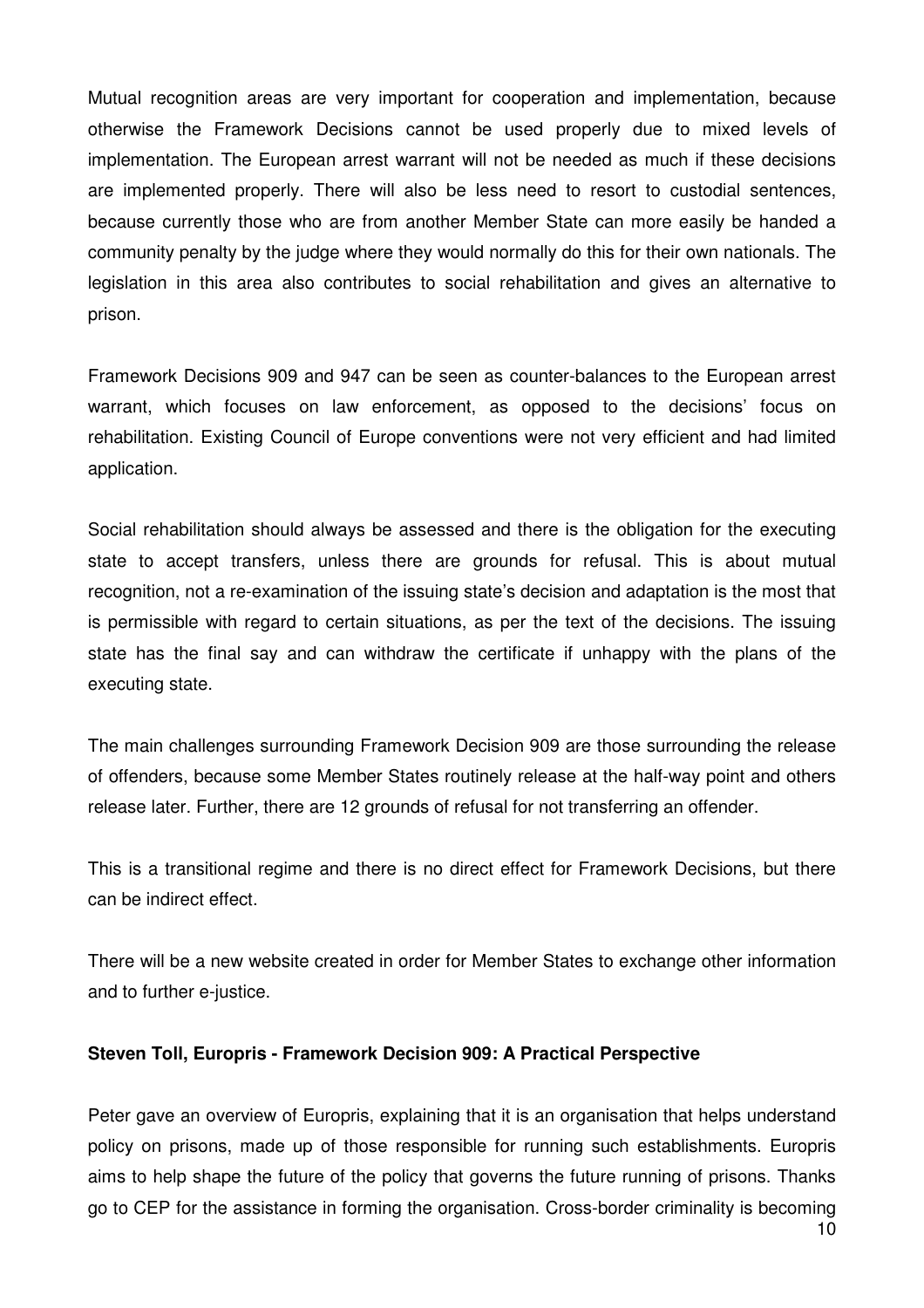more common-place, resulting in more foreign nationals in prisons. This leads to the further need for mutual recognition and trust for the Framework Decisions to be implemented properly. Trust is critical and Europris offers the platform for senior figures to cooperate with there counterparts.

Europris comprises of expert working groups: the communications group; the Framework Decision working group, consisting of experts from the prison services of seven Member States; the benchmarking group; and the ICT group, which looks at the ways in which better use of technology in prisons across the EU can help offenders in the prisons. Europris sees the DUTT project as an excellent opportunity to demonstrate the use of technology for crossborder uses. Prison services should become more closely connected across the EU, in order to compare and share best practices. The new generations of prisoners are used to using new technologies and can no longer do this in prison. It is akin to a language for them, as the digital generation and should be addressed. This is especially pertinent for when they are released.

#### **Craig Georgiou, ISTEP Project – Supporting the Implementation of 2008/947/JHA**

Craig explained that the ISTEP project exists to assist Member States in the implementation of Framework Decision 947, by;

- Identifying both the legislative and practical challenges;
- Identifying potential solutions and developing some 'solution studies';
- Producing country factsheets to support judges and competent authorities when transferring an offender;
- Disseminating information across networks;
- Supporting networking and mutual understanding between EU Member States.

He gave an overview of the current situations pertaining to implementation in each of the Member States and gave an overview of how the project is assisting with overcoming the implementation challenges through expert workshops, project newsletters, a literature study and a series of focus groups.

The ideological challenges associated with implementation are the confusing and restrictive understanding of the concept of 'rehabilitation' and the difficulty in aligning to the concept of supporting the social rehabilitation for offenders by Member States.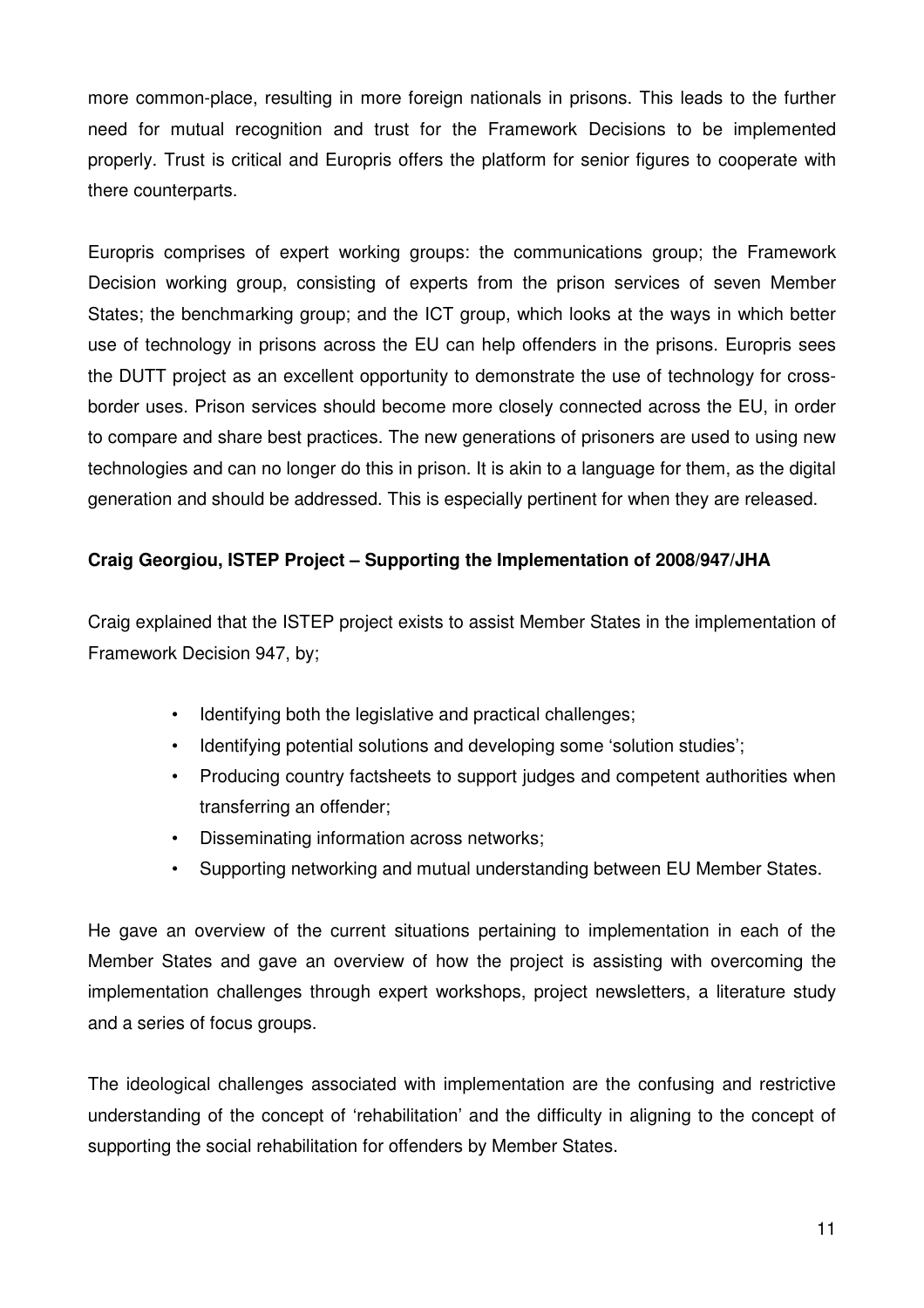The legislative challenges surround the issues of consent; who falls within "lawfully and ordinary" resident; issues surrounding the Competent Authority; additional probation measures and alternatives; double criminality; subsequent decisions; the age of offenders; and relations with other EU instruments.

The practical challenges are the social enquiry needed, as well as pre-sentence reports; obtaining background information; the methods of communication used; languages used; interpretation and translation; third party involvement; the associated costs; who the first contact is in the executing state; whether the time-frame of 60 days is sufficient; the establishment of the Competent Authority; and the lack of flexibility associated with implementation.

ISTEP has been working on country fact sheets for each Member State, which brings together much of the relevant information and allows information to be more easily exchanged.



## **Anton van Kalmthout, Tilburg University & ISTEP project: Framework Decision 947: A Practical Perspective**

Anton explained the broad situation with regard to Framework Decision 947 and indicated how closely connected Framework Decisions 909 and 947 are. There needs to be more trust between Member States, but currently there is the situation of much disparity between states. For example, the Council of Europe has banned the transfer of prisoners to Greece, because of prison conditions. Similar conditions can be seen in some other Member States and this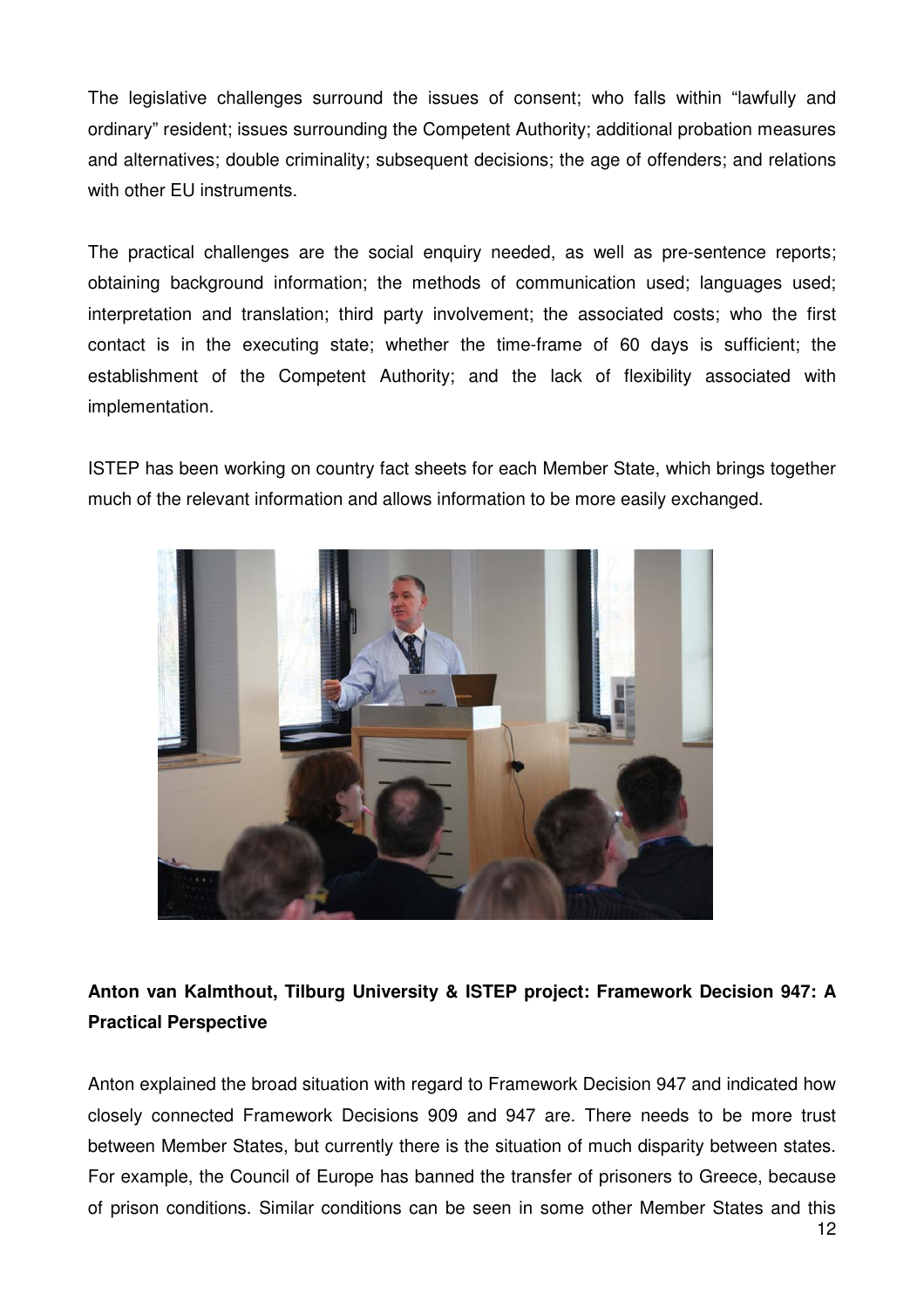poses problems with regard to transfers. The relevant Framework Decisions can only work where there is good cooperation between the competent authorities. The Council of Europe convention was seldom used and, obviously, countries were not forced to implement it. Further, it was restricted to conditional sentence or release and required a complex implementation process. The Framework Decision offers a mechanism which is binding in character, with only a few grounds for the refusal of recognition of supervision by Member States. It is complex, but flexible.

Implementation can be stimulated through meetings and conferences, as well as projects such as the Belgian Project and ISTEP. Useful observations have been made by the ISTEP project. There is little attention to these areas in the literature concerning cross-border cases and the date of implementation has not been taken into account by many Member States. Another associated problem with implementation is that there is no uniformity with regard to the competent authorities in each Member State.

The main obstacles to the implementation of the Framework Decisions are as follows:

- The information gap between Member States.
- Lack of probation infrastructure in some Member States.
- Underdevelopment of types of probation measures and alternative sanctions in many Member States.
- The low number of imposed probation measures and alternative sanctions in many Member States.
- Financial aspects.
- Lack of interest in some Member States.
- Pre-trial rate of foreigners and exclusion of foreigners from community sanctions.
- Use of language in certificates.
- The need for social enquiry or pre-sentence report and determining who will write these reports, when and what kind of information should be included.
- Financial consequences.
- Legal obstacles.
- What is understood by a lawful and ordinary resident.
- Large differences in criminal liability.
- Theoretical barriers.
- Re-integration verses rehabilitation/re-socialisation.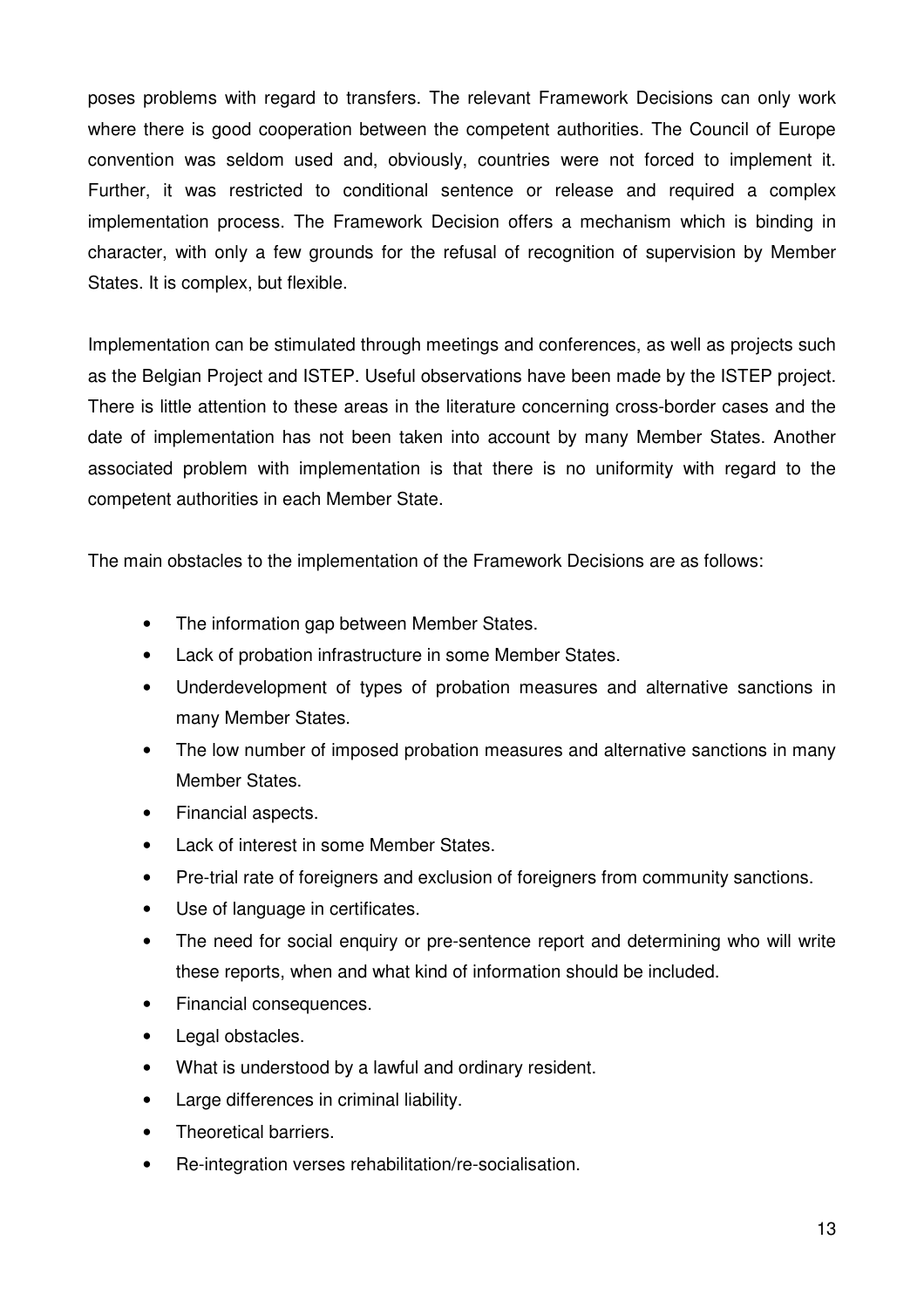However, there can be successful implementation if:

- Public prosecutes judges lawyers are well informed and can win over their hesitations and doubts
- Legal and practical obstacles can be solved in not too a complex manner.
- National legislation is accessible in other languages.
- The respective implementation legislation are as far as possible adapted to each other.
- The implementation process is continuously followed and evaluated.
- A European database is used to provide the Member States with all the necessary documents and information.
- Criminal policies no longer exclude foreigners.



**The DUTT Project: Bringing together E-justice and Cross-border resettlement** 

#### **Overview – Kalpana Kapoor, DUTT Project Manager (London Probation Trust)**

Kalpana gave an overview of the DUTT project and the fact that London Probation Trust (LPT), as the lead applicant has managed many EU and European Social Fund projects in the past.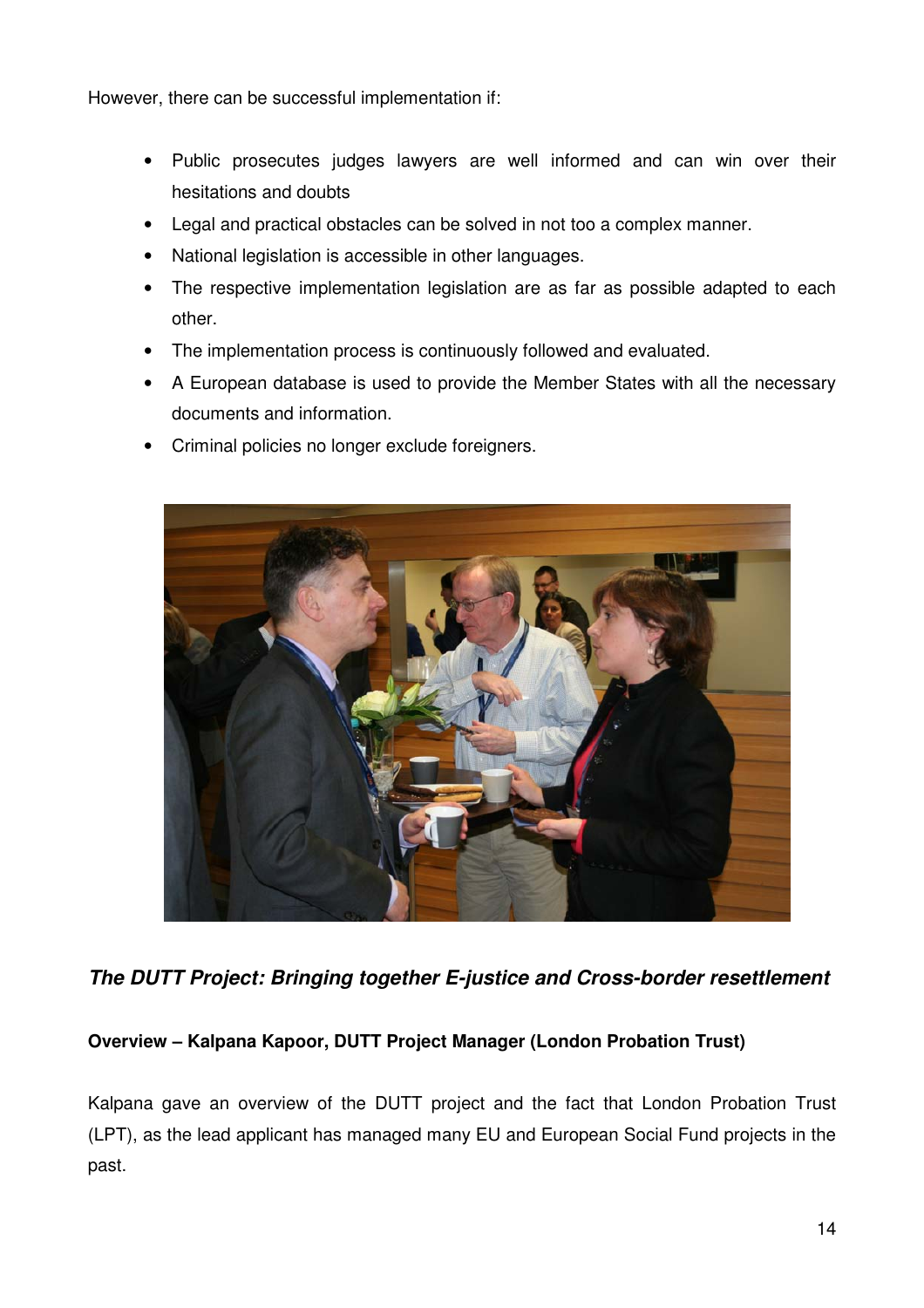London Probation Trust has a mission statement of "Changing lives for a safer London" and is part of the National Offender Management Service (NOMS), which is represented in the DUTT project partnership. Over 70,000 offenders are dealt with each year and represent those who have been sentenced by the courts or released from prison on licence. The organisation works to ensure offenders complete the requirements of their court orders and keep to licence conditions as well as resettle in the community.

DUTT aimed to assist with the implementation of the Framework Decisions mentioned. It was submitted as an application to the European Commission, because it was recognised early on that there would be challenges in implementing the decisions. DUTT looks at whether new technologies can assist in trans-national communication.

The project partnership is made up of:

- -London Probation Trust, UK (lead partner)
- -National Offender Management Service (NOMS), UK
- -Conference Permanante European de la Probation (CEP), The Netherlands
- -Reclassering Nederland, The Netherlands
- -State Probation Service, Latvia
- -Custodial Institutions Agency, The Netherlands

The project objectives, which have been fulfilled, are to study and evaluate the effectiveness of video-conference technology; to scope the potential for touch-screens being of use in crossborder resettlement and to disseminate the findings of the project across the EU. Further studies were done to support these, in scoping the potential for a web-based tool for the booking of video-conferencing facilities in other Member States and on exploring the end to end interoperability of video-conference facilities in different Member States.

#### **Video-conferencing Qualitative Findings - Sabine Braun (University of Surrey)**

Sabine introduced the aims of the study, which were to investigate the potential benefits and limitations of video-conferencing facilities to meet novel communication needs, including analysis of the viability of such technology in a criminal justice setting.

There was the anticipation that the implementation of the Framework Decisions would increase cross-border communication in relation to resettlement procedures, which would be difficult to accommodate with face-to-face meetings.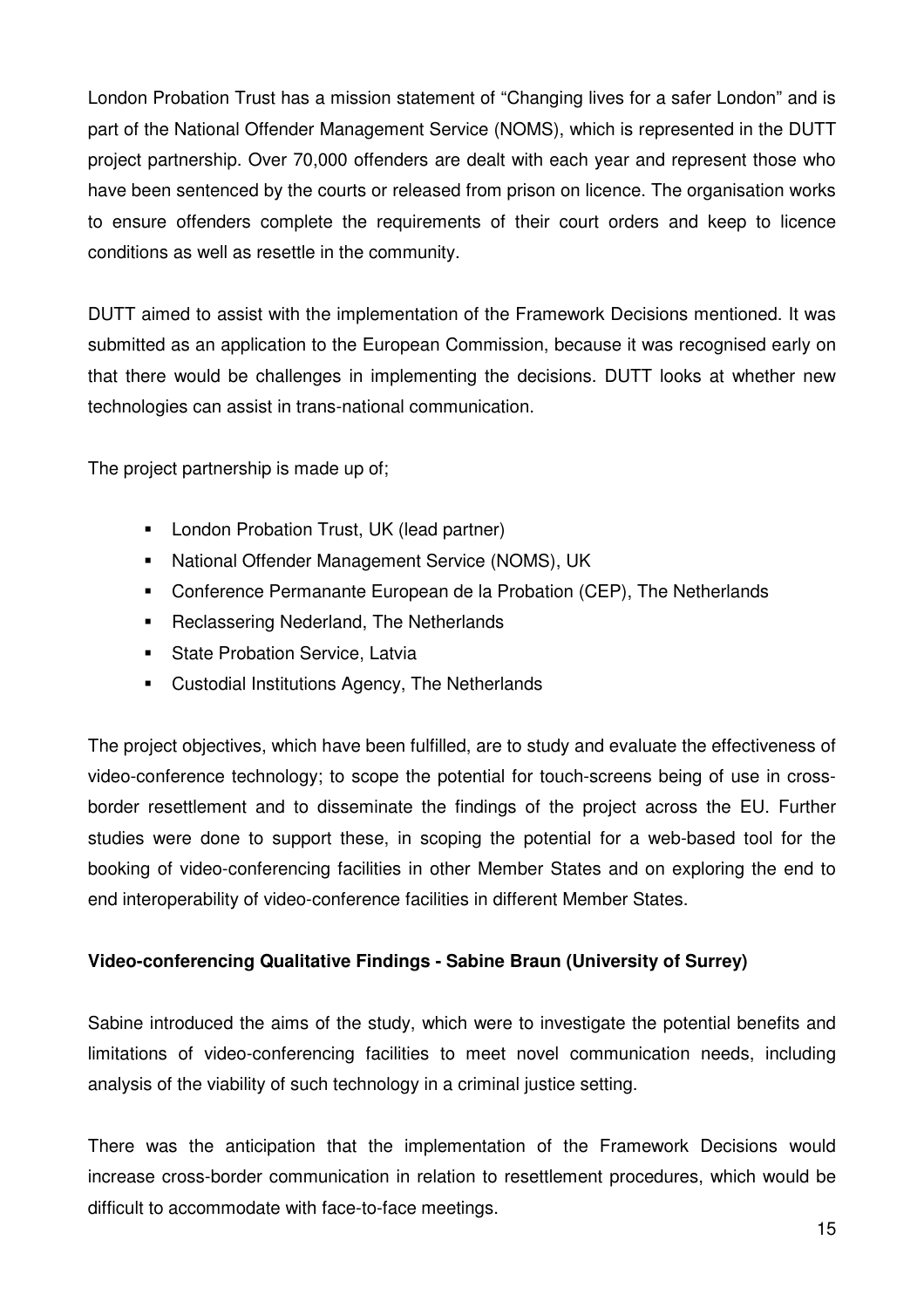There was analysis as to in which situations video-conferencing would be particularly beneficial or essential; when it would be beneficial but not essential; and when it should not be used. There was an assessment completed of video-conferencing in its own right before comparing it with other media.

Research has already been conducted into the use of video-conferencing in the courts and positive experiences have been shown in less formal settings. Video-conferencing is already used for court report interviews in some cases. Recent research takes a holistic approach and gives practical guidelines for using video-conferencing in a justice setting. This has mainly been focused on court services and a handbook has been produced by the Netherlands.

Sabine covered the methodology of the research and explained that there are no real-life experiences of video-conferencing in cross-border transfers yet, so role-plays were developed in order to analyse the likely situations which will arise. The role-plays include some situations involving multi-lingual video-conferencing with an interpreter. These included:

- Consultations/clarifications between Competent Authorities before/after sending the certificate.
- Interviews with, or assessments of, offender in the issuing state before/after sentence is made.
- Different linguistic configurations, including the use of a second language, a lingua franca and communication through an interpreter.

There were pre- and post-session interviews with the role players and analysis completed of each role play. Attitudes towards the use of video-conferencing were generally positive, but more positive after the role plays.

The main findings of the research pertain to the technological set-up, the audio-visual environment and the interaction between different parties:

Technological set-up;

- Quality of sound and video image
- Lip synchronicity
- Stability of connection/pixilation

Audiovisual environment;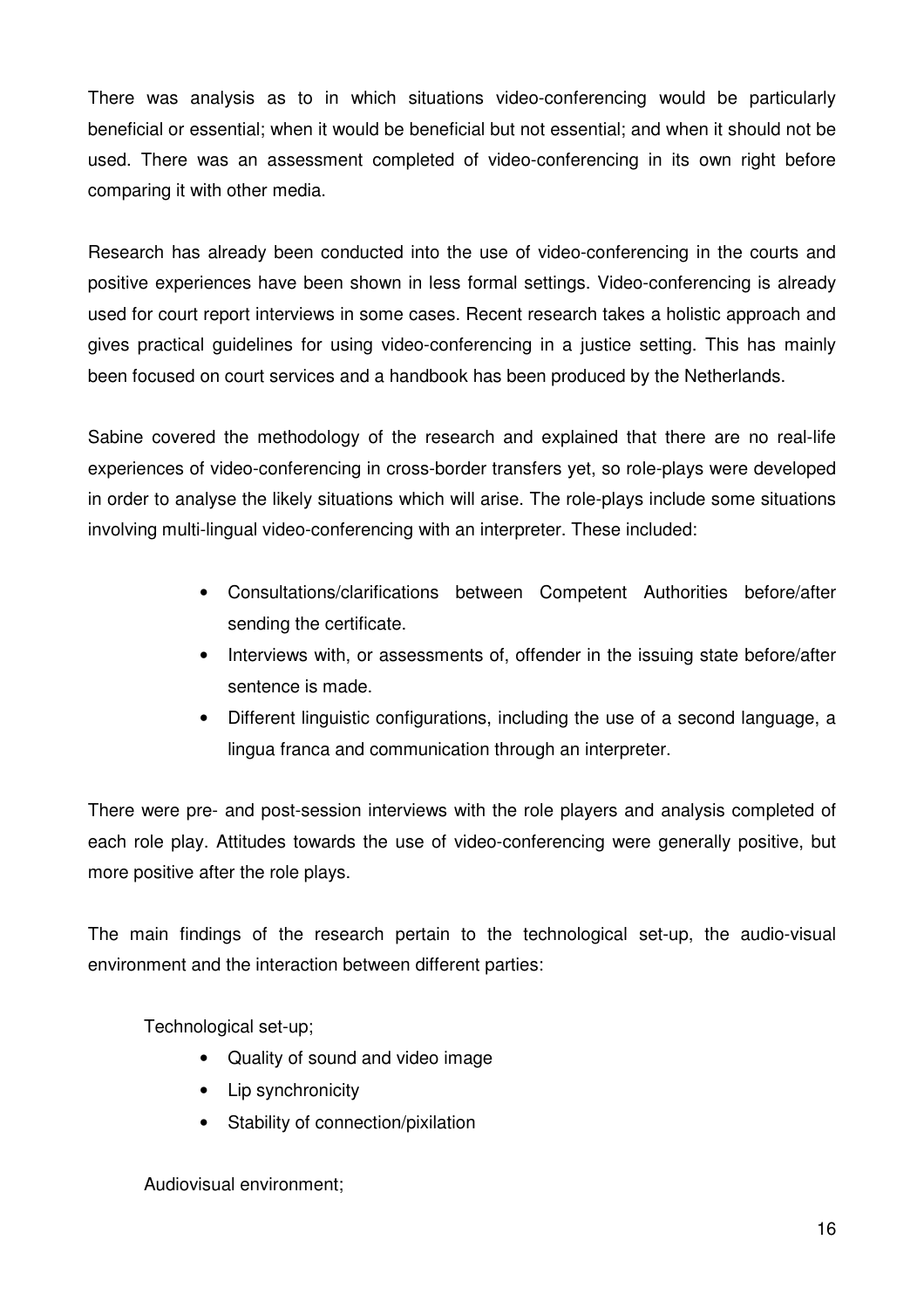- Visibility of other side and of self
- Seating arrangement with more than one participant per site (especially with offender and/or interpreter)
- Camera angle, lighting, background

Interaction;

• Verbal, non-verbal, eye contact problems

There are issues to overcome in the setup of the venues in order to have a good videoconference session. The clarity of roles and the procedure which will be taken is crucial. Further, there needs to be appropriate communication for the setting and mutual comprehension through language and interpreter use.

Sabine concluded that there are two levels of problems: the user level issues and the system design problems. If these can both be resolved, video-conferencing is likely to provide specific advantages when compared to other methods of cross-border communication and in the transfer of custodial sentences and alternative sanctions.

The key recommendations were:

- Agree **inter-institutional minimum standards** and **code of best practice** for VC
- Set up European **expert group** and develop **accreditation procedure for VC use**
- Consider **step-by-step introduction** of VC and **evaluation at key stages**
- Use **high-quality VC equipment** and a **high-speed broadband connection**
- Use VC for **short-durations** on a **1-to-1** basis and **small groups** of participants
- Use for **communication with offender** (unless complex health conditions) and for **communication in second language/lingua franca**
- Use an **interpreter** when an other-language speaker offender is present or when differences in language proficiency are strong
- Always use **professional legal interpreters** and brief them fully
- Develop **training for staff (and interpreters)**; **induction/briefing for offenders**
- Make sure there is **procedural clarity**; **prepare VC** session
- Make sure **technical assistance** is available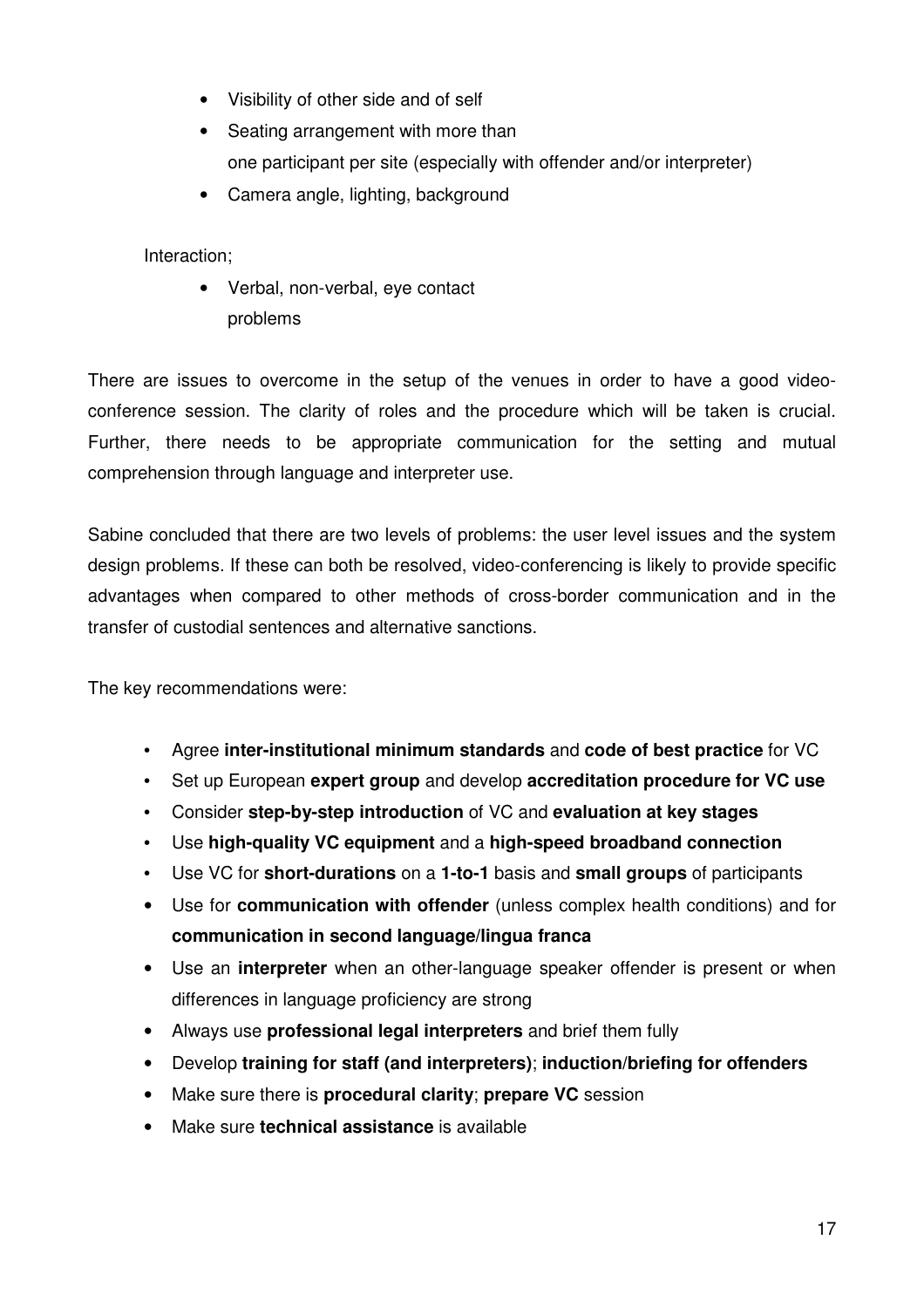#### **Video Conferencing Technical Findings - Ernst Eilering (Dutch Ministry of Justice)**

Ernst was unable to attend the conference, but had prepared an audio presentation with accompanying slides for the benefit of the delegates.

Ernst explained that videoconferencing was tested throughout the life of the project through technical tests, within cross-border meetings and through the use of role plays. An overview of a web prototype for the booking of videoconference facilities across the EU was created, in order to look at what it could do and what it might look like.

The systems used in testing were mixed and included Tandberg, Cisco, Polycom and LifeSize. Both IP and ISDN systems and their interoperability were tested. Further, the possibility of using a multipoint unit was looked at, as well as cloud computing.

Within the technical testing, the quality was acceptable overall, with very good sound quality. There were no problems with other devices integrating (e.g. iPads). There were issues with time-zones and the agreement of which was being used, conference room login to videoconference systems and poor lighting or backlighting.

Issues within the scenarios ranged from time delay, to pixilation, sound quality problems and loss of colour. There were also problems with the stability of the connection in some cases. Overall, the majority of tests were perceived to be of sufficient quality for successful communication.

In conducting videoconferencing, the time zone being used should be pre-agreed; the use of bandwidth should be at least 2 MB up and down; conference-room login codes should be pretested; a lighting plan is essential for good quality, as is correct camera angle; and the placement of the participants is important.

Regarding the scoping of an online videoconference booking and evaluation tool, the information in such a system could enable an online direct booking process which can be arranged through a system generated e-mail and online request.

#### **Touch-screen Facilities - Emma Di Iorio (London Probation Trust)**

Emma outlined the context of the output, as a feasibility desk research piece on the potential for multi-lingual touch-screen facilities as an additional aid to transfer. This was aimed to be of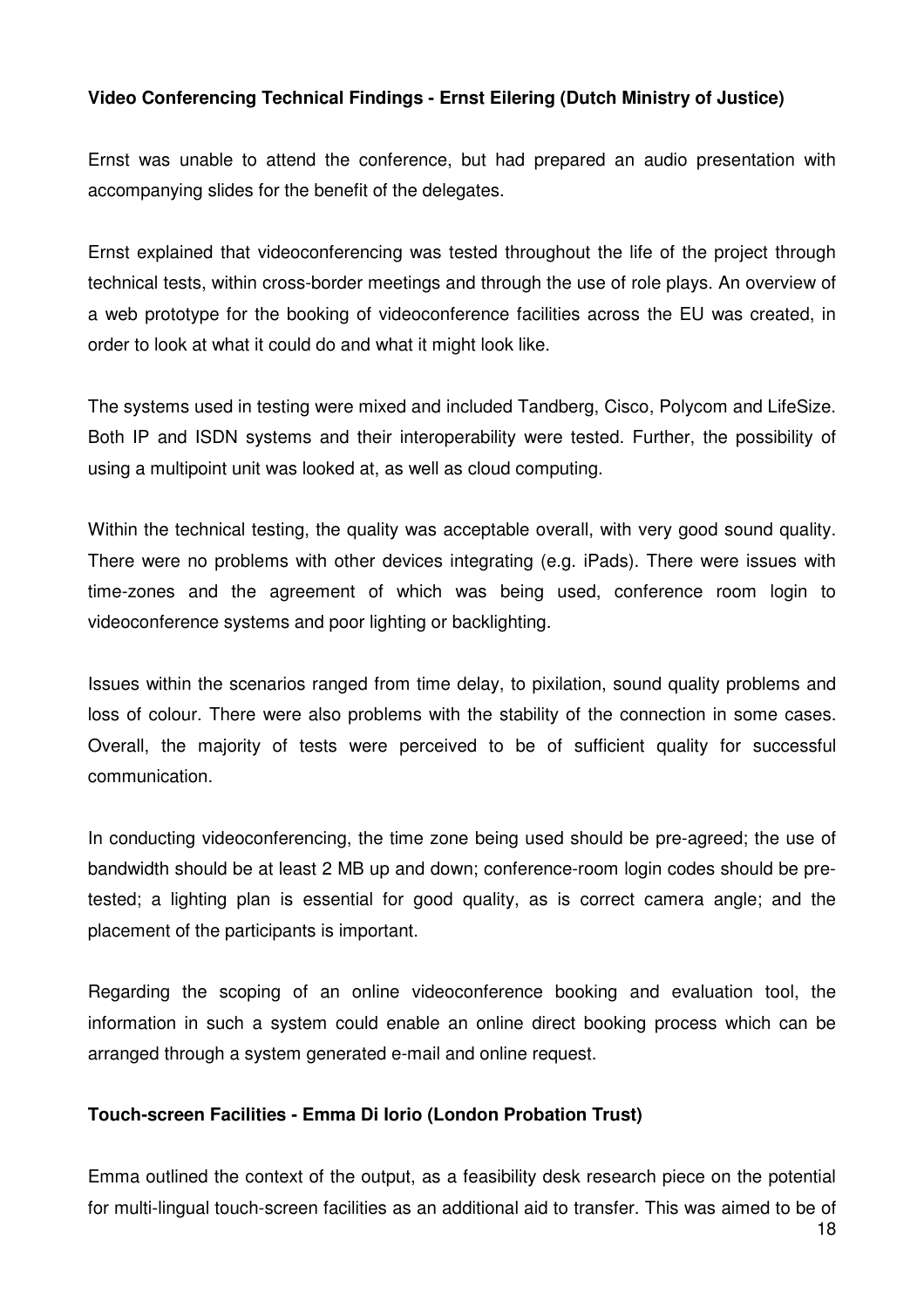use for offenders and criminal justice practitioners and covers local, national and European resettlement, as well as custodial information. It identifies the benefits, as well as difficulties of such technology in this context.

The elements of the output are desk research; study visits over the course of the project; and interviews with criminal justice and policy practitioners in Latvia, the Netherlands and the UK.

She went on to outline the current situation with regard to Framework Decisions 909 and 947, as well as giving an outline of e-justice.

The main research issues to explore were: what are the information needs of persons being transferred across Member States (both in a custodial and an alternative sentence setting); how should such information be delivered; and what is currently going on in the Member States represented in the DUTT project?

Member States currently use a mixture of methods for delivering the information needed, including; booklets and leaflets; electronic format information; and information given by word of mouth.

It is clear from the case-studies looked at that there is added benefit when sufficient planning, funding and thought goes into the implementation of such technologies. Further, the multilingual aspect can be greatly enhanced and offenders can more easily be informed.

Current usage is ad hoc, bar a few Member States and is largely dependent on 'champions' using their budgets to pilot the use of innovative technical solutions. There are associated budgetary issues with initial outlay and a lack of drive for such solutions with regard to the current policy priorities. Lastly, not all Member States can achieve the economies of scale associated with transfers, because they have very few foreign national offenders in the country and are unlikely to receive many back to the Member State.

A recommendation is that there should be the pooling of information for the use of those being transferred. This would mean that the executing state should supply information which would be of use to their own nationals, who are still in the issuing state. There should be central (EU) collation of such information, so that it is easily accessible by practitioners in each Member State, who can then pass it on to the persons concerned.

Touch-screens are, of course, merely a method for delivering information and this can be achieved in a variety of ways. When used as part of a holistic solution – that is, for those in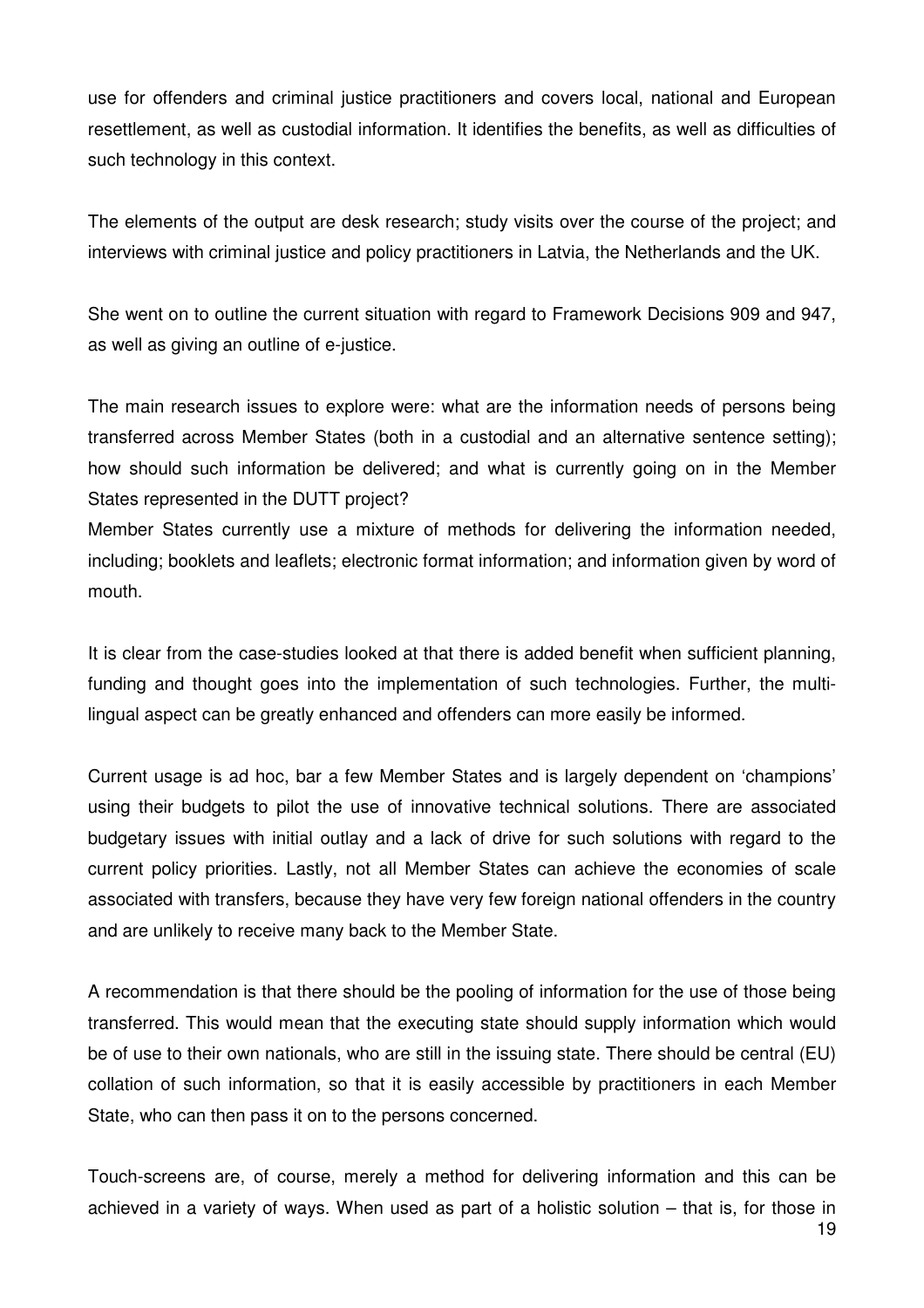detention or prison to be able to conduct day to day administration in this way, rather than merely accessing resettlement information – such technologies can prove to be of great use. However, in those Member States which currently struggle to give even the most basic information about transfers and resettlement, a first step could be in paper form.

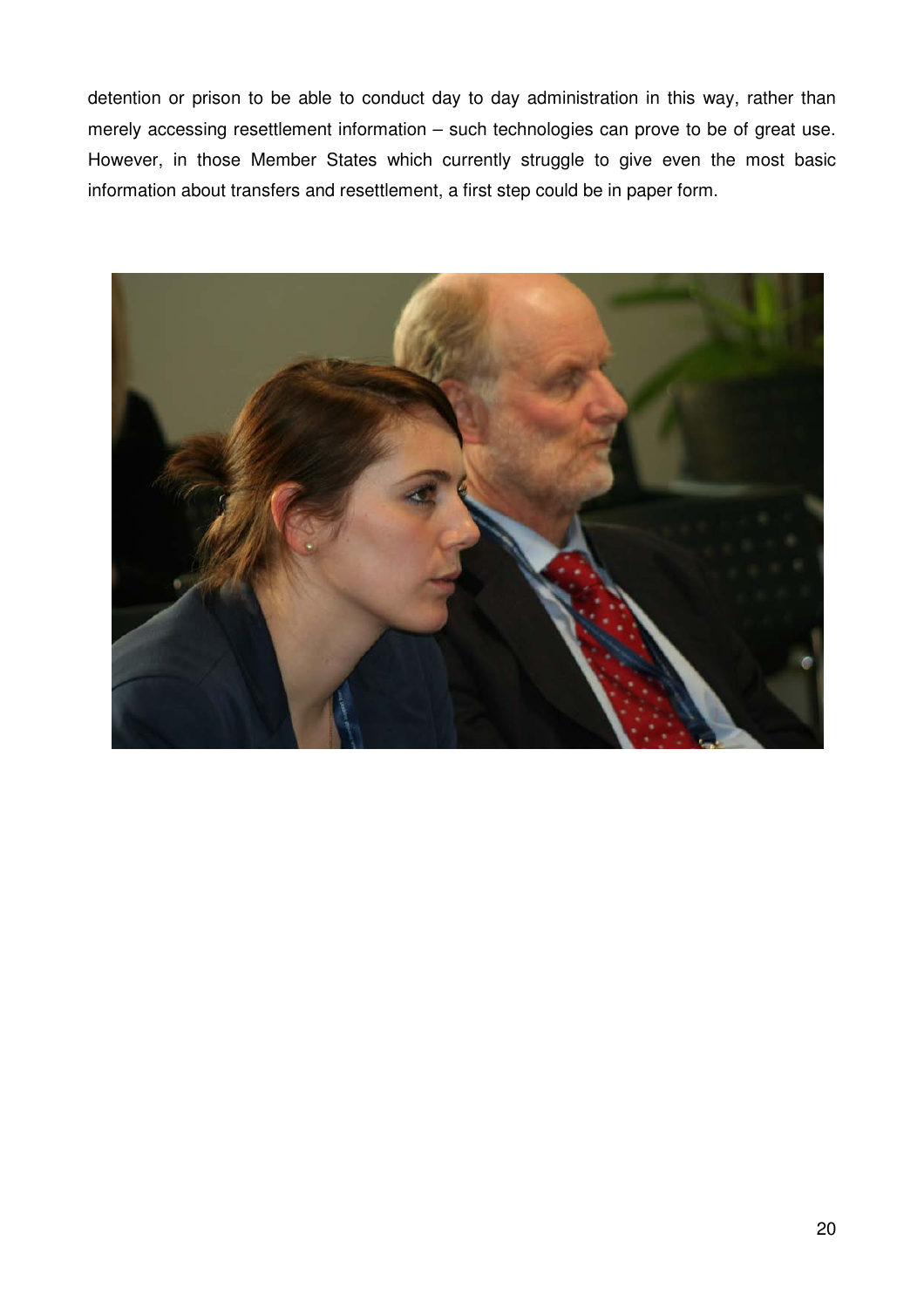## **Workshops**

**(i) Technical tools in Cross Border Resettlement - Sabine Braun, University of Surrey.** 



Discussion Points

## **Is it possible for some people to dominate over another in video-conference, as opposed to on the phone where non-verbal communication does not come into play?**

Video-conferencing can be especially helpful in non-native communication. If the imbalance in language is too great however, i.e. one person has a greater understanding than the other, then an interpreter should be used. This would allow the discussion to be more equal. Sometimes however video-conferencing can help both parties equally as you can maintain or seek eye contact. Sometimes it can also help a non-native speaker find the words they would otherwise struggle to know. If the ability to find words is too low however the video-conference should include an interpreter.

#### **What about the use of an interpreter in a third site?**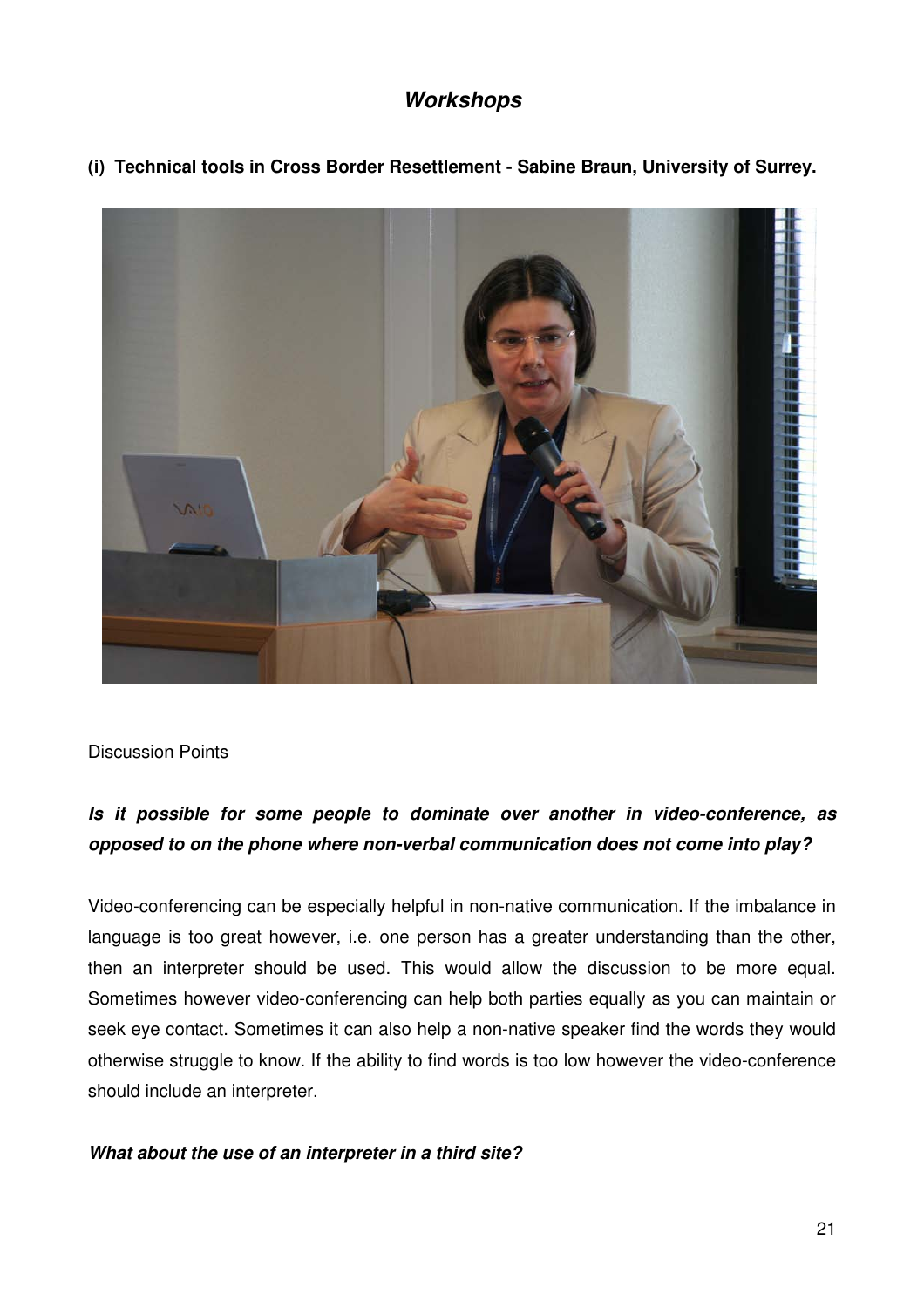The use of an interpreter in a third site was not looked at in the project role plays. This is because the role plays tried as much as possible to simulate partner's normal working practice; these do not include an interpreter in a separate location. A third site is generally not preferred by interpreters. It also makes consecutive interpreting extremely difficult as the third location slows the whole communication process down. It would be better in this case to have simultaneous interpretation like Courts in the U.S. Further research would be required to clearly know the effects of having an interpreter in a completely different site.

## **Do we not need to distinguish between communication between Authorities and those where an Offender might be involved?**

In terms of communication between Authorities, the Framework Decisions can appear very administrative. The use of VC however can help personalise it. Maybe one could say it also helps motivate people.

In terms of an offender, the rules of discussion are described within the Codes. For example, a person has a right to a lawyer and a right to an interpreter in order to understand the proceedings. There is also EU guidance on the process of using video-conference technology. The interpreting requirements should be up to the two Member States to decide. Usually it is consecutive. The right to access an interpreter however is only in relation to fair trail - i.e. pre detention. It is not currently part of FD 909 or 947.

## **Remote interpreting is being considered in many parts of Criminal Justice. Is this a good or bad thing?**

Remote interpreting is different to being in a third site. It needs to be thought through and requires training.

## **What are the general conditions required for video-conferencing, and what is the difference in Criminal Justice? Many of the issues identified in the project have been addressed in other sectors.**

Many of the issues identified can be easily addressed. Working in the criminal justice sector however is also very different to other areas. Here we are working with vulnerable people in difficult situations. A self mirror for example can sometimes be really useful in terms of bringing some self-awareness. In other sectors, it may be of any use at all.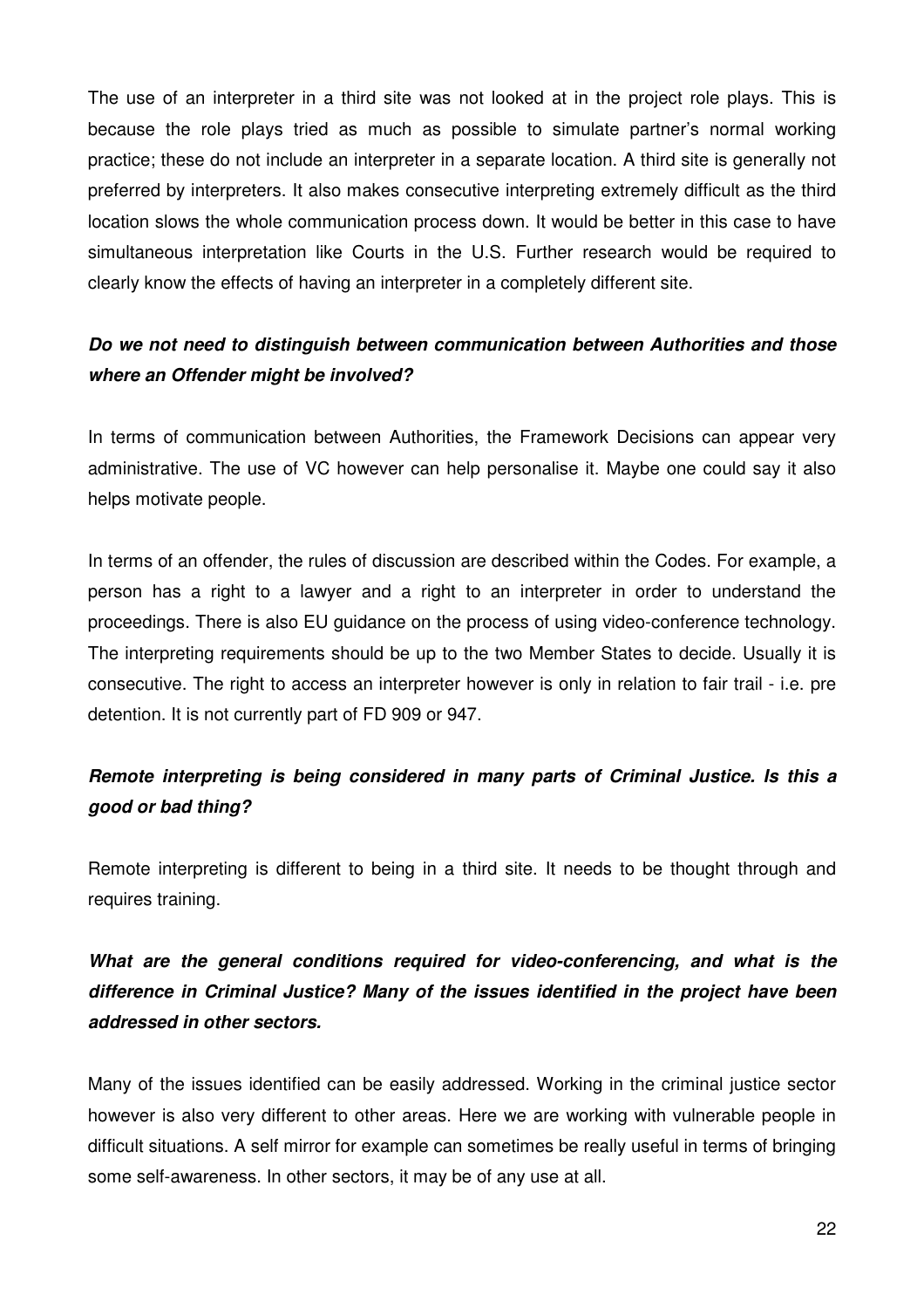The EU Handbook also helps set out some of the requirements needed. For example it suggests that users should be present at least 20 minutes before the start of a videoconference session. In some countries - Greece for example - this is now in legislation.

#### **What is the percentage breakdown of communication in FD 909 and 947?**

It is all so new still that we do not know. The role plays in the project were made up as there were no live cases to follow.

#### **Did positioning affect the decisions made?**

It is hard to tell from the role plays carried out. It could be assumed that this would happen but it was not specifically looked at.

#### **(ii) Implementation of FD 909 – Perspectives from Member States**

#### **England and Wales – Graham Wilkinson (National Offender Management Service)**

The total foreign national offender (worldwide) is currently 10,861 in the UK. The highest numbers of non-UK EU detainees are from Poland, Ireland, Romania and Lithuania.

#### **UK Policy**

- Government policy is that foreign national prisoners who have no right to remain in the UK should wherever possible serve their sentences in their own country.
- Prisoner consent should not be necessary in all cases.
- UK will negotiation new no consent prisoner transfer agreements where possible

#### **Legal Framework**

- Implementation via existing prisoner transfer legislation.
- Legislation provides for decisions to be made by Ministers.
- Courts have no active role in the consideration of transfers.

#### **Central Authority**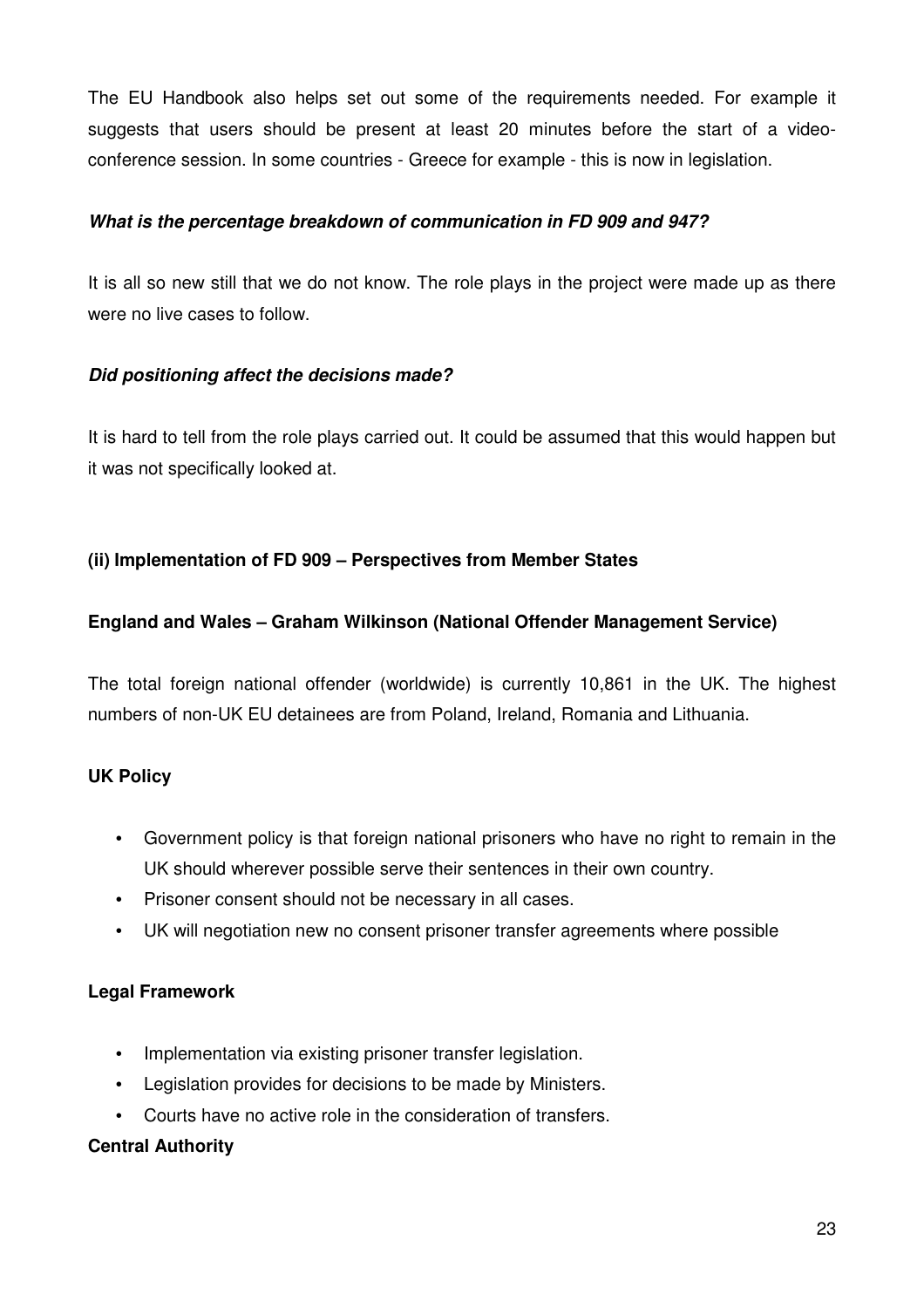- The National Offender Management Service (NOMS) has been designated as the Central Authority for England and Wales. Separate authorities have been designated for Scotland and for Northern Ireland.
- The Cross Border Transfer Section has delegated authority to determine application for transfer both into and out of England Wales on behalf of the Secretary of State.
- The Cross Border transfer Section will also be responsible for making the arrangements for the physical transfer of the prisoner.
- Escorts will be provided by Prison Officers from a dedicated Unit based at Her Majesty's Prison Wandsworth in South London

#### **UK Implementation of Framework Decision 909**

All EU Nationals who receive sentences of imprisonment will be considered for transfer under the Framework Decision. Eligible prisoners are identified centrally using the Prison Service data base. Prisoners serving sentence of 12 months or more and who have more than six months left serve are referred to the UK Border Agency for Deportation action. There is no formal right of appeal against a decision to seek transfer but prisoners can request a judicial review.

The UK intends to concentrate on transferring those prisoners who have no right to remain the UK and who are therefore subject to deportation at the end of their sentences. All prisoners identified as meeting the basic criteria for transfer will be referred to the United Kingdom Border Agency for deportation action. Only once a Deportation Order is served will consideration be given to issuing a Certificate under the Framework Decision.

#### **Consideration Process**

Starting point will be that it will normally be in the best interests of a prisoner's social rehabilitation to serve his sentence in his own country. Prisoners are notified in writing of our intention to seek transfer. Prisoners have 28 days in which to make written representations against transfer. If representations are not considered sufficient to prevent transfer a Certificate will be issued and the prisoner will be notified.

#### **Issues in Implementation**

These include obtaining prisoners' informed consent;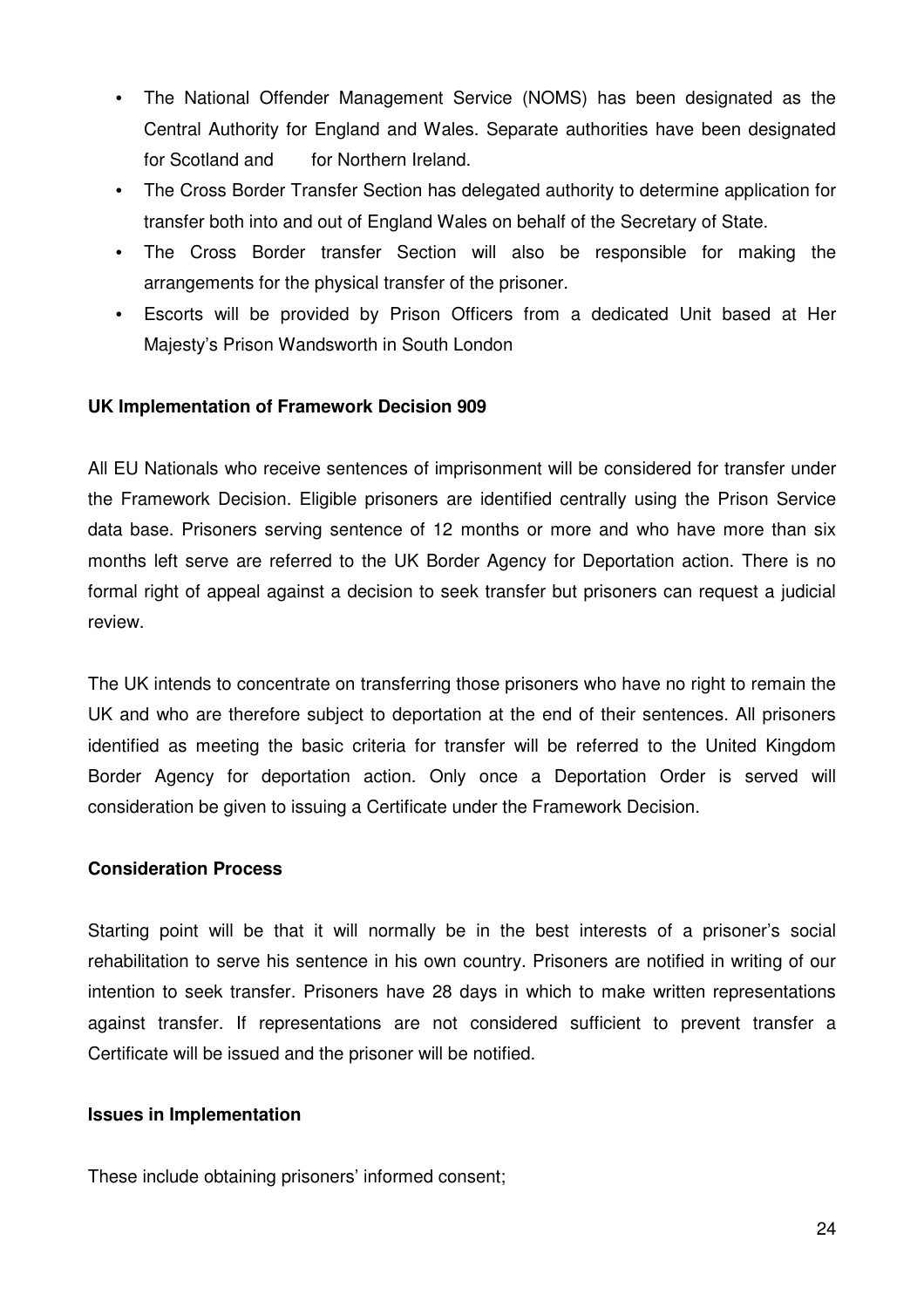- What information does a prisoner have available to him?
- What will be the impact of the application of the release arrangements of the executing State?
- How weight should the Issuing State give to prison conditions in the Executing State?

#### **How do Member States envisage using the Framework Decision?**

- As a matter of routine or on a case by case basis?
- How should Member States determine whether or not transfer supports the social rehabilitation of the prisoner?
- What information should be provided to the prisoner to enable him to give his informed opinion

## **The Netherlands - Saskia de Reuver (Dutch Ministry of Security and Justice, Custodial Institutions Agency)**

The largest numbers of Dutch detainees in other Member States are in Germany, Spain, UK, France and Belgium, with much smaller numbers in other countries. In Dutch prisons, the highest number of non-Dutch EU-citizens are from Poland, Romania and Lithuania.

#### **Council of Europe Convention and Framework Decision 909**

Regarding the transfer of prisoners, Framework Decision furthers the work done by the Council of Europe Convention on the Transfer of Sentenced Persons (1983). Its objective is to enhance social rehabilitation. It covers the transfer of custodial sentences and those involving the deprivation of liberty. The Framework Decision is different from the 1983 Council of Europe Convention in various ways, including the fact that most cases will be subject to compulsory transfer under the Framework Decision, in contrast to the Convention. Further, there are time limits imposed for the Framework Decision, the transfer of pending judgements is possible, the issuing state delivers the detainee and there is the possibility to take over the foreign release date. All of these aspects contrast with the Convention.

#### **Situation in the Netherlands**

In the Netherlands preparation for the implementation of the Framework Decision has been going on for some time. Implementation work has occurred in parallel with the introduction of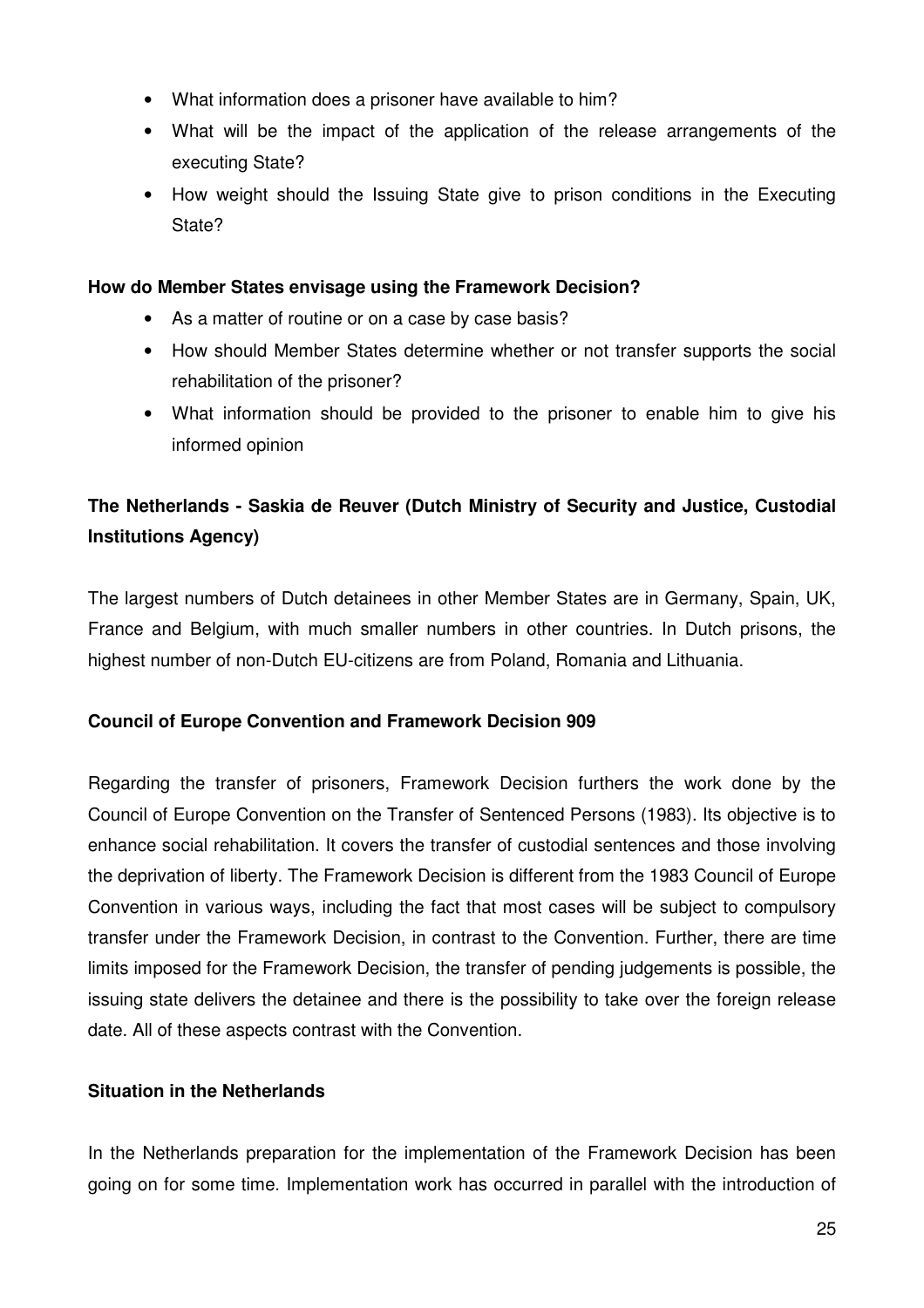legislation. It is calculated that there will be circa 540 incoming and 80 outgoing detainees under Framework Decision 909. Under 947, it is unknown how many people will be incoming, but roughly 100 people will be outgoing. Simulation of the designed processes to deal with transfers has occurred in the Netherlands, with test cases.

#### **Implementation of Framework Decisions**

#### Implementing FDs 909 and 947

- New Dutch law: WETS, came into force  $1<sup>st</sup>$  of November 2012
- Specifically chosen for separate new law that legislates both FDs
- A separate law that stresses the importance of Mutual Recognition in Europe

#### Declaration by the Netherlands

- Check on double criminality, article 7(1), will not apply
- Only accept final judgements issued after 5 December 2011, art. 28(2)
- Receive certificates in Dutch or English, article 23(1)
- We may request a translation of the judgment into Dutch or English

#### **Organisational Structure**

Competent authority: Custodial Institutions Agency

#### **Incoming cases:**

- Court in Arnhem gives advice
- in case of a third country national: check by the Immigration Service
- In case of guarantee after extradition: Court in Arnhem judges.
- Possibility to take over a foreign, more favourable early release date

#### **Outgoing cases:**

- advice of the Prosecutor
- Informed opinion
- Objection

#### **Current Experience in Incoming Certificates**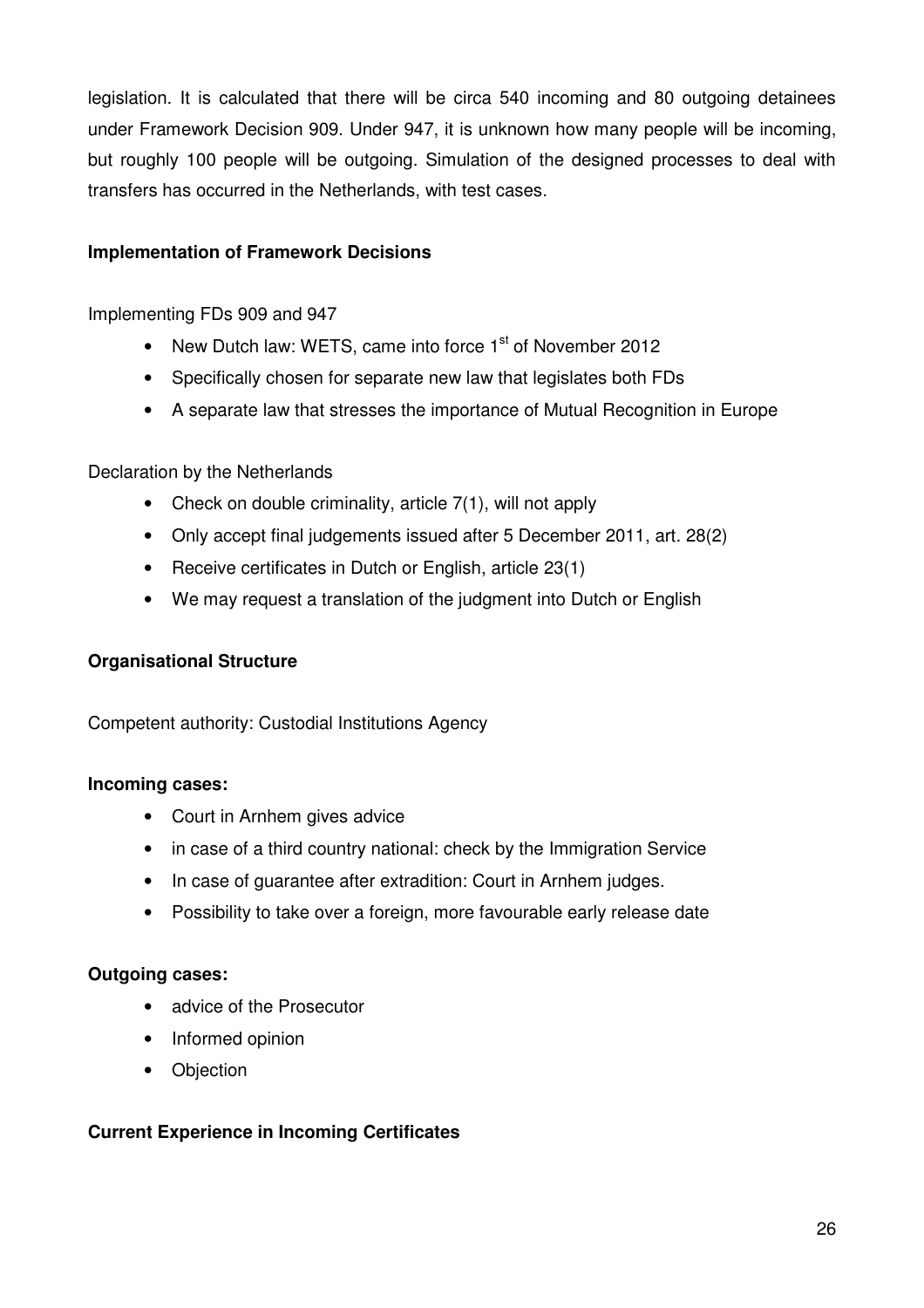- Incoming certificates: 12 (Finland one, UK four, Denmark two, Poland one, Belgium four)
- Consent sent in three cases
- Court and Immigration Service deliver in time
- Within 90 days with Finland and UK
- First arrival 1 February 2013
- Also third country nationals
- Information on early release date is not always available
- Pending judgements

#### **Current Experience in Outgoing Certificates**

- Preparing 15 cases (Italy, Poland, UK, Lithuania)
- Advice from public prosecutor not always positive
- Check with Immigration Service on 'zwaar inreisverbod'
- Length of sentences
- Residence in the Netherlands
- Combination with open judgements, not eligible for transfer (compensation/damages and holding someone hostage)

There are issues surrounding declarations, information on release arrangements, the European Arrest Warrant and the difficulty in obtaining (complete) certificates.

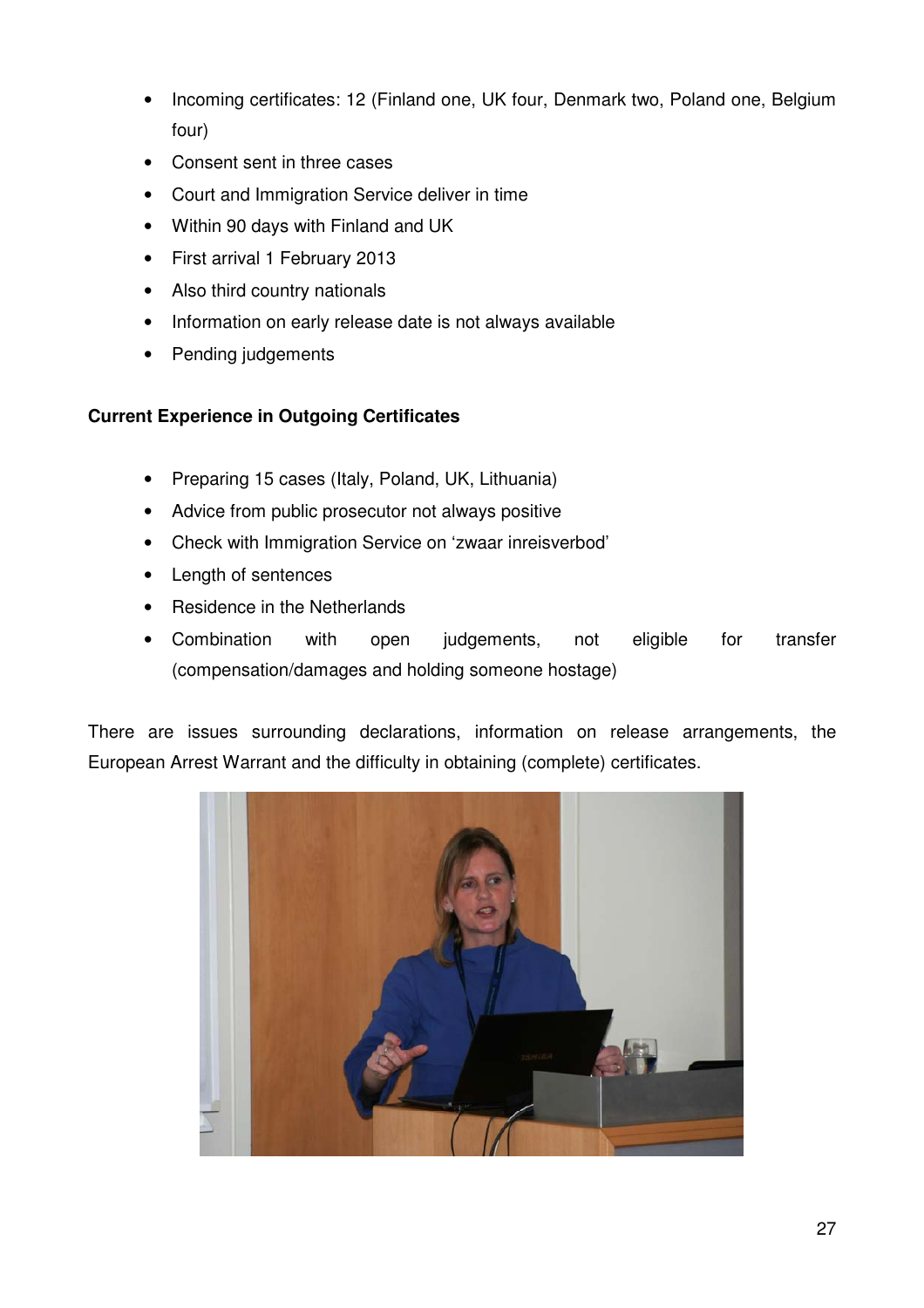#### **(iii) Implementation of FD 947 – perspectives from Member States**

#### **Latvia – Imants Jurevicius, State Probation Service, Latvia.**

The Latvian presenter gave a brief overview of the process of transfer. In Latvia probation supervision is a specialist area and the probation service, with approximately 380 staff to 20,000 offenders. It provides supervision, reports, mediation and social behaviour programmes.

Latvia implemented new legislation in July 2012 which supports the Framework Decision on the transfer of alternative sanctions and probation measures. The Latvian Ministry of Justice (MoJ) will act as the central authority and will receive the certificate and check for accuracy. Cases will then be presented to the court for ratification.

The documentation which will be required with the certificate is a copy of the order. As the central authority, the MoJ will check the residence of the person. Residence is considered if the person is in legitimate employment, has family ties or is in education in Latvia.

In considering the acceptance of the order the judge can do this on the paperwork only if it is about recognition or if the decision is about a specific sanction. In the latter case, the person subject to the order or their legal representative has a right to appeal within 10 days and a further hearing date will be set. Notification of the hearing is sent by letter and it is accepted that service is then achieved in time. If the person does not attend there is no further hearing when the appeal could be heard.

In relation to transfers out, in Latvia persons may leave the country whilst on probation supervision for up to 15 days (with consent) or seven days (with consent) if subject to postcustody licence.

#### **Other Member States and comparison**

This raises some concerns with other Member States and delegates from these member states identified how other countries are applying different interpretations to aspects of the Framework Decision. In Denmark it was reported that they will not allow people to leave the country until the certificate for transfer has been received and agreed. Further, there was a question about differences in the acceptability of behaviours. The example used was that of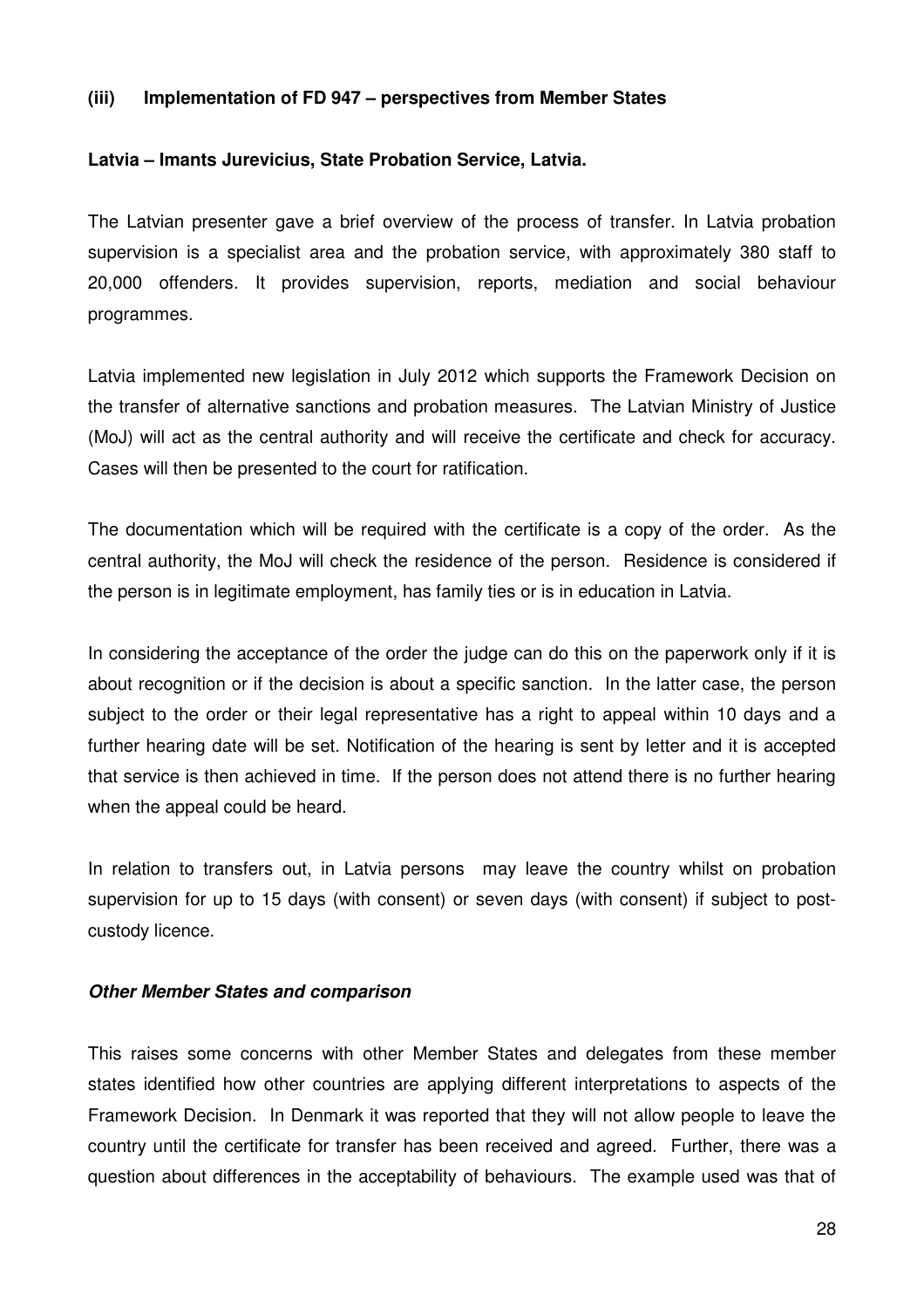human trafficking in Latvia which could result in a community sentence, but Germany allows for legalised prostitution which may cause difficulties in the transfer of such cases.

In Latvia it is anticipated that the sanctions will be stopped if the offender has left or believed to have left (evasion). This is stopped through a request to the court. If deemed to be a breach, the court will again be responsible for the decision except if it is a suspended sentence in which case it will approach the MoJ for a decision. The Latvian legal system does not have conditional sentences, as it is considered that if a person fails to comply the outcome will be custody in any event.

For transfers out of Latvia, if a person has residence, citizenship or property/income in another Member State, Latvia will not be able to execute the punishment. It is expected that there will be 150 – 200 transfers due to the number of people on probation who are abroad.

In Latvia the judges order the conditions that they want. There are some basic expectations about reporting and attending programmes. If there is a sentence in force then the state will look to promote the person's rehabilitation and achieve transfer if this will assist.

#### **Romania - Iuliana Carbunari, Romanian Probation Service**

The Romanian probation service has been in existence since 2001. With approximately 300 staff they currently supervise about 15,000 on suspended sentences. There are currently a number of Romanians under supervision who are living in Italy or Ireland. Romania is involved in another EU project developing a common anger management programme for offenders who need it.

Romania is not currently ready to implement the Framework Decision, but is moving toward this. To support this they have developed written descriptions of the legal sentences and processes. At present the MoJ will be the central authority. If a certificate for transfer is received they will check the accuracy and then send to the prosecutions office to check residence etc. If all is acceptable then a tribunal will validate the sentence before the sanction is passed to the probation service. The law requires the certificate is translated in to Romanian.

If Romania is the issuing state, on receipt of an application from a convicted person the probation service will inform the court, who will forward to the tribunal. In such cases the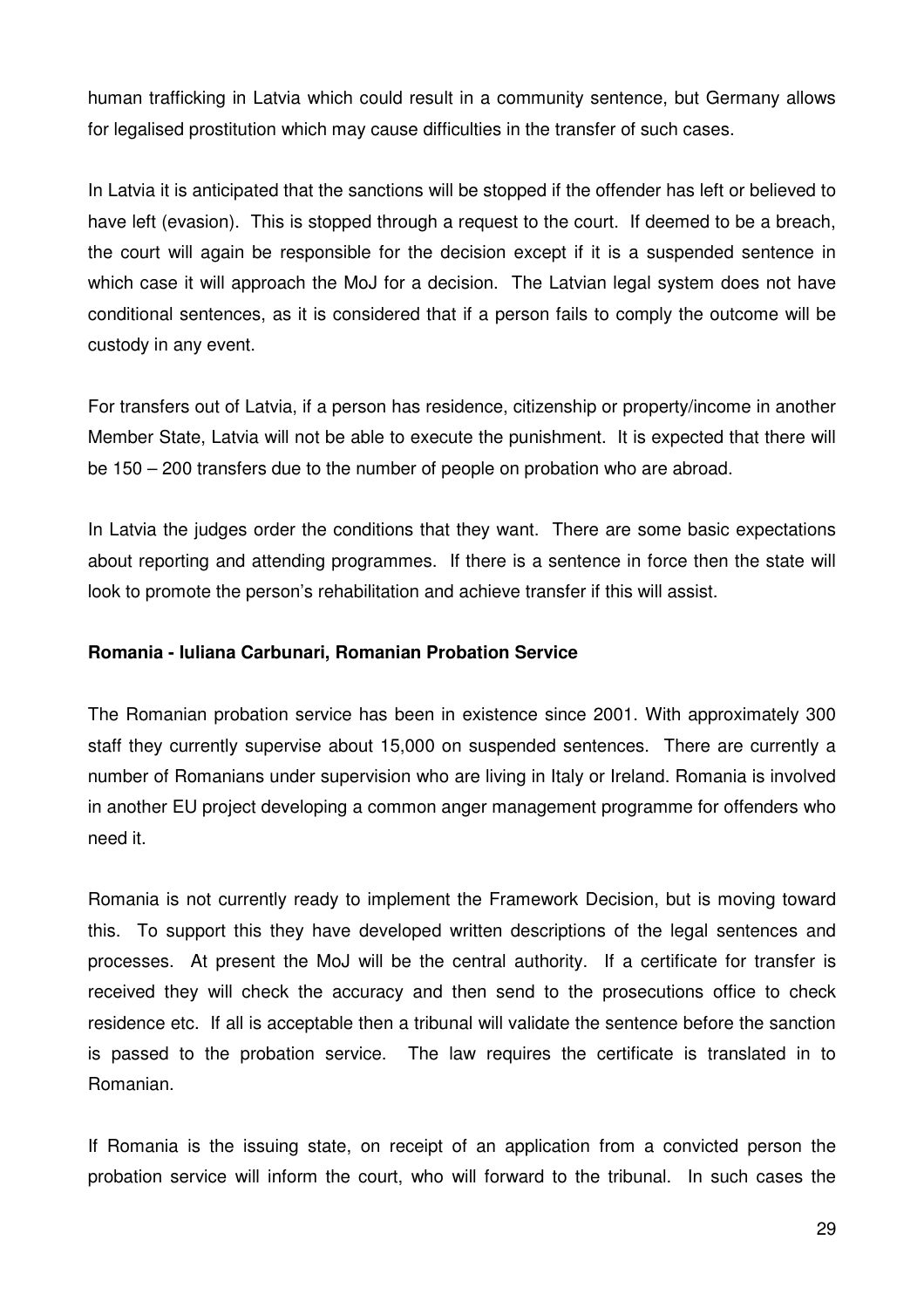county court will act as the competent authority though a redraft may mean that the MOJ remain the CA.

Discussions from the group focused on the issues below:

#### **Consent**

There are different expectations in relation to what constitutes supervision. This may mean a higher level of punishment between different Member States. Consent should be on an informed basis, but it is unclear how can this be achieved in all cases.

#### **Competent Authorities**

Some delegates are concerned about there being multiple competent authorities and how this may impact on practice.

#### **Adaptations**

There is also some worry as to whether adaptations will mean there is a limit to the number of successful transfers. For example Romania does not have community service, so would have to adapt to a suspended sentence. If breached, then a prison sentence would be imposed.

#### **Subsequent Decisions**

Such as the case above – should issuing states remain responsible for the subsequent decisions?

#### **Ordinarily and lawfully resident**

There are a number of different interpretations to this. In Romania it is sufficient to have employment or education in the country, but this may vary between Member States.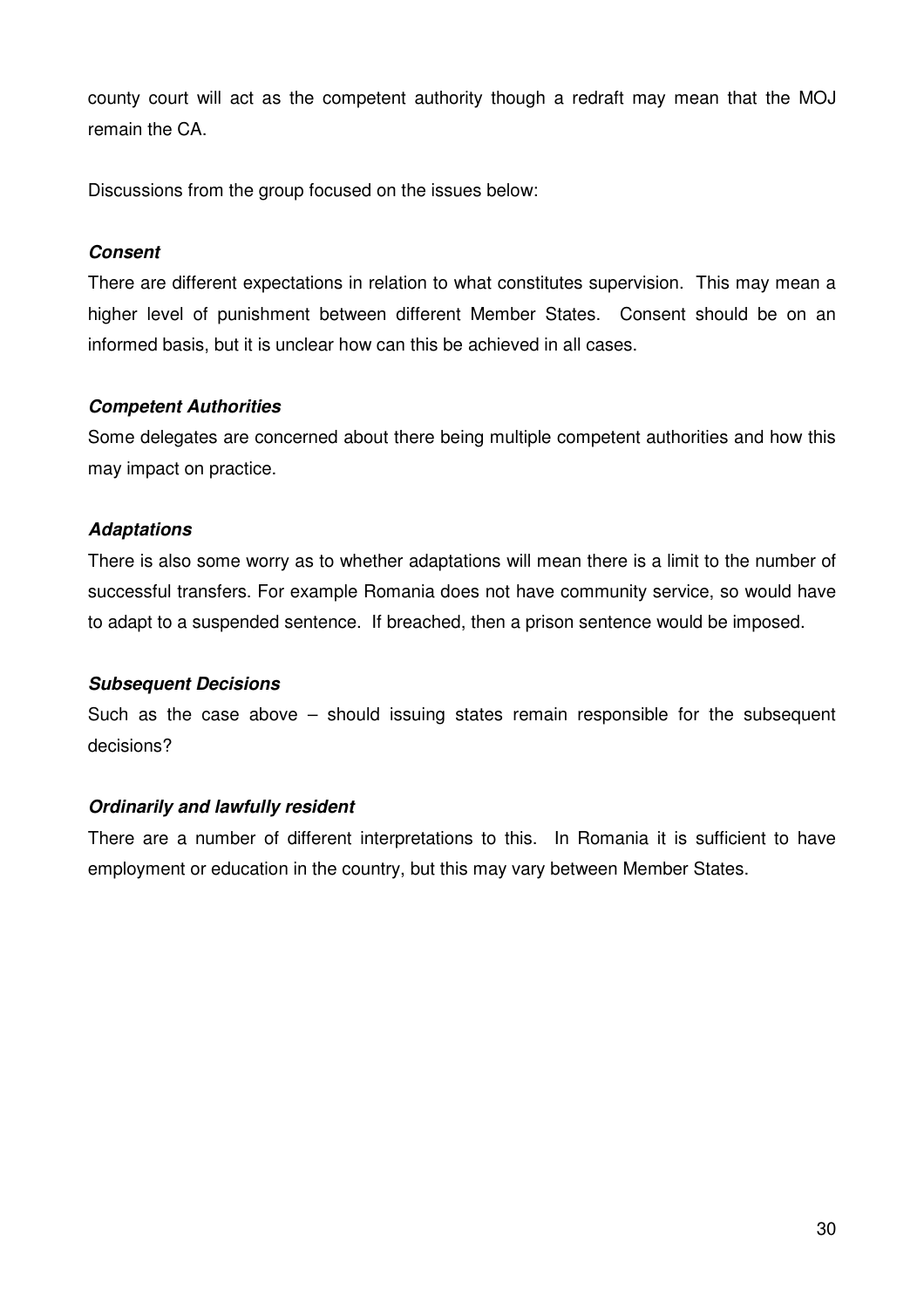## **Final Thoughts from Abroad**

#### **Practitioner Feedback (DVD)**

A DVD covering feedback given by those who participated in the video-conferencing role-plays was played.

#### **Leo Tigges (previous DUTT Project Board Member)**

Leo joined the DUTT project by video-link from the Dutch Caribbean. He spoke about implementation of the Framework Decisions and about video-conferencing.

He stressed the importance of considering the partners who need to be considered inside a Member State, as well as with other Member States. It is likely that there will be most contact with immediate surrounding countries and ground work can be done to establish contact with counter-parts in the other countries there are likely to have the most transfers to or from. It is important to work through the work processes and the communication exchange. It is possible that transfers will only be with about six Member States on a regular basis. The competent authorities also need to be fully decided and thought out. Once there is contact with a central authority, much experience can be gathered, with shared experiences with the foreign partners.

Skype is sometimes used between the Netherlands and the Caribbean islands and for foreign partners. It is also good for video-conferencing, in which more than three or four people participate. There is much use when the people participating in it are not using their first languages, to gauge the reactions of their counter-parts. The quality of the video-conferencing is enhanced where people already know each other.

If technical instruments are used, the process of transferring information in the process of the implementation of the Framework Decisions can be successful.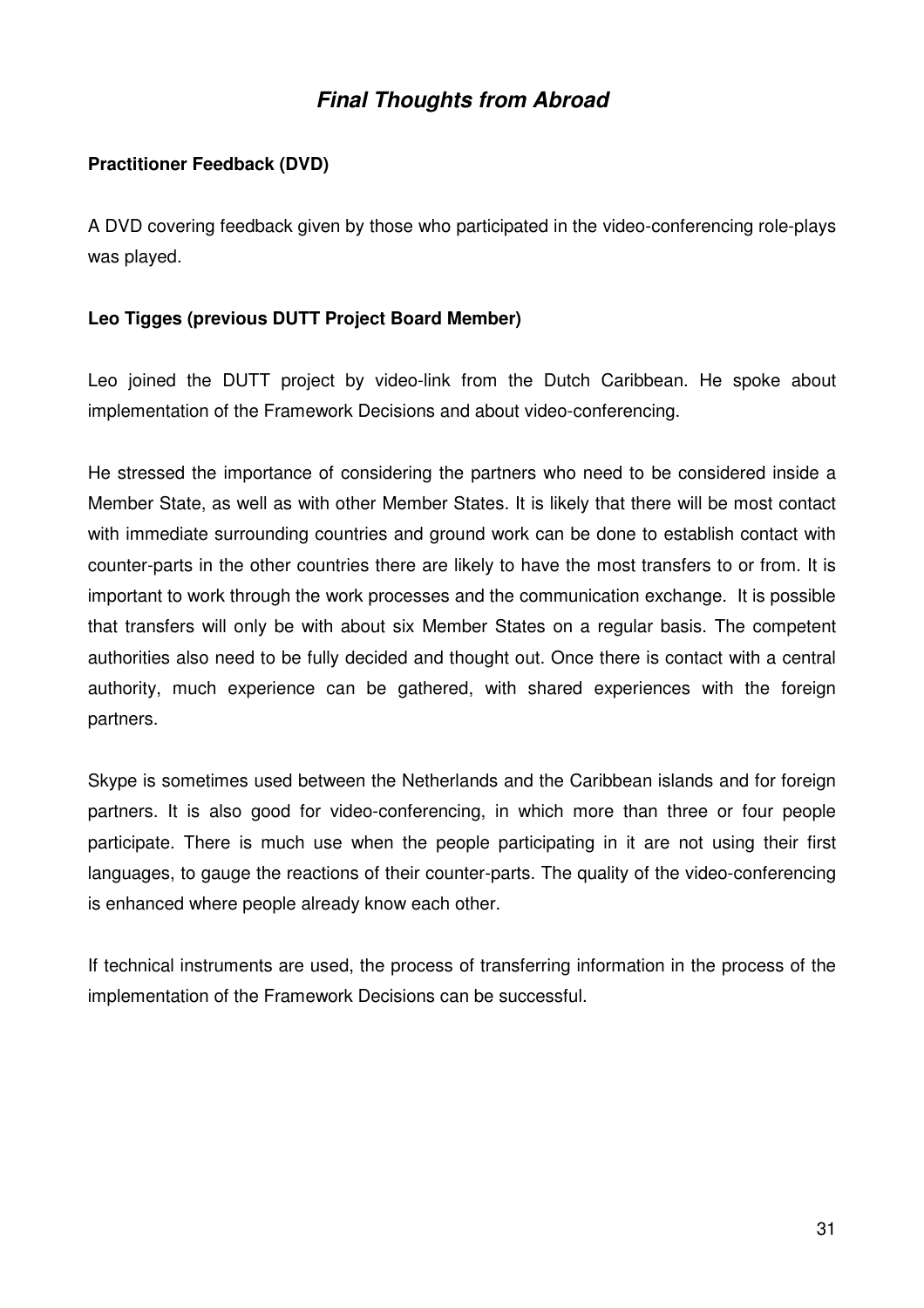## **Close of Event**

## **Peter Wagenmaker, Head of Unit for Sanction and Probation Policy, (Dutch Ministry of Security and Justice)**

Peter stated that he found the conference to be very rich and informative. He found the mix of views from academia; the project partners and research contributions were all very useful. Having looked at the legalistic, policy and implementation of the Framework Decisions, he thought people were leaving more informed. A good list of recommendations was given in order to implement the Framework Decisions properly and the completed project outputs have shown the potential for the use of technology in cross-border transfers and resettlement. The recommendations in all of the reports give a very good insight of how we need to move forward. This is only the beginning, but now we have to move forward.

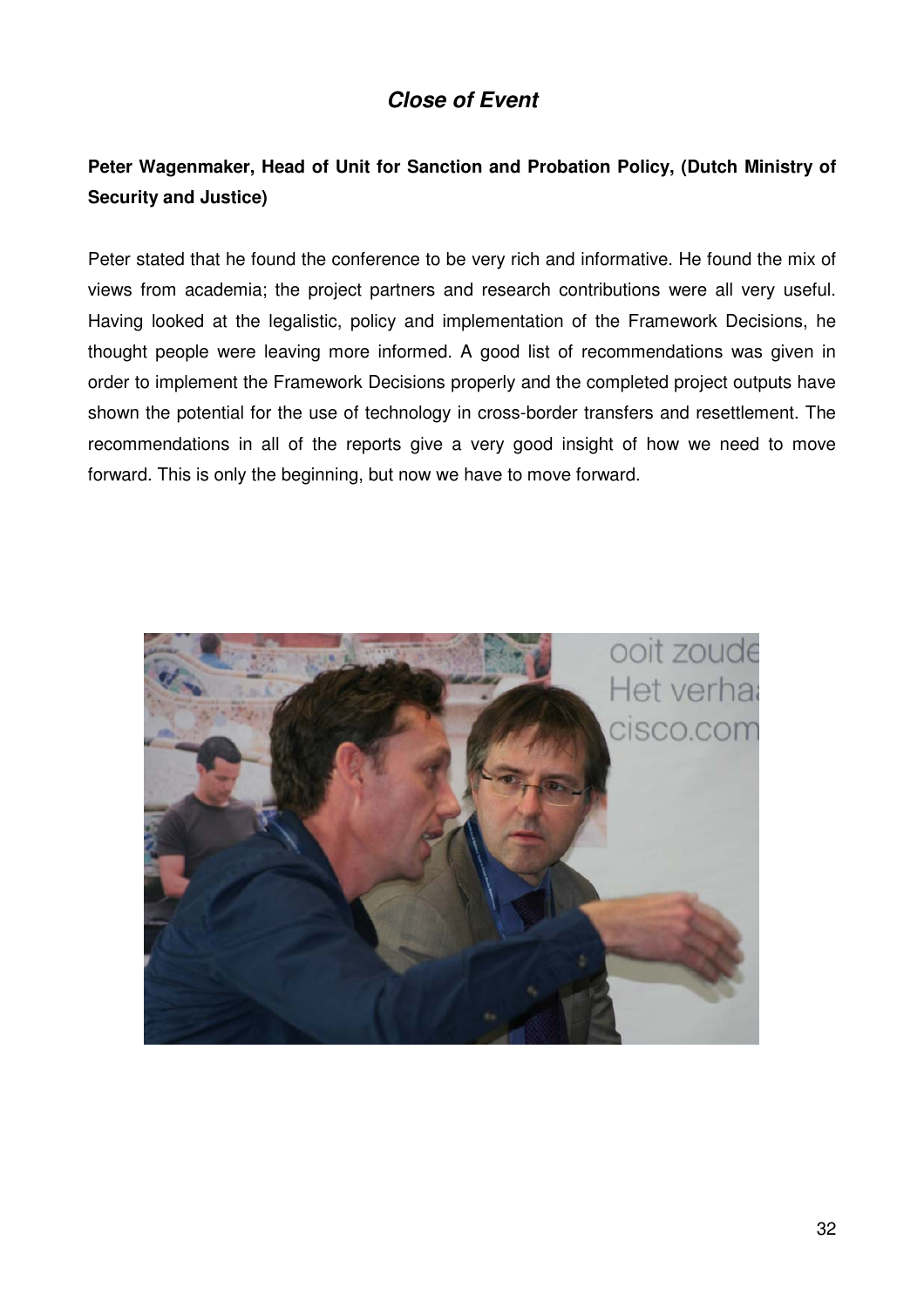## **Project Partners**

#### **CEP – The European Organisation for Probation**



CEP is the European Organisation for Probation. It aims to promote the social inclusion of offenders through community sanctions and measures such as probation, community service, mediation and conciliation. CEP is committed to enhance the profile of probation and to improve professionalism in this field, on a national and a European level.

CEP therefore promotes pan-European co-operation by organising conferences on actual topics in probation. By making the reports of these events available, by publishing its digital newsletter and through its website, CEP stimulates the exchange of ideas on probation. In this way it makes an important contribution to the development of community sanctions and measures.

Its members are organisations working in the field of probation and interested individuals. CEP thus brings together practitioners, managers, academics, stakeholders and others working in the field of probation and criminal justice from all over Europe. Together they represent a unique network of expertise about positive ways of working with offenders in the community. Their common concern is how to protect society without resorting to the expense of prison.

To European bodies such as the European Union and the Council of Europe, CEP is the spokesperson for the sector of probation, providing expertise and comparative data. It is therefore the voice of probation in 'Brussels'.

#### **National Offender Management Service (NOMS)**



NOMS is an executive agency of the Ministry of Justice, UK, bringing together the headquarters of the Probation Service and HM Prison Service to enable more effective delivery of services. The two bodies remain distinct but have a strong unity of purpose – to protect the public and reduce re-offending. Prison and probation services ensure the sentences of the courts are properly carried out and work with offenders to tackle the causes of their offending behaviour.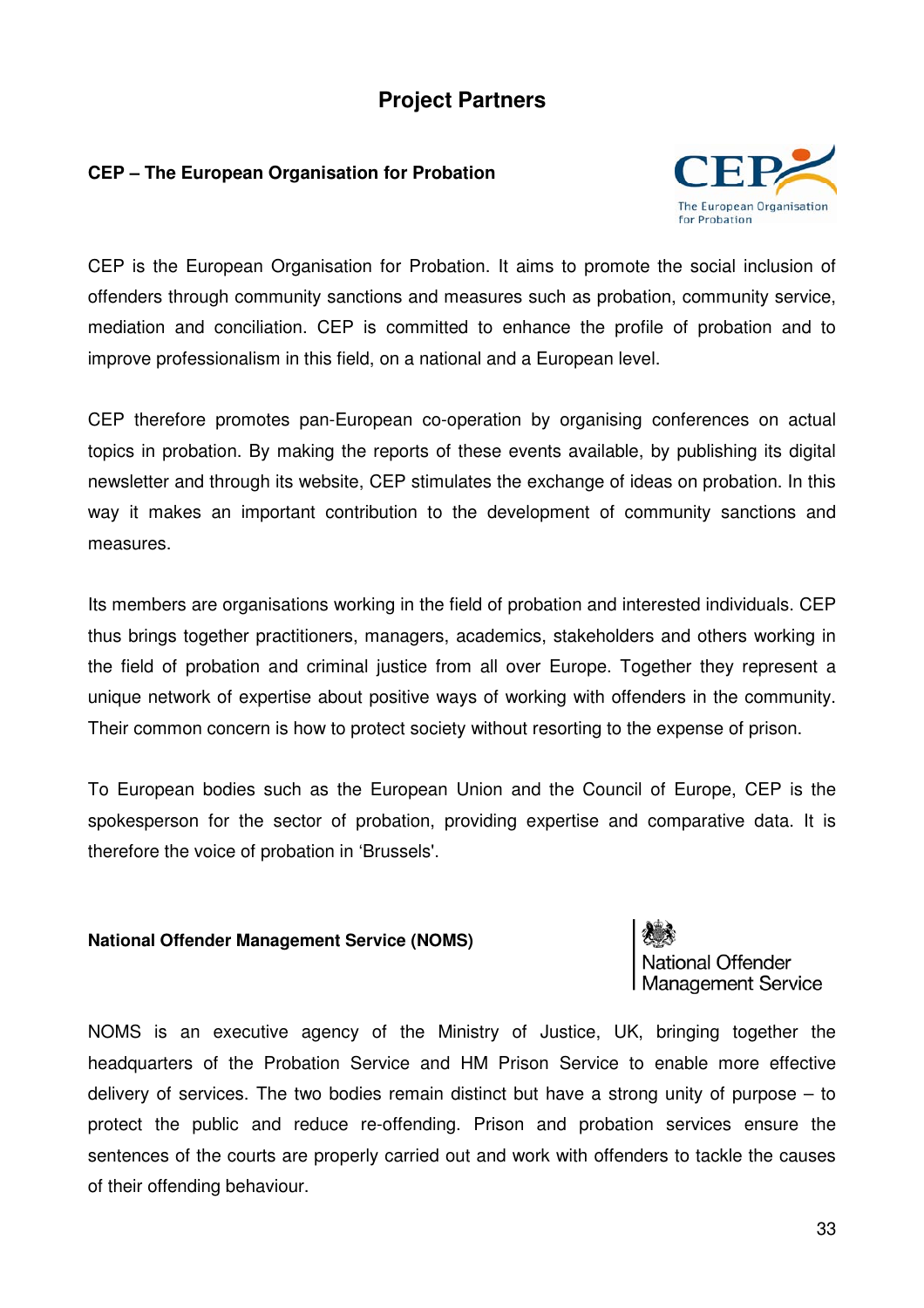NOMS is responsible for commissioning and delivering adult offender management services, in custody and in the community, in England and Wales. It manages a mixed economy of providers. Decisions on what work is to be done and who it will be done by are based on evidence and driven by best value.

#### **London Probation Trust**



London Probation Trust is the largest of the 35 probation trusts across England and Wales, employing nearly 3,000 staff across London. Our staff supervise around 43,000 offenders at any one time, across 620 square miles of the capital's 32 boroughs covering a population of 7.8 million people

London Probation Trust's role is to reduce reoffending and make London safer. Together with other criminal justice agencies, such as the police, prisons and courts, we protect the public. Our skilled and experienced staff work directly with offenders to tackle the causes of their offending behaviour, enable them to turn their lives around and, where possible, rehabilitate them back into the community. We believe we can claim to lead the way in emerging areas of work which relate to the management of foreign nationals, hate crime, serious group offending and violent extremism.

London Probation Trust works with offenders aged 18 and over who have been either sentenced by the courts to a Community Order or Suspended Sentence Order, or released on licence from prison to serve the rest of their sentence in the community. We prepare presentence reports for judges and magistrates which help the courts to choose the most appropriate sentence. London Probation Trust also liaises with victims of crime if the offender has been given a prison sentence of 12 months or longer. We work with offenders in the community to help them to stop committing further crimes and we manage approved premises (hostels) for offenders with a residence requirement on their sentences or licences. We also work in prisons assessing offenders to prepare them for release.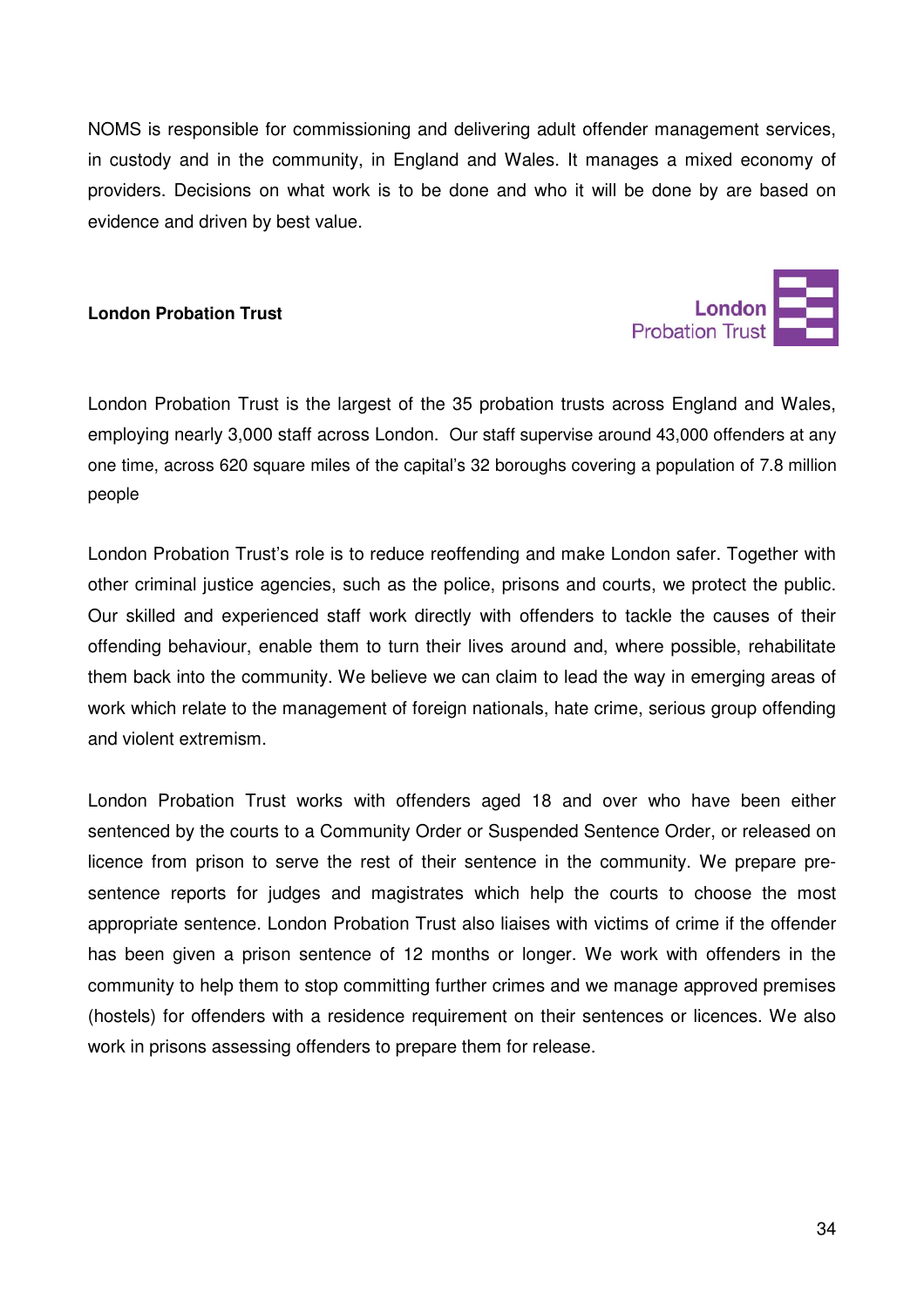#### **Reclassering Nederland**



The Dutch Probation Service builds on a tradition of nearly 200 years. From its early years as a campaigner for moral betterment, it later evolved into a type of social welfare service. Today it advises the criminal justice system, Implements court sentences and supervises and monitors offenders.

The Dutch Probation Service works with convicted and suspected offenders, with the aim of minimising risks. It employs tough and gentle measures to discourage reoffending focusing on offenders' personal circumstances and on their motivation and potential. It weighs all such factors in advising courts and prosecutors and it takes them into account in recommending types of supervision, intensity of surveillance and administration of sentences. All such activities are part of the service's primary tasks – to put offenders back on track and to achieve safer, more livable communities.

#### **Latvian State Probation Service**



SPS currently performs the following functions:

- -Supervision over conditionally sentenced persons and persons on parole;
- -Preparation of pre-sentence reports according to request of prison, judge or prosecutor;
- -Mediation in criminal matters;
- - Creation and implementation of programs for correction of social behaviour of offenders;
- **Organisation of community work service.**

SPS is located throughout all the territory of Latvia in concordance with the jurisdiction of law courts; all in all, 28 territorial divisions have been formed.

SPS is an active member of CEP (The Conférence Permanente Européenne de la Probation)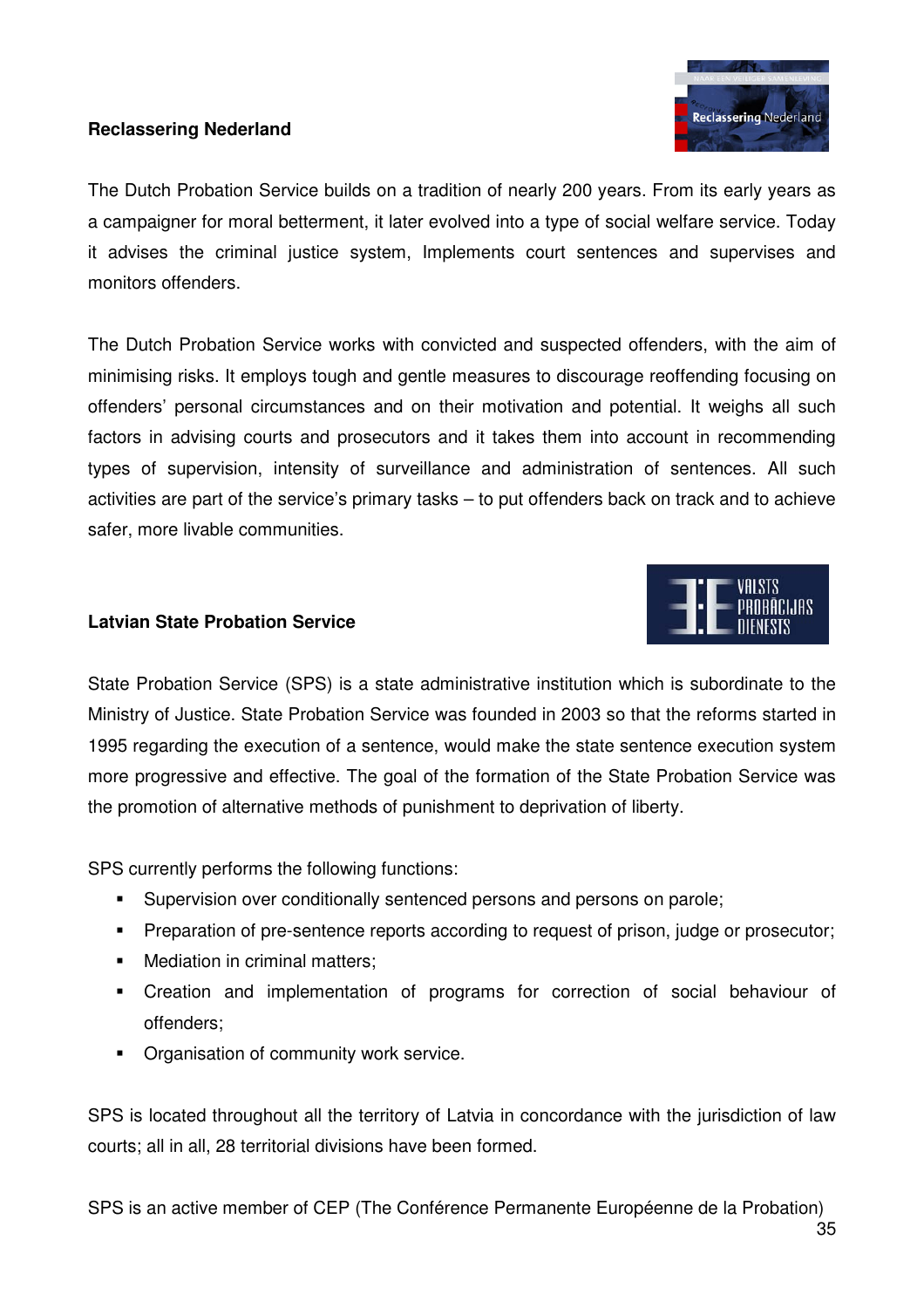#### **Dutch Ministry of Security and Justice**



Ministry of Security and Justice

Within the Ministry of Security and Justice, the Custodial Institutions Agency contributes to the safety of society by administering custodial sentences, punishments and orders and by offering the people entrusted to its care the opportunity to build up a socially acceptable livelihood. Therefore the Agency is responsible for institutions for adult and juvenile offenders, special facilities for foreigners and the execution of hospitalisation orders.

The Department of International Transfer of Custodial Sentences, part of the Custodial Institutions Agency, will be the competent authority as mentioned in Framework Decision 909 concerning the mutual recognition and transfer of sentences.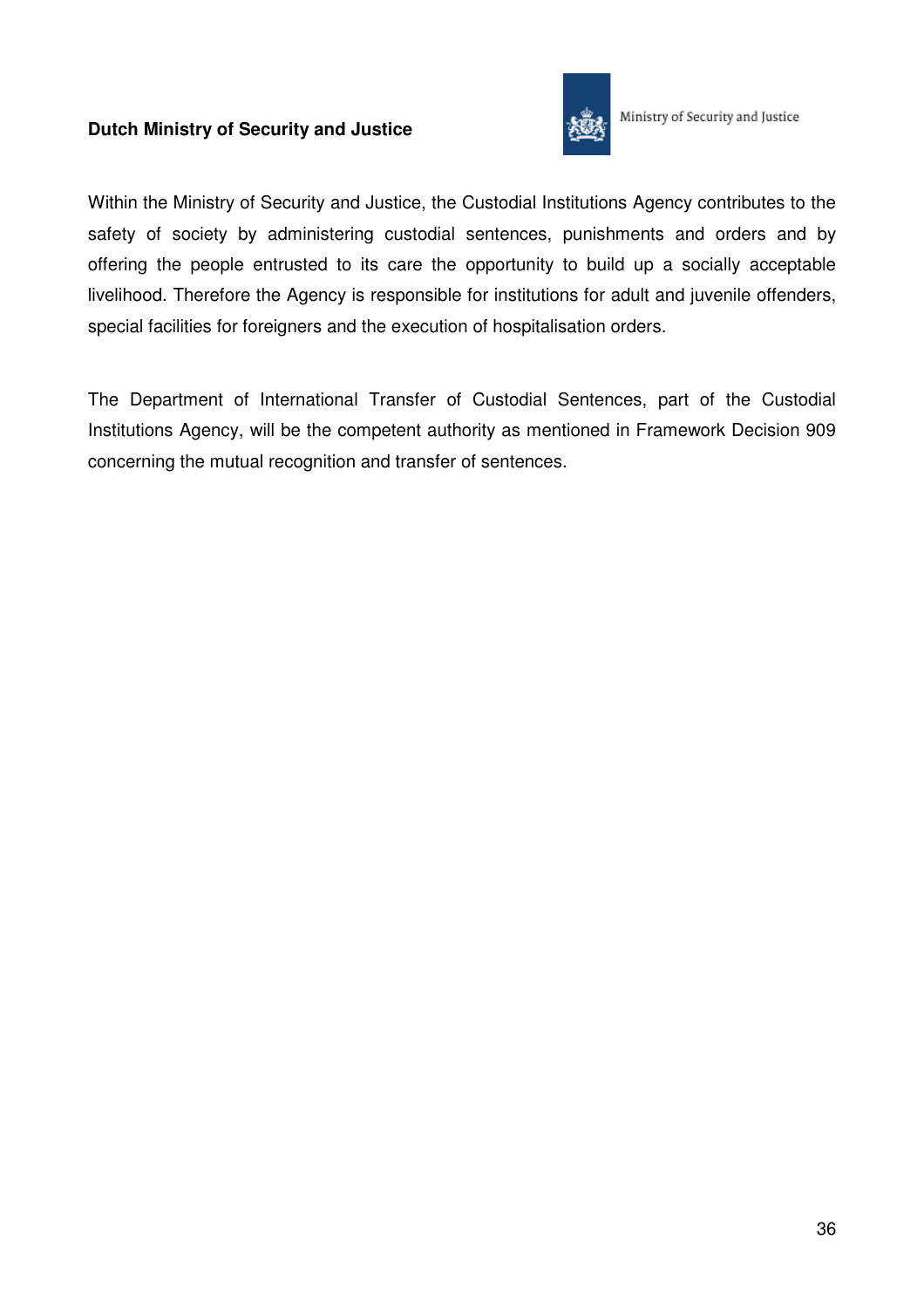## **Biographies**

#### **Chair**

**Peter Wagenmaker, Head of Unit for Sanction and Probation Policy (Dutch Ministry of Security and Justice)** 

Peter Wagenmaker was born in the Netherlands in 1966. He studied from 1985 until 1991 Administrative Science at the Universities of Rotterdam and Leiden and holds a degree in Advanced European Studies at the College of Europe in Bruges, Belgium.

Peter joined the Ministry of Justice in the Netherlands in 1994 where he worked until 2002 in the field of asylum and migration. After this position he became responsible for the Access to Justice Unit responsible for policy making in the field of legal aid, notaries, the legal profession and legal solutions to over-indebtedness. Since 2009 he is Head of Unit Sanction and Probation Policy.

## **Speakers - Thursday 24th January**

#### **Heather Munro, Chief Executive (London Probation Trust)**

Heather Munro was appointed as Chief Executive of London Probation Trust in August 2010. Heather qualified as a Probation Officer in 1978 and worked for Durham, Hereford and Worcestershire before moving to Leicestershire in 1981. Heather was the Chief Executive of Leicestershire and Rutland Probation Trust from 2004 to March 2010. Heather is the Joint Vice-Chair of the Probation Chiefs' Association. She is an Honorary Visiting Fellow for the Department of Criminology, Leicester University.

#### **Marc Cerón, President (CEP)**

Marc Cerón qualified as a Psychologist from the University of Barcelona in 1986. He then gained a Master in Behavioural and Cognitive Modification Therapy at the University of Barcelona in 1988. He has been a member of the Justice Department of the Autonomous Government of Catalonia since 1992; worked as a psychologist at Quatre Camins Prison 1992 – 1994; been a member of the Social Services section at the Headquarters of the Justice Department 1994-1998; Coordinator of all open prisons in Catalonia 1998-2003; Manager of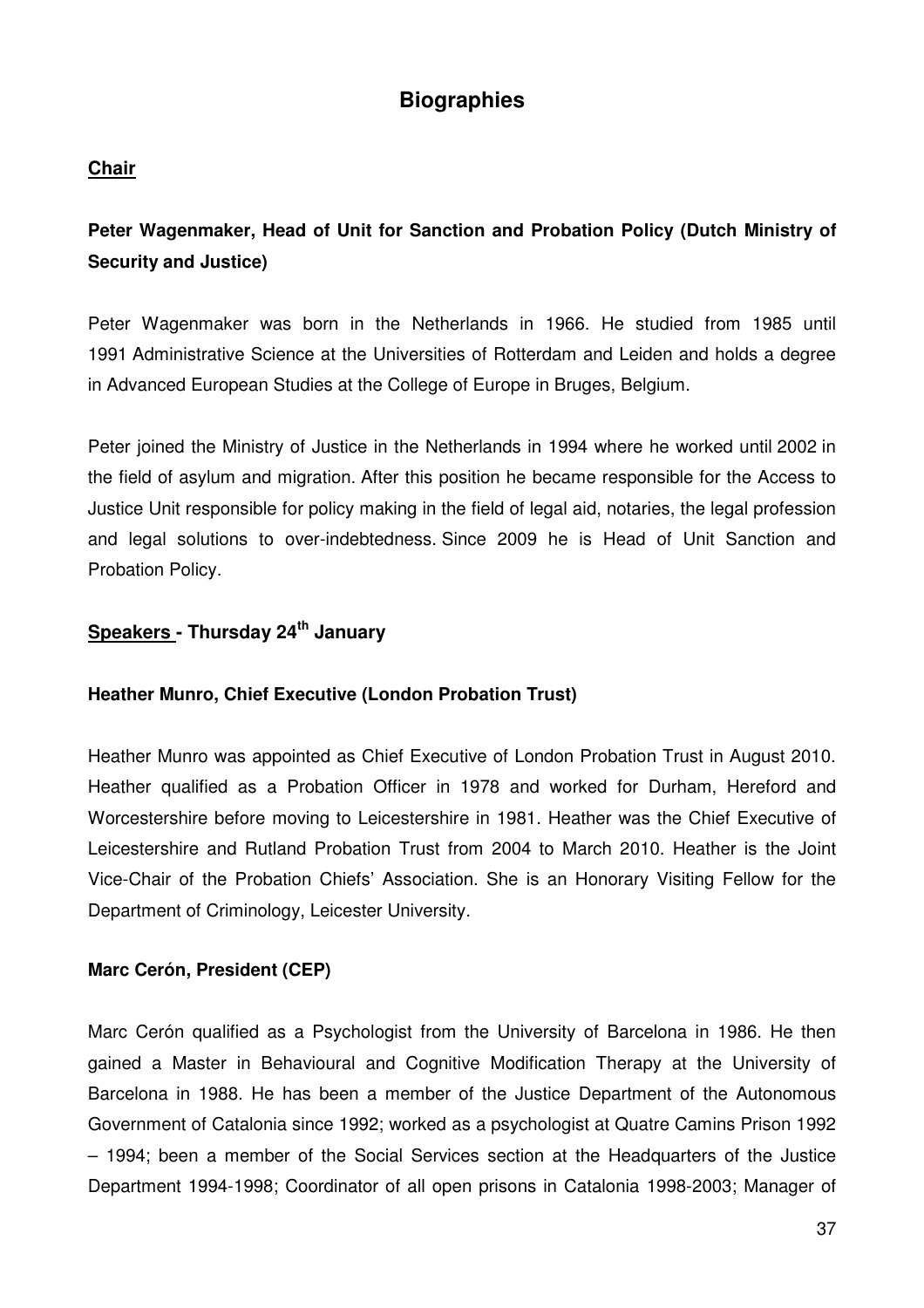the Service of Open Regime and Social Services 2003-2004; and Manager of the Service of Rehabilitation Programmes 2004-2005. Marc as been General Deputy for Probation since 2005 and a member of the Board of the Conference Europeene de la Probation (CEP) from September 2007 to May 2010. He was then elected as CEP President in May 2010.

## **Speakers - Friday 25th January**

## **Jens Mortensen, Director – Public Sector Europe, Middle East, Africa & Russia (Cisco Systems)**

For more than 15 years, Jens Mortensen has been focused on Public Sector's usage of Information and Communication Technology (ICT) across the world.

In his current capacity as Director for Public Sector, EMEAR\* he leads Cisco's Sales Business Development for Central Government and Healthcare. In this role Jens acts as the lead in the development of Cisco's business- and sales initiatives focusing on Central Government and Healthcare which can meet the increasing needs arising within and around the Public Sector markets in EMEAR.

These solutions and initiatives consist of Cisco's well known networking and collaboration products as well as packaged vertical solutions which include offers from ISVs and Technology Partners who bring even further industry relevance into the final solution.

Prior to joining Cisco in 2006, he was leading Oracle's Public Sector business in Europe, Middle East & Africa – and for the last two decades he has been focussed on the ICT solutions & eGovernment within the Public Sector Markets.

Jens is an experienced speaker and presenter on Public Sector ICT trends, eGovernment and the specific challenges within the Public Sector's usage of technology. Before turning his focus to the use of ICT within Public Sector, Jens held various positions as CFO and CEO in SME's within the service industries in Denmark and he has a Bachelor of Commerce degree in Management Accounting.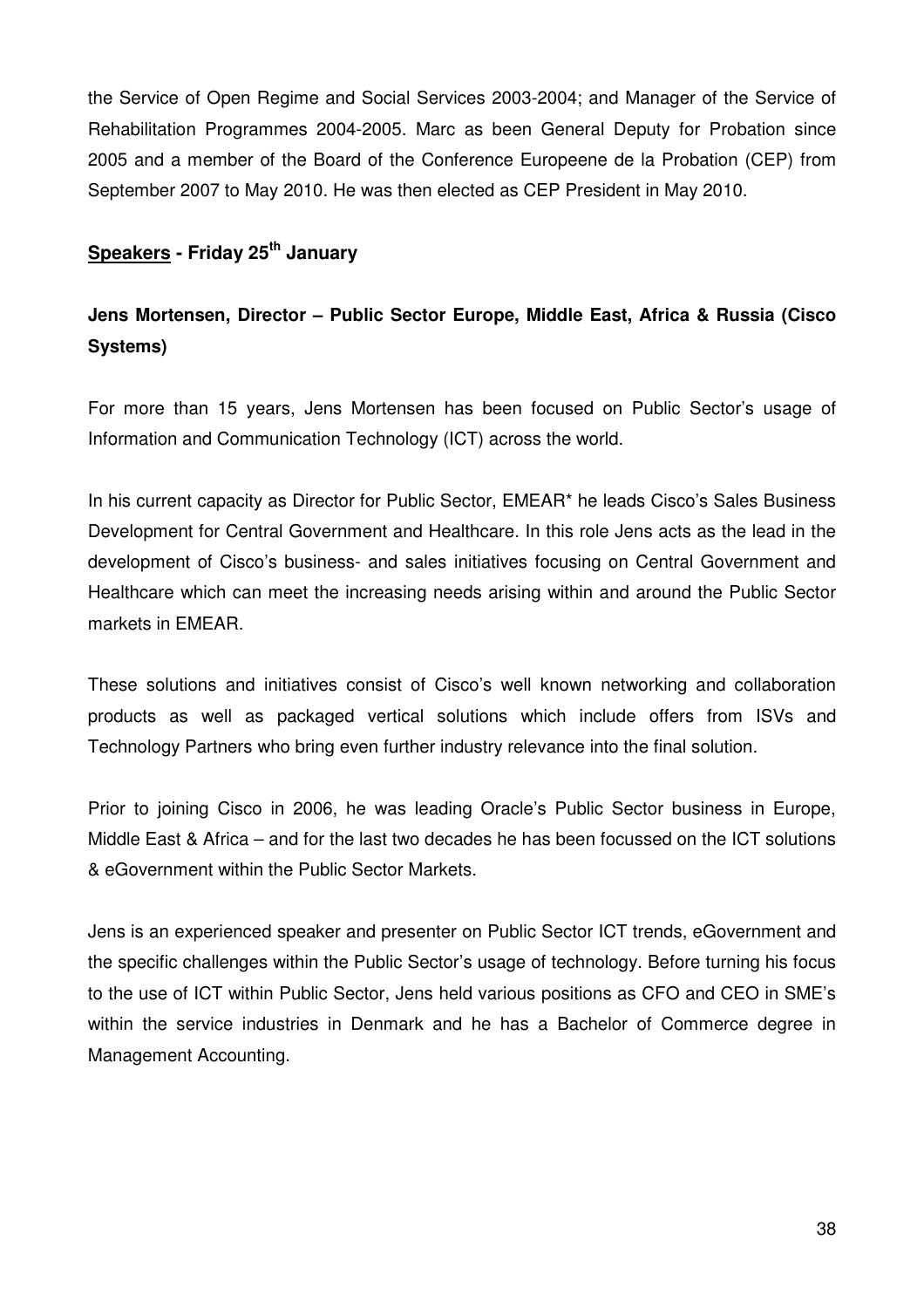#### **Jesca Beneder, Legal Officer (European Commission)**

Jesca Beneder studied Dutch and EU law at the University of Utrecht and the College of Europe in Bruges. After having worked as a lawyer in international law firms in Amsterdam and Brussels, the European Court of Justice in Luxembourg and as a Judge at the Court of Maastricht, she currently works at the Criminal Procedural Law Unit of DG Justice of the European Commission. Here, Jesca is responsible for all questions related to Detention and is also involved in an initiative relating to the Presumption of Innocence.

## **Anton van Kalmthout, Professor in Criminal & Migration Law (Tilburg University and ISTEP project)**

Anton van Kalmthout is currently a Professor in Criminal Law and Migration Law at Tilburg University, an Honorary Professor in Comparative Criminal Law at Krasnoyarsk State University (Russian Federation) and an Honorary Lecturer at Avans/Fontys University of Applied Sciences (Law Faculty).

Anton does lots of work at national level, including acting as the Vice-Chairman of the Board of the Dutch National Probation Service and the Vice-Chairman of the Dutch Organisation 'Justitia et Pax'.

Since 1993 Anton has acted as an expert for the Council of Europe, the Netherlands Helsinki Committee, the Open Society Institute of the Soros Foundation, the European Union and Penal Reform International. In this capacity he was a member of delegations to Armenia, Romania, Georgia, Azerbaijan, Lithuania, Estonia, Croatia, Russia, Czech Republic, Slovakia, White Russia, Bulgaria and Macedonia. Under the above mentioned organisations Anton wrote comments on the design Criminal Code, Code of Criminal Procedure and Penitentiary Regulations of Armenia, Azerbaijan, Estonia, Croatia and Slovakia. On behalf of the European Union a comment was written about the human rights in Hungary.

Anton is a legal advisor and project leader for the Surinam Government with regard to the reformation of sanctions system and prison system. Since 2008 he has been an expert for the Penological Council of the Council of Europe, in charge of drafting European Probation Rules and a member of the Committee for the Prevention of Torture and Inhuman and Degrading Treatment and Punishment of the Council of Europe since 2006. Anton has published many papers in his field.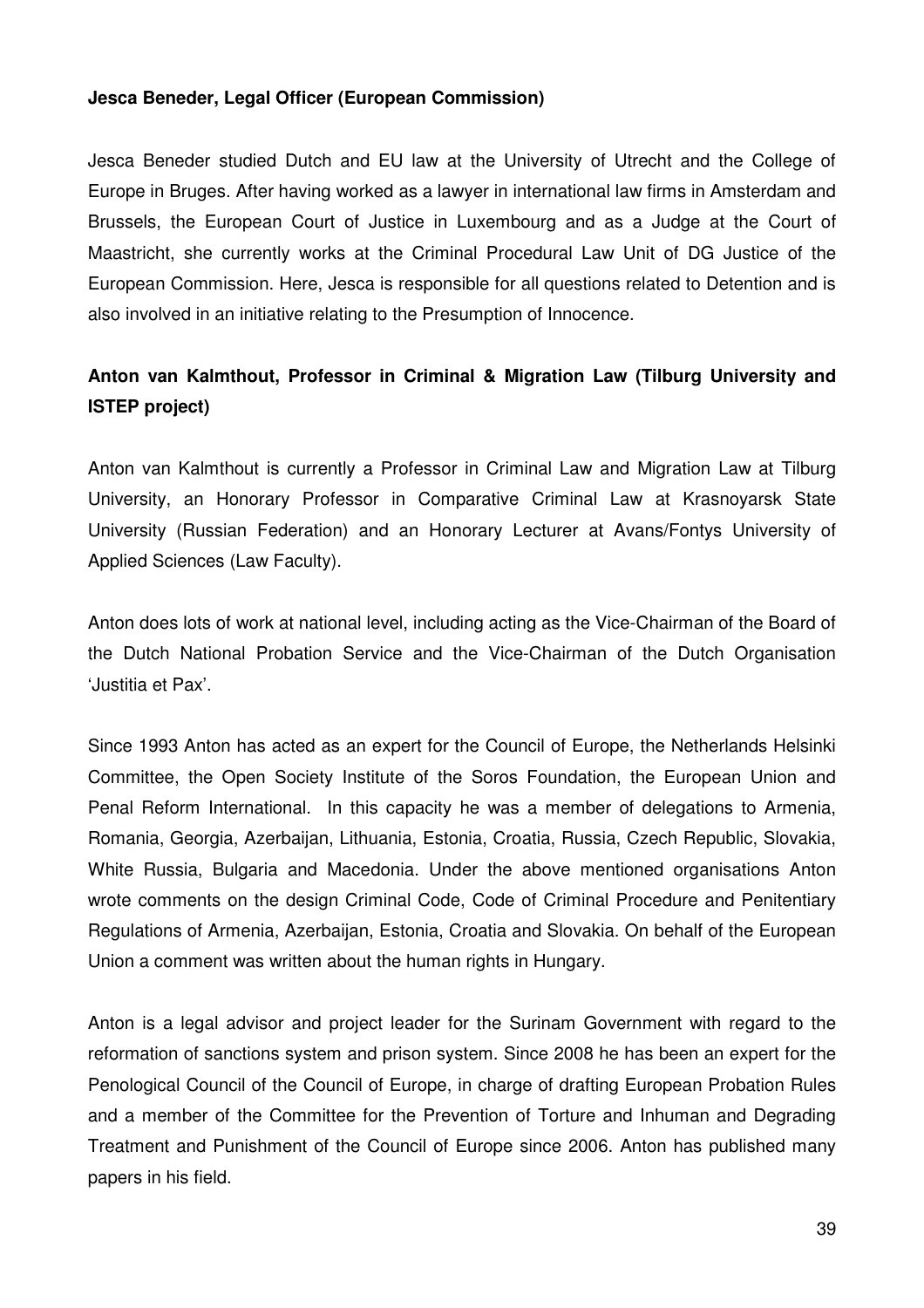#### **Kalpana Kapoor, European Projects Manager (London Probation Trust)**

Kalpana Kapoor joined London Probation Trust in 2008 as Diversity & Communities Officer. In 2010 she moved into her current role of European Projects Manager where she took on strategic responsibility for transnational work within the organisation. Prior to joining London Probation Trust, Kalpana worked with Local Government as Strategic Partnership Coordinator and as a Projects Officer for Essex County Council. Kalpana has also worked as an English teacher in France and Japan.

Kalpana has a deep interest and passion in equalities, diversity and human rights. She has acted as Secretary for a Black and Minority Ethnic staff support group and worked with SOLACE (Society for Local Authority Chief Executives) on Human & Child Trafficking.

Kalpana has a BA Honours Degree from Manchester University in French and European Studies; an MA in International Relations from Nottingham University; a Diploma in Local Government Management from Warwick Business School; a Certificate from Birmingham University in HMG Security & Justice; and a Certificate in Terrorism Studies from the University of St. Andrews.

#### **Sabine Braun, Senior Lecturer (University of Surrey)**

Sabine Braun is Senior Lecturer in Translation Studies at the University of Surrey. She is a trained translator and interpreter (MA, University of Heidelberg; Dr Phil, University of Tübingen). Her research focuses on new forms of communication and interpreting, especially videoconference-based communication and interpreting. She has led several European projects in this area, including AVIDICUS I and II (Assessment of Videoconference Interpreting in the Criminal Justice System, 2008-13), IVY (Interpreting in Virtual Reality, 2011-13) and eVIVA (Evaluating the Education of Interpreters and their Clients through Virtual Activities, 2013-14) and contributes to other projects, e.g. BMT2 (Building Mutual Trust 2, 2011-13) and QUALITAS (Ensuring Legal Interpreter Quality through Testing and Certification, 2012-14). Sabine has also advised the Metropolitan Police Service on the introduction of videoconference-based remote interpreting. She teaches interpreting theory and practice, and applied linguistics, and has developed several MA programmes in Business and Public Service Interpreting.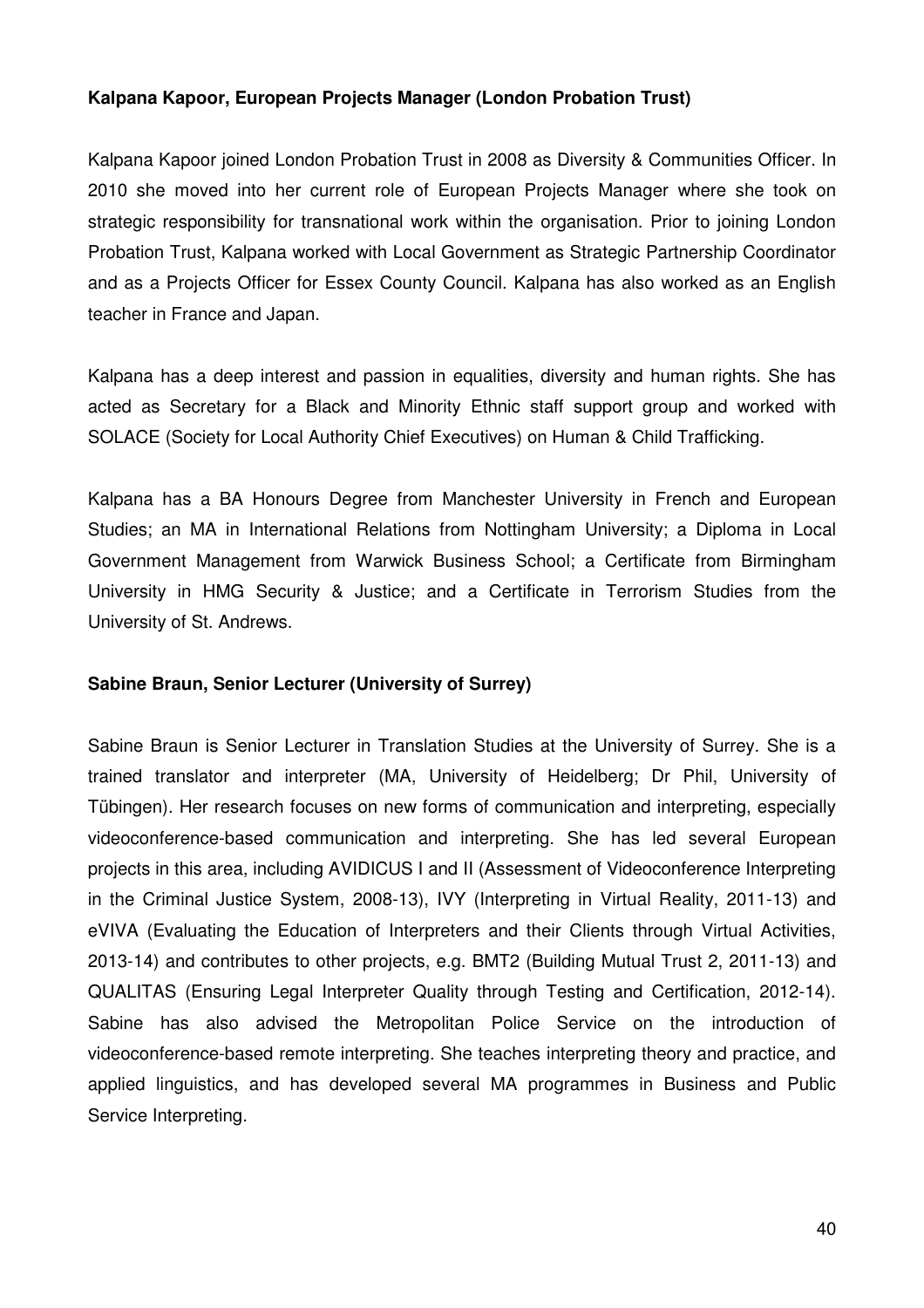#### **Ernst Eilering, Innovation Business Consultant (Custodial Institutions Agency)**

Ernst started training for the Dutch Custodial Institutions Agency in 1978 after gaining qualifications in mechanical engineering. He worked as a prison guard for two years before becoming a warden at the new and very innovative prison at Amsterdam "Bijlmerbajes" PI OverAmstel in 1980. While working here, his interest for prisoners with mental health issues increased and in 1982 he started working as a warden/attendant at the special location (FOBA) across the Netherlands. From 1986 onwards Ernst has had a number of managerial interim-functions in a number of prisons where he then became interested in the growing possibilities of ICT within custodial institutions. Ernst completed a number of ICT training courses before returning to PI OverAmstel as an ICT-system supervisor in 1992. This was followed by a position as ICT-consultant for the newly built prison in Lelystad (1992) and for the new prison at Almere (1996). In 2001 Ernst became ICT-department-manager for Almere and Lelystad and obtained a degree as engineer of Business Administration. In 2005 Ernst completed a pre-master in information technology at the University of Amsterdam. This resulted in a position as account manager (personnel affairs, financial affairs and ICT) at the Shared Service Centre in Alkmaar where he participated in innovative custodial projects like the Detention Concept Lelystad. In 2007 Ernst became Business Consultant at Shared Service Center – ICT (SSC-I) - the ICT-department for all the Dutch custodial institutions. Ernst has participated in a number of projects around large biometrics, "telecourt systems" and more recently a project to enable prisoners to get (limited and secure) access to the internet for resocialisation and educational purposes. To educate about these (and possible new) projects Ernst also manages an innovation-lab in Gouda at the SSC-I.

#### **Emma Di Iorio, European Projects Officer (London Probation Trust)**

After completing her law degree at the University of Bristol and Katholieke Universiteit Leuven in 2009, Emma Di Iorio worked in European higher education projects, moving to London Probation Trust in 2010. Since then she has worked as European Projects Officer, assisting with various projects and conducting research. Previous work includes stints in both Westminster and European Parliaments. Emma is involved in the European Movement in London and has a keen interest in EU law and policy.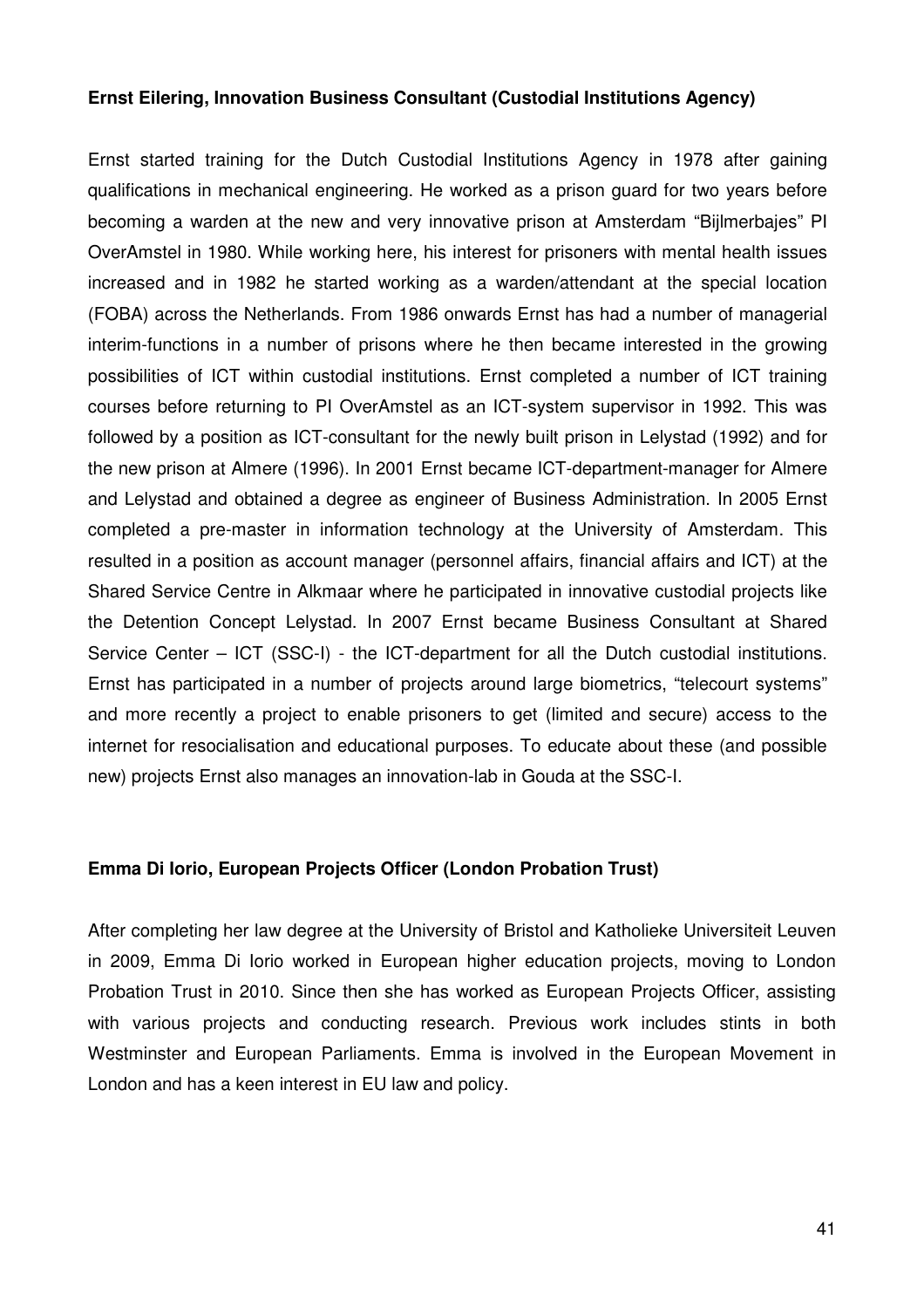#### **Leo Tigges, Liaison Officer (Dutch Ministry of Justice)**

After finishing his Masters Studies political science, sociology and criminology (cum laude) at the Free University of Amsterdam in 1973, Leo Tigges has worked at various management positions at the Dutch Ministry of Justice. He joined the Dutch Probation Service in 2001. From 2004 to 2012 he was Secretary General of CEP, a position that he combined with assignments as Consultant International and Academic Relations & Research to the Dutch Probation Service, and as Implementation Manager for the EU Framework Decision on Prison (2008/909/JHA) and Probation (2008/947/JHA) at the Dutch Ministry of Justice. As CEP Secretary General he was member of the managing Board of DUTT. Since 2012, he is the Liaison Officer for the criminal justice services on the Dutch Antilles, Bonaire, Saba and St. Eustatius to the Dutch Ministry of Justice.

#### **Workshop Facilitators**

#### **Graham Wilkinson, Head of Foreign National Offender Policy (NOMS)**

Graham joined HM Prison Service in 1978 working in administration in two large London prisons before moving to Prison Service Headquarters in 1992. Since then he has held various posts dealing with international prisoner transfer, and the transfer of prisoners between United Kingdom jurisdictions.

In 1999, he became head of the Cross Border Transfer Section responsible for policy and casework in relation to international prisoner transfer, and in 2008 he became head of Foreign National Offender Policy at the National Offender Management Service responsible for foreign national offenders both in prison and in the community. Mr Wilkinson leads for the United Kingdom in the negotiation of international prisoner transfer agreements and was the UK lead negotiator for Council Framework Decision 909 on prisoner transfers.

#### **Saskia de Reuver, Project Manager (Custodial Institutions Agency)**

Saskia de Reuver graduated in Japanese language and culture and law (specialisation international law) at Leiden State University in 1996. She started working for a law firm with several Japanese clients, but soon decided to work for the public service. In 1997 she continued her career at the Ministry of Security and Justice. At the Immigration Agency she held several positions as case manager, policy officer and team manager. Since 2002 she has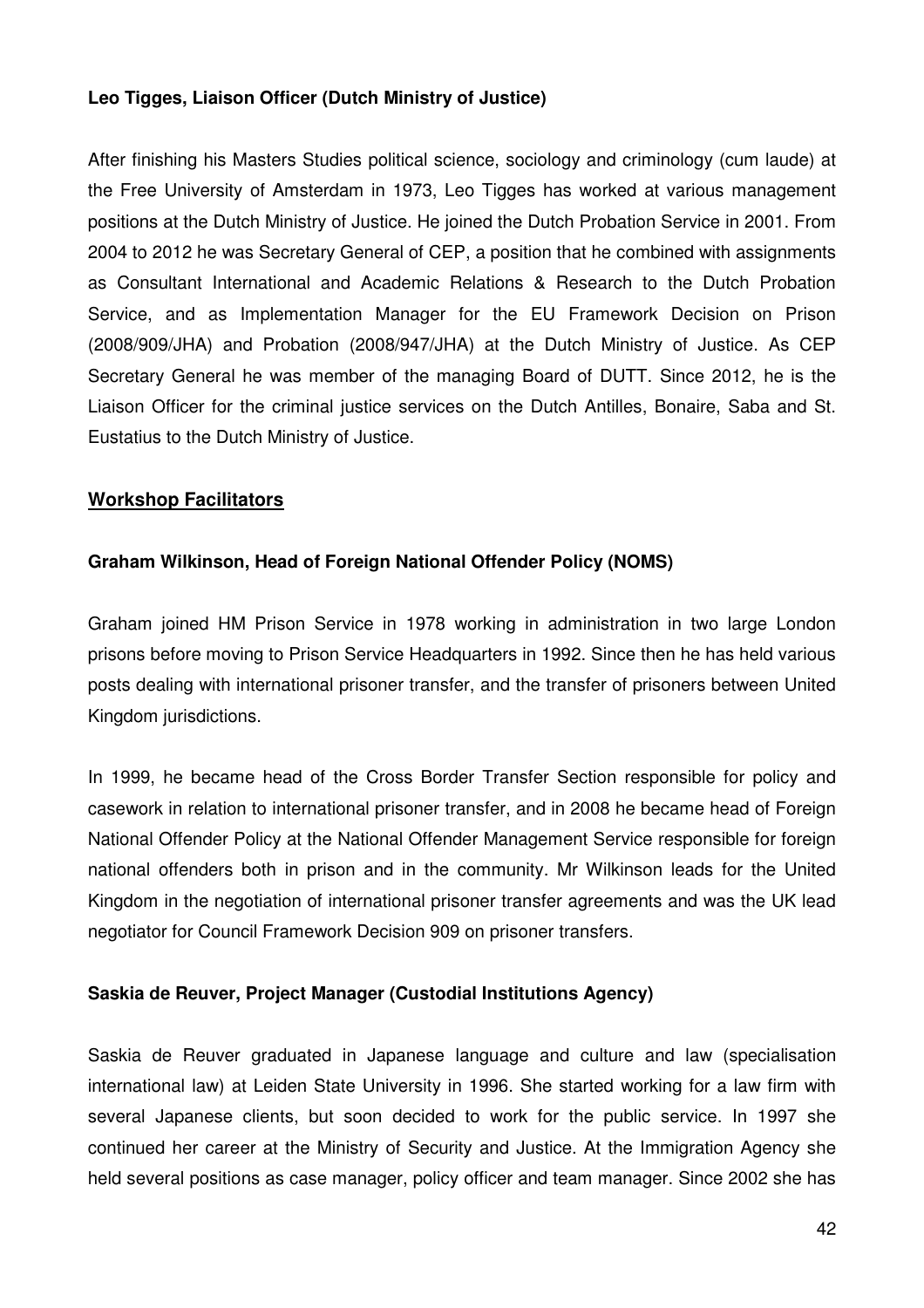been working at the Custodial Institutions Agency. As personal assistant of the director of the prison service she was involved in new developments and her interest in innovation and change was arisen. As deputy programme manager (2004-2006) she was involved in the modernization of the prison system where the possibilities of new techniques were also being explored. In a new prison facility in Lelystad touch screen facilities for ordering groceries, making appointments and telephone calls and electronic monitoring were introduced. As a programme manager (2007-2010) she was responsible for the transition and implementation of SAP HR, new HRM processes and Employee Self Service and Manager Self Service. All 19,000 employees and managers had to be reached in order to run the transition smoothly.

In December 2010 she started as project manager for the implementation of Framework Decision 909 on the mutual recognition and transfer of sentences. Within the Custodial Institutions Agency the Department of International Transfer of Custodial Sentences is assigned as the Competent Authority. As interim-manager she prepares the department for its task

#### **Imants Jurevicius, Head of Supervision (Latvia State Probation Service)**

Imants.Jurevičius started his professional career in 2005 when he started to work as a community supervision probation officer in Riga Probation Office of the State Probation Service of Latvia. After less than a year of casework he was promoted to the Supervision Division in headquarters where his main duties included recruitment and training of probation officers, inspections of casework, development of community supervision, pre-sentence and parole reports, and procedures of risk and needs assessment of probation clients.

During 2009-2011 under his leadership a specialised system was developed nationally for work with sex-offenders in community and prisons (project "Development of Supervision and Treatment System for Sex Offenders in Latvia", co-financed by Norwegian Financial Mechanism). Since 2011 Imants has held the position of Head of Supervision Division where he holds responsibility for community supervision and risk and needs assessment procedures nationally.

Until today he is deeply involved in development of network of international cooperation of the State Probation Service, international projects and received multiple awards for significant contribution into the development of probation services in Latvia. He also is a founder and board member of Latvian Labour Union of Probation Officers, which founded in 2012 and already unites more than half of all probation officers. Imants recognises himself as a versatile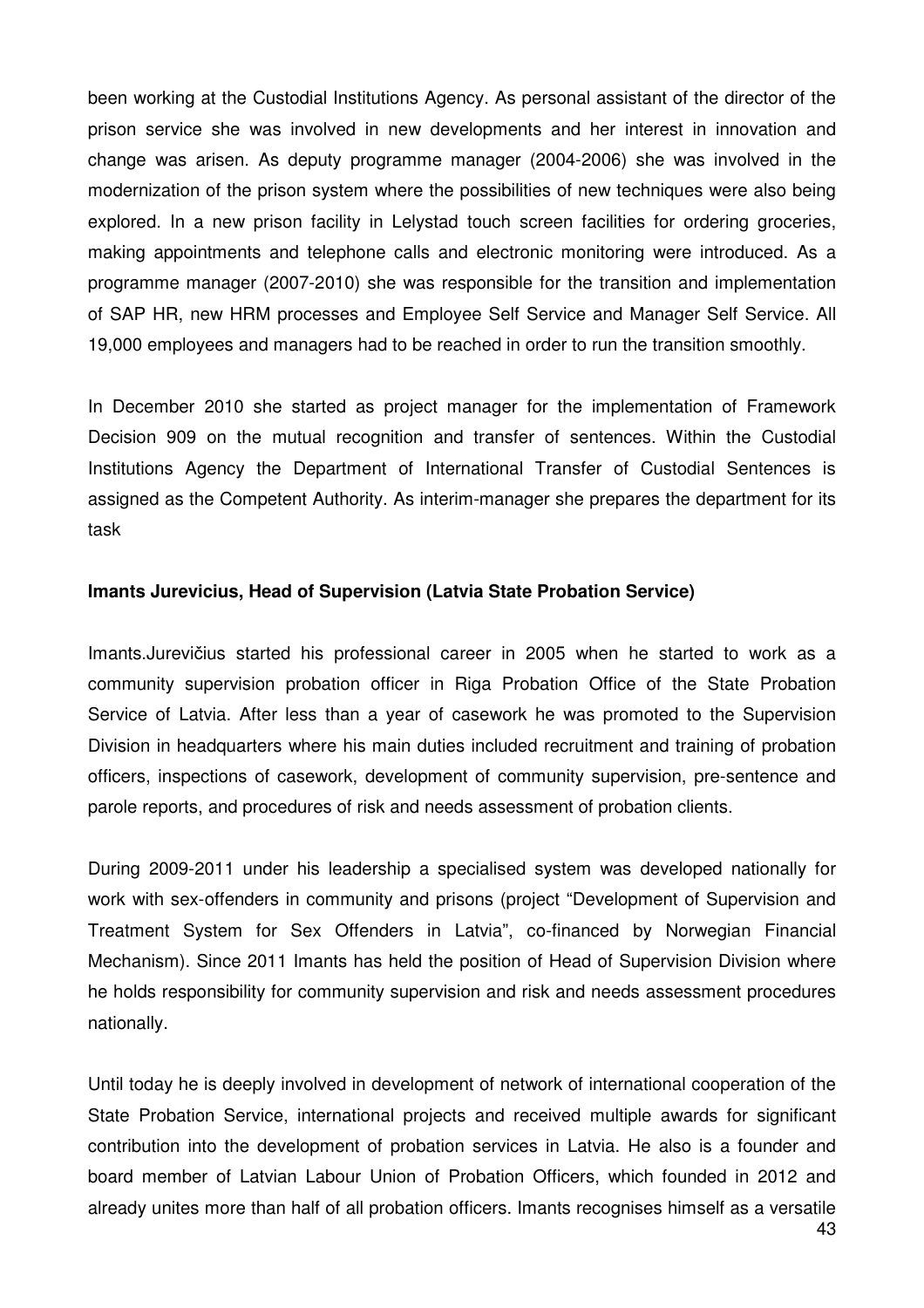professional strongly focused on a development of probation services and criminal justice system in general with particular interest in correctional work with sex offenders. His educational background is science of politics.

#### **Iuliana Carbunaru, Director of Probation (Romania Probation Service)**

Iuliana Elena Carbunaru, born in Romania, worked in the Romanian probation system from its early stage until today. Through her multiple professional roles within the probation field she contributed together with her colleagues to the development of the Romanian probation system.

In 2000, after graduating The Philosophy Faculty in Iaşi, Ms. Carbunaru started in the same year her activity as a social worker, in an NGO -The Romanian Group for Human Rights Defence - GRADO (November 2000 – September 2001) which along with several NGOs from other regions of the country were experimenting at that time the first probation activities.

 In 2001, when the experimental stage of the probation activity was ended, the first probation legislation was adopted and a national probation system was established, she started her work as a probation counsellor in Bucharest County Court (September 2001 – December 2002, November 2005 – March 2006), being seconded for 3 years in the Probation Department within the Ministry of Justice (December 2002 – November 2005).

While working as a social worker and as a probation counsellor, she continued her studies and graduated in 2002 a Master program on Community Justice Administration developed by Bucharest University – Sociology and Social Work Faculty in partnership with Tiffin University, Ohio, USA (2000 – 2002).

After gaining experience in the probation field at local and central level, she became probation inspector and performed her activity in The Probation Department within the Ministry of Justice (March-August 2006 and December 2007-April 2009). Starting from August 2006 until November 2007 and from April 2009 until present, she holds the position of Director of the Probation Department.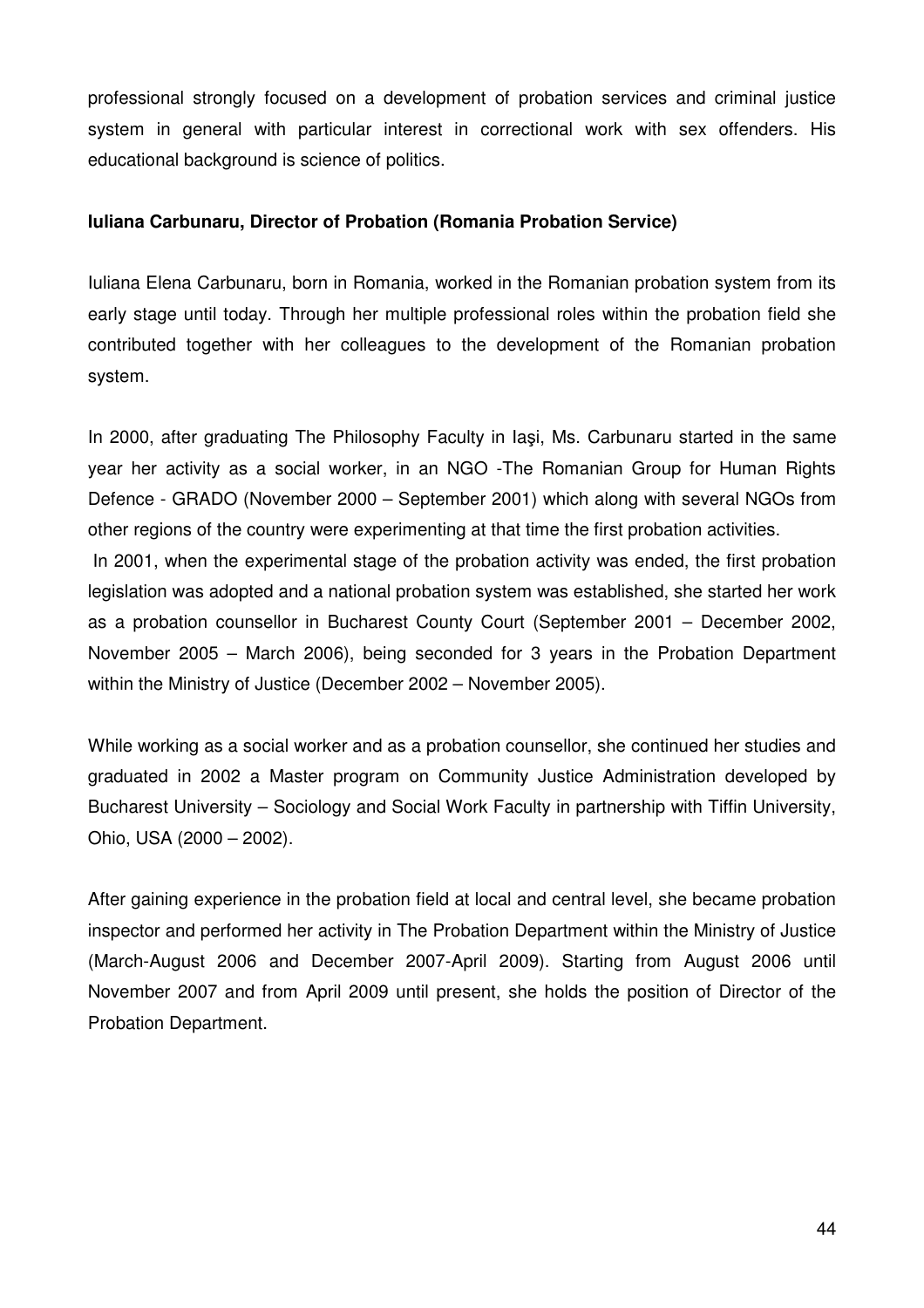## **Transfer of Custodial Sentences**

In brief, Framework Decision 2008/909/JHA extends mutual recognition between Member States to criminal sentences that include a custodial sentence or measure which deprives the citizen of their liberty. It states the procedure for the recognition and enforcement of these judgements and its aim is to facilitate social rehabilitation of those sentenced.

Member States must have competent authorities for both issuing judgements to the competent authorities of other Member States and for executing judgements received from the other Member States. The competent authority of the issuing state must forward the judgement and certificate to the competent authority of the executing state, with permission from the sentenced person needed in some circumstances.

In order for enforcement in the executing state to occur, the issuing state must ensure that the social rehabilitation and reintegration is furthered by the sentence being transferred. The competent authority of the executing state has a limit of 90 days in which to decide whether or not to recognise the judgement and enforce the sentence.

Various grounds may be used to invoke the non-recognition of a judgement and sentence, including problems associated with the certificate (which may merely result in a postponement of recognition); the executing state not recognising the offence (with some exceptions), enforcement is statute-barred, or immunity is provided for; contravention of ne bis in idem (double criminality); short length of remaining sentence (less than six months); psychiatric or other health care needs to be provided, which the executing state cannot provide etc.

The Framework Decision lists offences which must be recognised and enforced without a double criminality check (maximum of three years deprivation of liberty in the issuing state), whereas when other offences do not constitute an offence under the national law of the executing state, it might not recognise and enforce it. If the incompatibility is with regard to the length of sentence, it may be adapted. The same is true for the nature of the sentence. However, the adaptation must correspond as closely as possible to the original sentence (and can never be harsher).

The consent of the sentenced person is not required for the forwarding of a judgement and certificate to the executing state for recognition and enforcement when they are a national or live in that member state; are being deported to upon release; or they have returned to pending or following conviction in the issuing state.

If the sentenced person is still in the issuing state, they must be allowed to provide an oral or written opinion.

When the sentenced person is on the territory of the issuing state, they must be transferred to the executing state within 30 days of the recognition of the judgement by the executing state.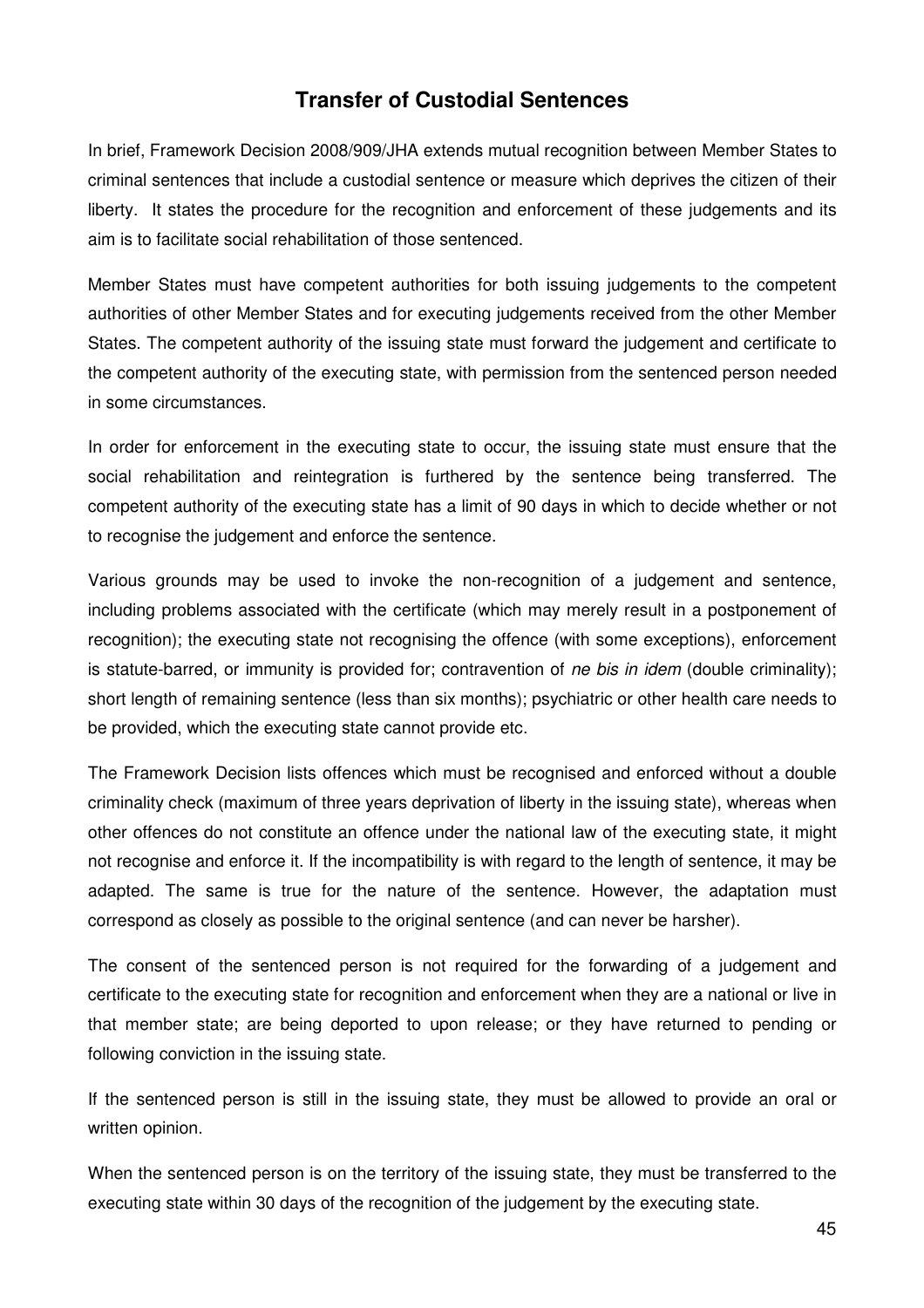### **Transfer of Alternative Sanctions**

Framework Decision 2008/947/JHA encourages the recognition and supervision of probation measures and alternative sanctions between Member States. Its aim is also one of social reintegration and the prevention of reoffending, as well as the addition of the improvement of the protection of victims. It defines the rules for the supervision of the covered offences.

Member States can refuse to recognise a judgement of supervise a probation measure or alternative sanction if they are discriminatory and can continue to apply bi- or multilateral arrangements should they wish to (the Council and Commission must be informed of these).

The probation measures and alternative sanctions covered by the Framework Decision include where the sentenced person must; report to the relevant authority; compensate for the harm caused; complete community service; undergo addiction or therapeutic treatment; cooperate with a probation or social worker; not leave the Member State or enter certain defined geographical areas etc. Member States can inform the Council of other measures they are willing to supervise.

Details of the competent authorities must be given to the General Secretariat of the Council.

The executing state may adapt the duration or nature of the probation measures or alternative sanctions, should they not correspond with those applied under national law. However, the measures need to be as consistent as possible with those imposed by the issuing state, they cannot be more onerous than those imposed by the issuing state and they must be notified (in writing) of any adaptation.

Verification of dual criminality is not needed for certain offences, but for others the executing state can make recognition and supervision of the measures conditional on the judgement relating to acts that constitute an offence under its national law.

The executing State may refuse to recognise a judgement or probation measure for various reasons, including; problems with the certificate; the criteria for forwarding are not met; there are double criminality issues; the action is statute-barred; supervision cannot occur because of immunity; medical treatment has been ordered which the state cannot provide; the sanction is less than six months long; the offence was committed on the executing State's territory etc.

The executing State has 60 days after the judgement or probation decision and certificate has been received to decide whether or not to recognise it and inform the issuing State.

Should the executing State take on the responsibility of the probation measure or judgement, the issuing State must be informed if certain changes or problems occur in the course of the execution - i.e. modification of the measures; revocation of part of the decision; impossibility of supervision; and other jurisdictional obligations.